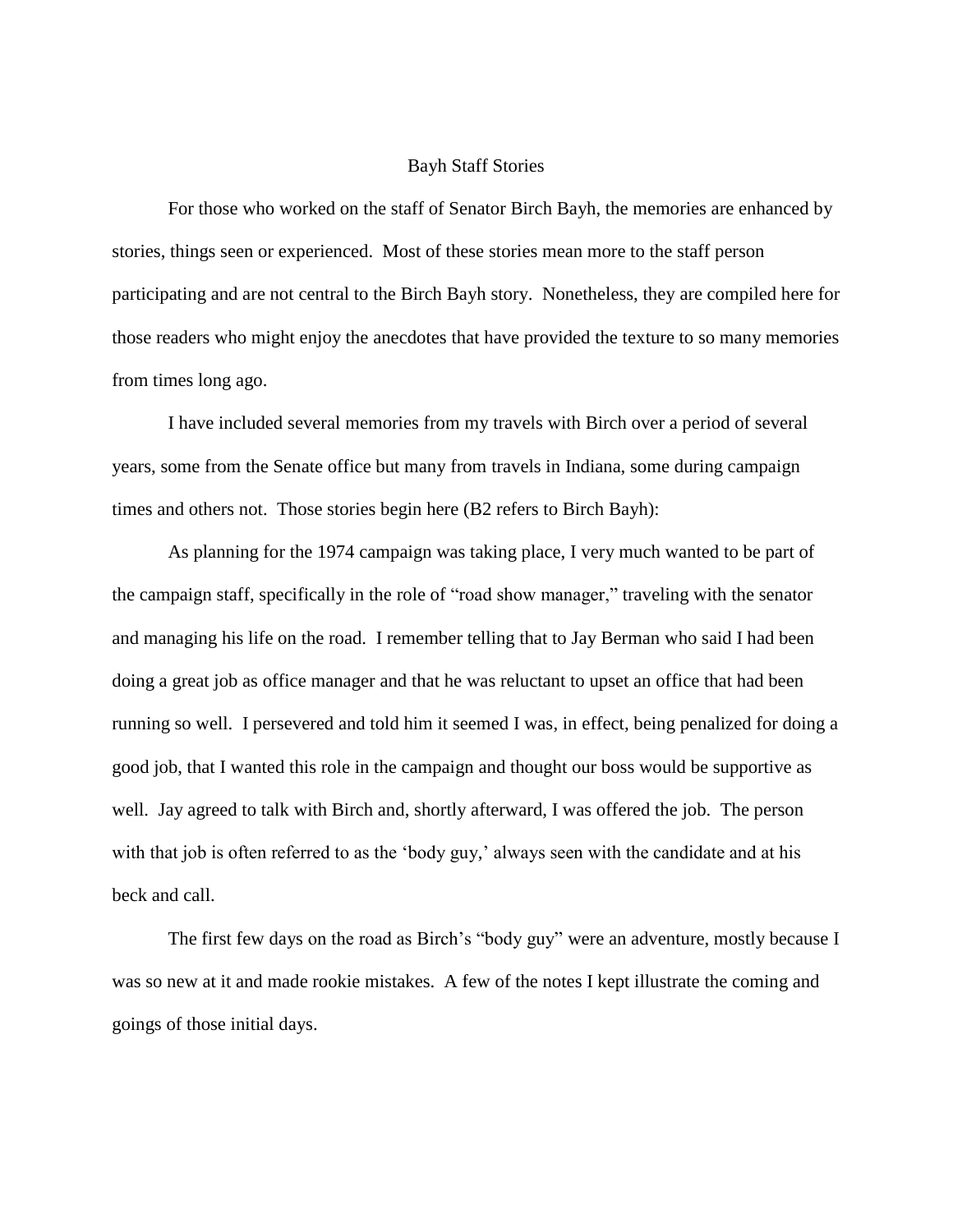*June 6 – 5:57 PM– B2 arrives and we drive to Crawfordsville in heavy rain.* 

*Montgomery County Demo. Dinner, large affair with great food and pies, biggest county Demo. event since 1964. 400-600 people, most 7th District candidates, speeches too long. Our coordinator had schedule arranged perfectly and sold many Bayh'74 pins. Need new large B2 pic for wall. Drove to meeting with CWA officials afterward. Got back 11-ish to Indpls.*

*June 7 – 5:25 AM - local Marion Co. candidate picks us up and go to Stewart-Warner Plant. Good reception but B2 was disconcerted to have to talk to another candidate so early. We shouldn't be picked up so early by a union official if he's also a candidate. Had breakfast and then to voter registration HQ at City-County Bldg. to impress volunteers with importance of the job. Next came a meeting with minority leaders and by 10:30 arrived at Indiana Broadcasters Assn, where B2 spoke on the copyright bill, a matter of concern to the 200 radio and TV broadcasters there. Good meeting. It was short and sweet and we arrived ten minutes late for my first private plane flight – and first big mistake of the campaign – to Ft. Wayne. I never asked the pilot which airport he was headed to because I didn't realize there were two in Ft. Wayne. When he asked me, I assumed it had to be the larger one and B2 was napping so I didn't ask him. We landed at Baer Field – Leigh Smith was waiting for us at Smith Field. After figuring out the mistake we took a \$9 cab ride to the Indiana State Hospital and Training Center to observe facilities for treating and rehabilitating handicapped children. It was quite sobering. A noon event, good media hit.*

*Leigh met us there and rushed us to the Dana Corp. to shake hands with shift changes from 2:20-3:15. Saw hostility to gun control for first time. Lunch in the car, then a TV taping of little consequence, then time for phone calls and left with Walt King's plane for Gary in bad*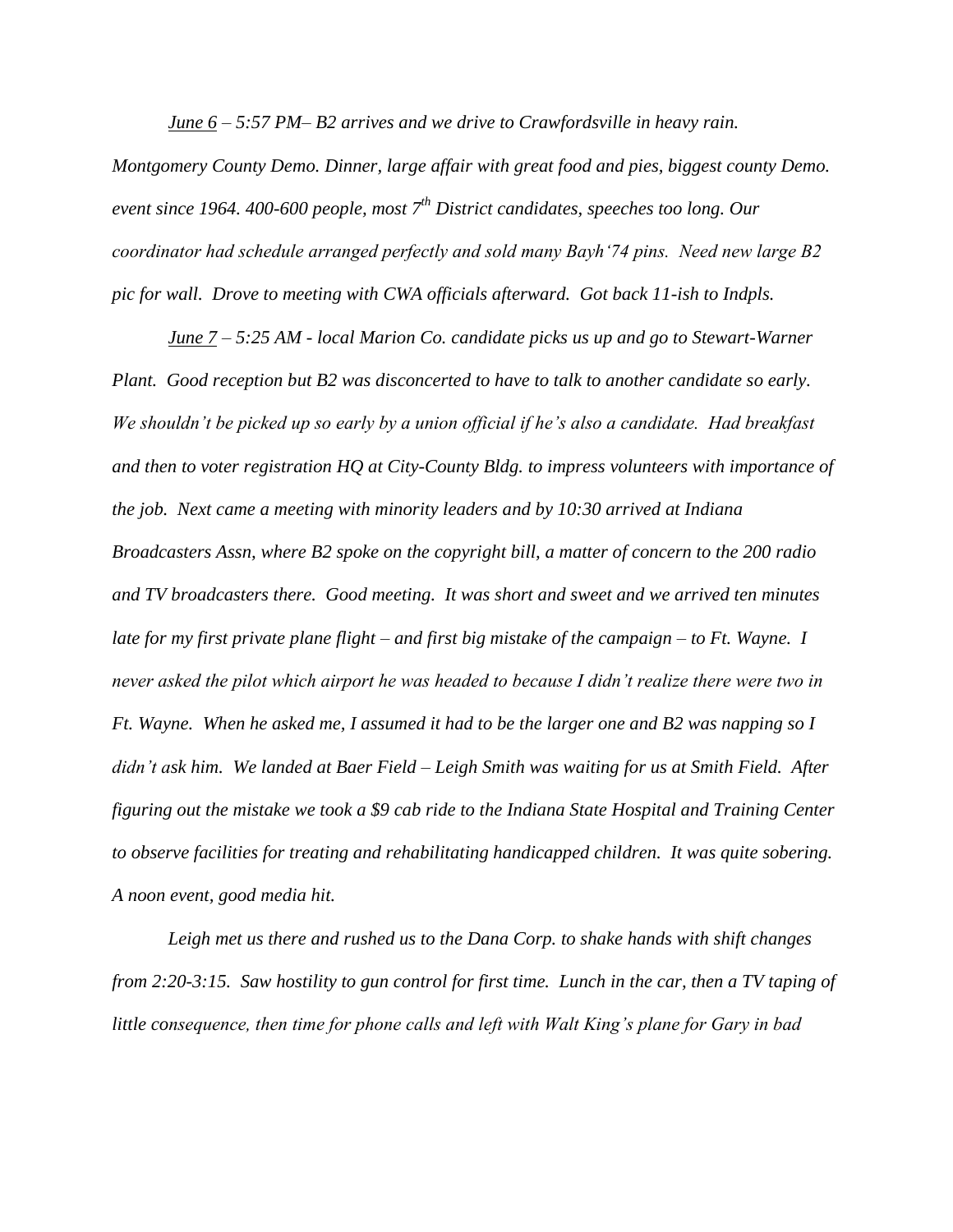*weather. He soon brought us down, in South Bend, saying he couldn't continue in the rain. The first big dilemma. I rented a car at the airport, B2 called coordinator in Gary and told him to get a helicopter to Michigan City Airport and we'd drive there. The Gary Sickle Cell dinner couldn't be missed. I drove rapidly to the airport where the chopper was waiting. B2 took off in Gary Police copter and we drove to Gary, arrived at dinner 20 minutes after B2 but before the program began. Gov. Bowen was there and all Lake County pols; at the conclusion (11 PM) we drove to Indpls. Over 750 people at the Dinner. A good hit but overly long. We had a very short sleep, the first of many in the next 5 months.*

*Later on we noted that Walt King wouldn't fly in a dew and it was to be his last flight with us.*

*The formal campaign kick-off was in Indianapolis and in Terre Haute on June 10, repeated in Evansville the next day and Clarksville the day after that. By the 4th of July, we were already bone-tired, had appeared at dozens of events. Evan joined us by then and participated in the parades with his Dad. Birch never rode in a car during a parade; he always walked and absolutely hated it when the organizers wanted him to sit on the reviewing stand, which he almost never did. We participated in six events on the 4th, starting across the northern tier of the state and finishing in the southwest corner. I was given a firsthand education on what aggressive campaigning meant and the five months we traveled together would be a bonding experience like none other.*

The incessant flying on small planes also brought on some scary moments. Early in the campaign, we were flying from Indianapolis to Louisville late at night. Birch and with our pilot, Bob, were on the plane. I was reading while Birch slept. I pulled back the curtain to gaze outside and noted it was so foggy I could not see the end of the plane's wing. Bob reached back and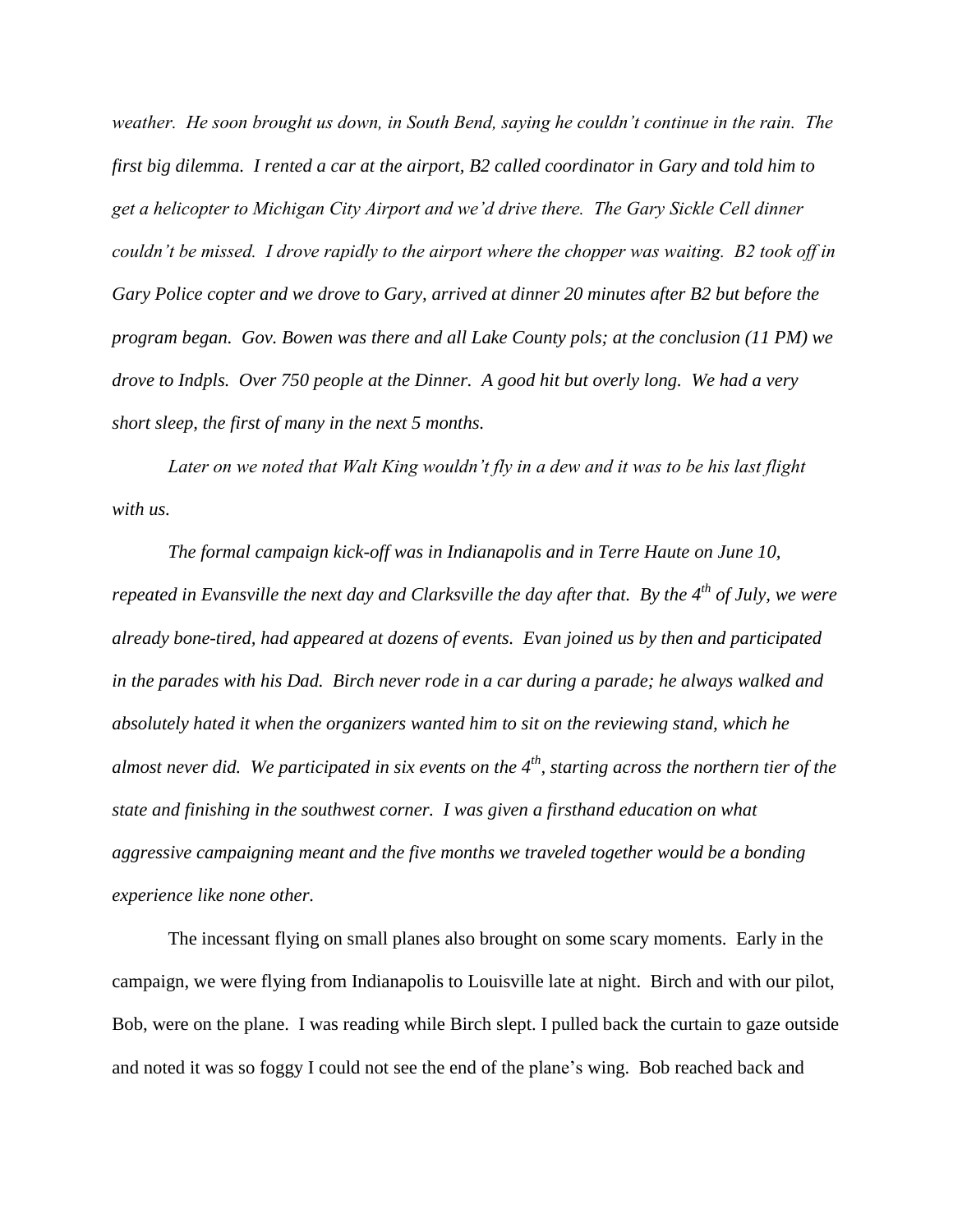shook my leg, telling me that he was lost in the fog. "What do you want me to do about it?" I asked. He replied, "Do we keep looking for the airport or return to Indy." I woke up Birch and told him we were lost in the fog. "What do you want me to do about it?" he asked. At that point, Bob held up his hand, animatedly talking into the mic on his headphone with someone we hoped was at the Louisville airport. Both of us were looking out our respective windows for what seemed like an eternity. Birch remembered looking at the plane's altimeter and realizing that we were flying well below the heights of the small mountains in that part of the state. Anticipating a crash, I was thinking about the reactions of my family and friends, thinking about those who might wonder if it was me when they read, "Bayh and aide die in plane crash." I was waiting for the impact to occur when I saw the fog clear and the runway not far below, but it was perpendicular to the direction in which we were flying. Bob successfully dropped the plane on the runway and yanked the wheel to jerk us into the right direction. Birch and I looked at each other and our relief showed. When we climbed out of the plane after stopping, we kneeled down to kiss the ground. Soon, the two men picking us up, Floyd County Coordinator Charlie Kirk and New Albany Mayor Warren Nash, rushed out to greet us. They were in tears, having just heard a radio report that a small plane had crashed in Madison, killing the three white males aboard. Madison was only a short distance from Louisville in the southeast corner of the state.

The campaign was full of memorable events. A few are worth noting here.

*July 11 – 6:30 PM – Huntington – VFW Street Fair at Hiers Park. Empty, complete waste of time. Learned later never to stay at LaFontaine Hotel. Stay at motel where B2 stayed instead. Since we needed another car for the next day, fellow-staffer Tim Minor joined Jerry Jeter, Evan, Mike Trapp and me at the dreadful hotel. It took 4 trips upstairs looking for 2 double rooms before we settled on 3 rooms for the 5 of us. The fat, slovenly bell boy said they*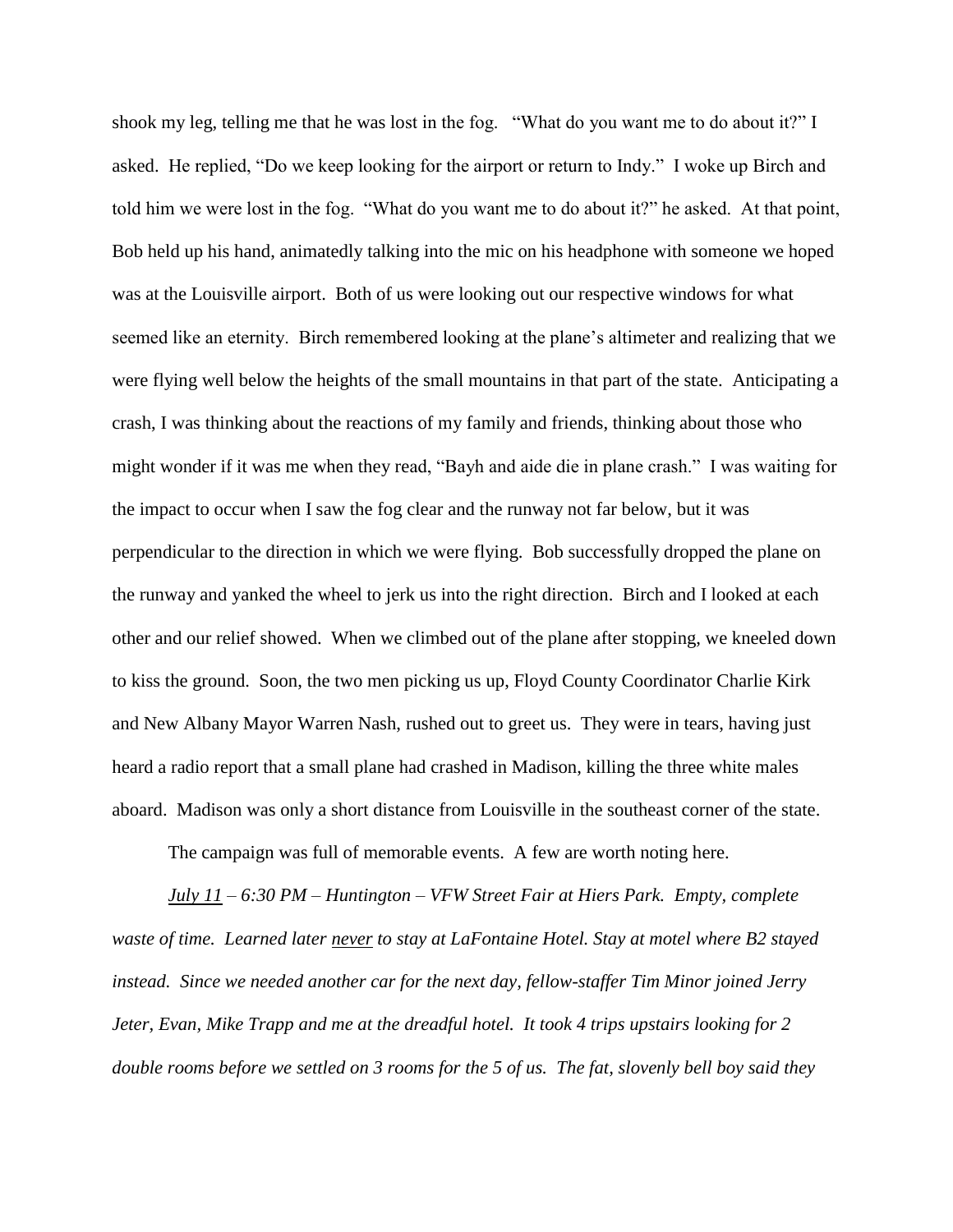*hadn't seen the roll-away in 3 years. We were still giddy from laughing during a snack with B2 at the L&K. The color TV was green but you couldn't hear it because of the air conditioner. The toilet paper was 10 feet from the toilet and the shower hit me in the stomach. It felt like an evening in a black and white Bogart movie.*

*July 13 –we drove to Rochester for the Round Barn Festival Parade and then to Frankfort for the Old Indiana Sidewalk Parade, where we got our first impression of the Bayh-Lugar comparison. Lugar rode, B2 and Evan walked. Lugar even wore pancake make-up. The response for us was uplifting.* 

*July 18 – New Albany – Floyd County 4-H Fair. Really good crowd and media, Lugar there. When B2 and I flew in, Evan and Jerry were already there. Evan observed Lugar's polite greeting and B2's enthusiastic one. Lugar told B2 he had met "Kevin." We laughed as pictures were taken of the two candidates eating corn-on-the-cob.*

*Another unforgettable event was when we ended up in a small town in the northern part of the state. Birch was awarded a key to the city in an outside ceremony. When we were departing through the mass of people and got to our car, I tossed the key to the city in the back seat of the car and it shattered into a million pieces. Birch got into the front seat and said, "Quick, let's get out of here;" we drove away before the mishap could be discovered by those around the car, laughing for quite a while after escaping the area.*

On July 29, our Road Show took part in an event we always remembered and one similar to others later on. At the Elkhart County 4-H Fair, my job was to find out what where Birch could be introduced to the largest assembly of people, on this occasion a demolition derby. However, the policy of all county fairs was that the events were apolitical, preventing politicians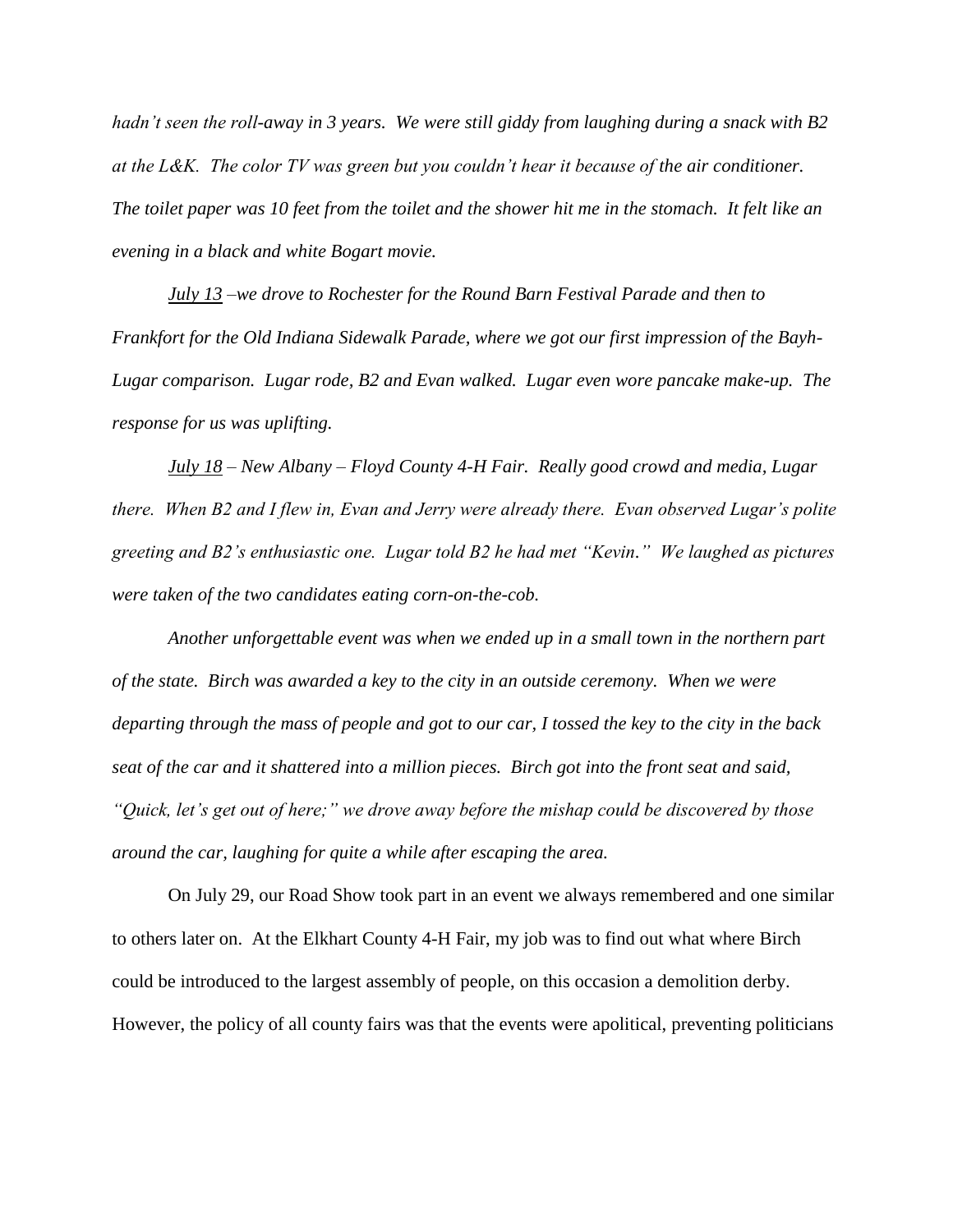from being introduced to the crowds. The only way to be introduced to the crowd was to take care of it ourselves. Therefore, I ran out onto the track where the cars and trucks were bashing into each other, dodging the vehicles and crossing over to reach the announcer, who was describing the mayhem before us all. The crowd reveled in the noise and destruction and my arrival in front of the announcer startled him. I told him I was with Senator Bayh and would appreciate it if he would point out where the senator was, in effect announcing his presence. He was incredibly cooperative and did as I asked, directing a spotlight to the area where Birch was and bringing everyone's attention to him. Turned out the announcer was from Terre Haute, loved Birch Bayh and gave him a stirring introduction. We couldn't have scripted it better. My notes said, "The emcee was from Terre Haute and gave the most sterling introduction imaginable. Even Lugar would have voted for B2 after hearing it."

Five days later there was a tractor pull at the Vigo County 4-H Fair in Terre Haute, where I was once again successful in getting Birch introduced to a large and boisterous crowd.

On August 8, Birch was walking in a parade and someone came up to me, handing me a note to call Bill Wise. I went to a house where people were on the porch watching the parade, identified myself and asked to use their phone. They agreed and I reached Wise, who told me Nixon was going to resign that evening and our schedule was being adjusted as a result. We were to meet at a hotel in Indianapolis where the press would be watching the televised resignation speech. Awaiting Birch at the hotel would be a prepared text for him to give to the press following the televised resignation.

That evening, Richard M. Nixon resigned the presidency before a national audience, indeed a sobering national event. It didn't feel right to give the press and media a statement that had clearly been written prior to the resignation so we requested time for Birch to collect his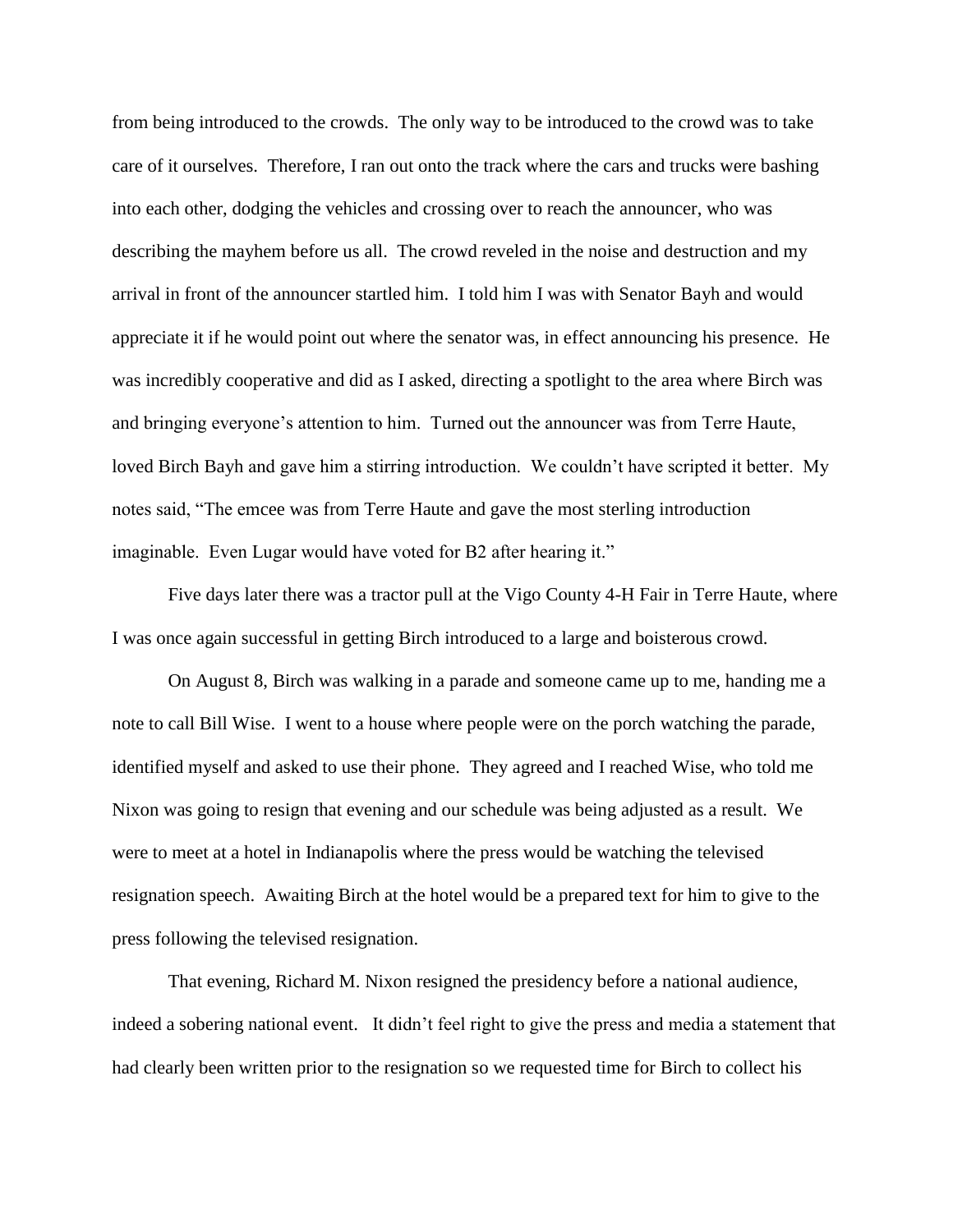thoughts. Birch wrote changes, additions and deletions on the typed statement. Then, while he made phone calls, I sat in the bathroom, using the toilet as a desk, and penned the entire edited statement on hotel stationery in Birch's handwriting. Once it was done, he proofed it, I let the assembled masses in and the Bayh reaction to the Nixon resignation was given.

At a parade in Seymour, Birch was heckled by a man about gun control and the two of them went face-to-face. The man had first shaken Birch's hand and then said he wanted his handshake back, since Birch wanted to take his guns away. Birch told him where he could put his handshake. It was the closest I ever saw him come to hitting someone, a constant reminder of how emotional and intense the gun issue was.

On August 16, we were in Indianapolis for a fundraiser with Congressman Wilbur Mills of Arkansas, the powerful Chairman of the House Ways and Means Committee. Hoosiers in the financial world knew who Mills was and in a short two months, the entire world would also know. On October 9, he was stopped by DC police late at night near the Tidal Basin next to the Jefferson Memorial. His car lights were off and when the police talked to him, they noted he was intoxicated, had scratch marks on his face from a recent altercation and the woman he was with had dashed from the car and jumped into the Tidal Basin to escape. If that wasn't enough, it turned out the woman was a stripper known as Fannie Foxe. While he would be re-elected to Congress in 1974, a good year for Democrats, it was his last campaign.

That summer, there were conversations about asking the actor Carroll O'Connor, who played Archie Bunker on television's "All in the Family," to participate in a fundraiser on Birch's behalf. He and Birch had become friends and if we could get the entire cast of "All in the Family" together, they would be a huge draw. Birch called O'Connor on the car phone and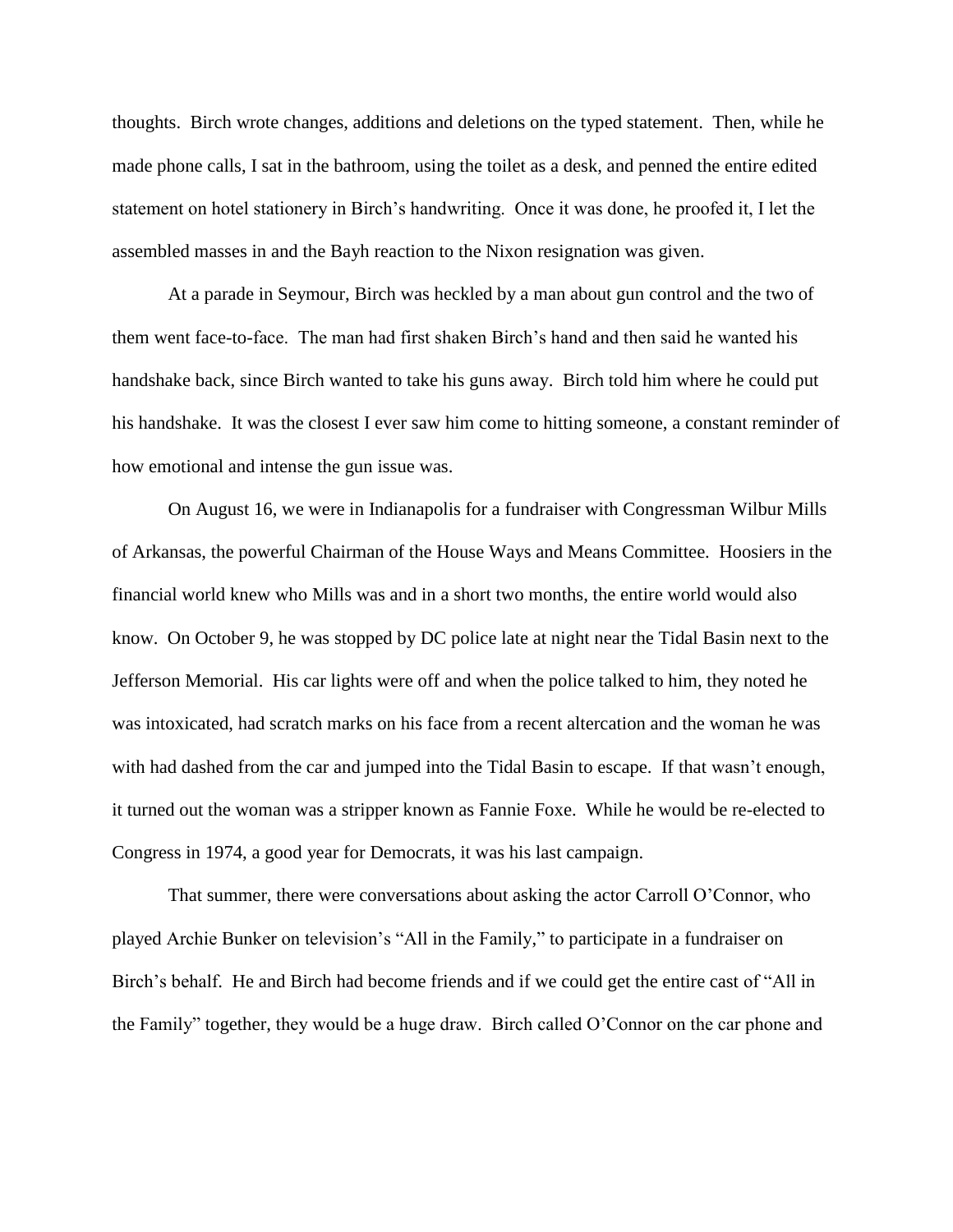he could hear operators in the background saying, "Senator Bayh is talking with Archie Bunker." Turned out O'Connor's contract prevented him from participating in campaign fundraising.

After French Lick at the end of August, we found ourselves in South Bend once again, this time experiencing one of those nuggets of American political life that will always remain precious. We were two hours late for a walk with precinct committeeman Alex Niespodziany, known as Firpo. It was absolutely great. The presence of our sound truck, playing "Hey Look Him Over," and Firpo enhanced the experience. It enabled us to see everyone in the neighborhood. Firpo threatened those who might prefer to stay inside their homes rather than emerge to shake Birch's hand with keeping their walks from being shoveled. "You no vote for Birch Bayh, I no shovel your walks in winter!"

The Bayh campaign had instituted its own in-house polling operation, run by an academic from the University of Michigan, Ada Finifter. One of the most fervent of Bayh supporters was Morrie Katz. Beloved by the staff, he was nicknamed "a truly great American" and showed up at almost every important political event involving Birch Bayh. Since he always wanted to find a way to help his friend Birch, he was given a desk and phone in the headquarters to help out with the polling. Jay Berman was merciless in his teasing of Morrie and regarded the polling results which Morrie turned in with skepticism. His results were so overwhelmingly for Birch, they could not possibly be accurate. Jay was able to monitor the polling calls being made and decided he had to listen in to Morrie's calls. When a voter told him that he was a small businessman and didn't like Birch, Morrie replied, "What do you mean you don't like him? I'm a small businessman, too, and I love him." That voter was recorded as pro-Bayh. Needless to say, from that moment on, Morrie's polling results were never factored into the day's tally.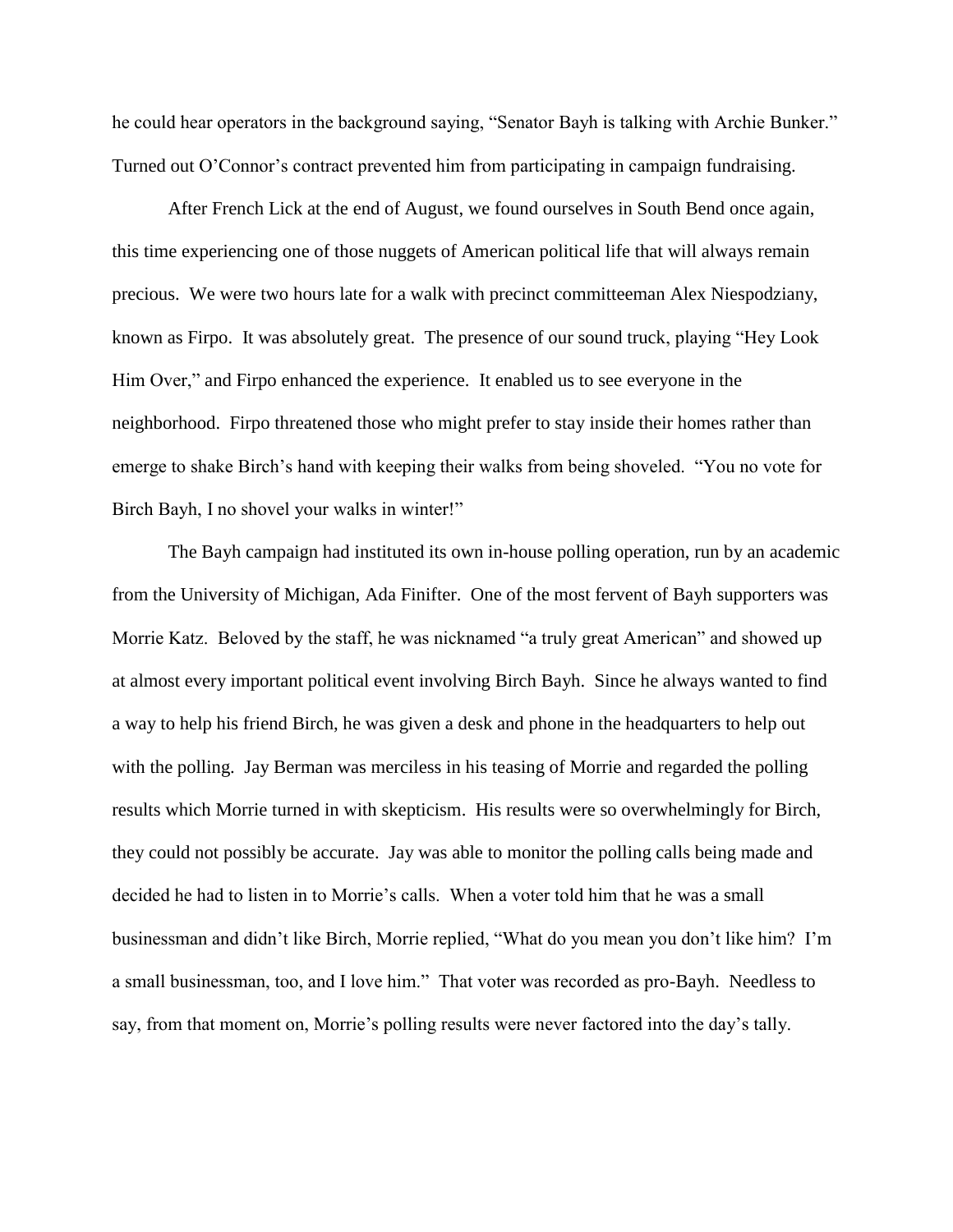When Ted Kennedy visited Lake County that fall, I learned an important lesson. We were in Merrillville for a rally and cocktail party with Kennedy. There was a large crowd; a great event. But in the mass of people surrounding the two senators, who were depending on me to lead them through the room, I ended up leading them into a corner, where we were trapped. Paul Kirk, later to be chairman of the DNC and ultimately a U.S. Senator in his own right, was traveling with Senator Kennedy. Kirk made it clear to me in no uncertain terms that you never allow the candidate to be trapped in a corner like I did. Later that evening, we held a fundraiser with Kennedy at St. Savas Hall in Hobart. It was a small dollar event with 3,000 people in attendance. A few demonstrators at St. Savas got a disproportionate amount of the press coverage but the crowds were fantastic. Soon afterward, Kennedy announced that he would not run for president in 1976.

The flavor of the last few weeks on the campaign trail can be summed up by highlighting a few events during that period. At a grade school in Lawrenceburg, we were told that a right-tolife activist was giving Birch trouble publicly. In the classroom, Birch randomly picked out one student to teach with. It turned out to be the trouble-maker's son.

On October 19, after a late night and a large United Labor Reception in Fort Wayne, we were to fly to Muncie. A Lear Jet was provided because of a mix-up by the airplane company and we offered Larry Conrad a ride back to Indianapolis after Muncie. Trapp picked up a bottle of booze for the ride and it started snowing. It turned out the pilot couldn't land in Muncie or nearby Anderson. Conrad remarked, "I'll have that drink now." Eventually we were informed that given the weather and the kind of runway required for a Lear Jet landing, we could land only in Indianapolis. We checked Birch in at the Airport Hilton and Mike, Larry and I got on the phones. Trapp called Bill Wise to come and get us so we could stay in our apartments that night.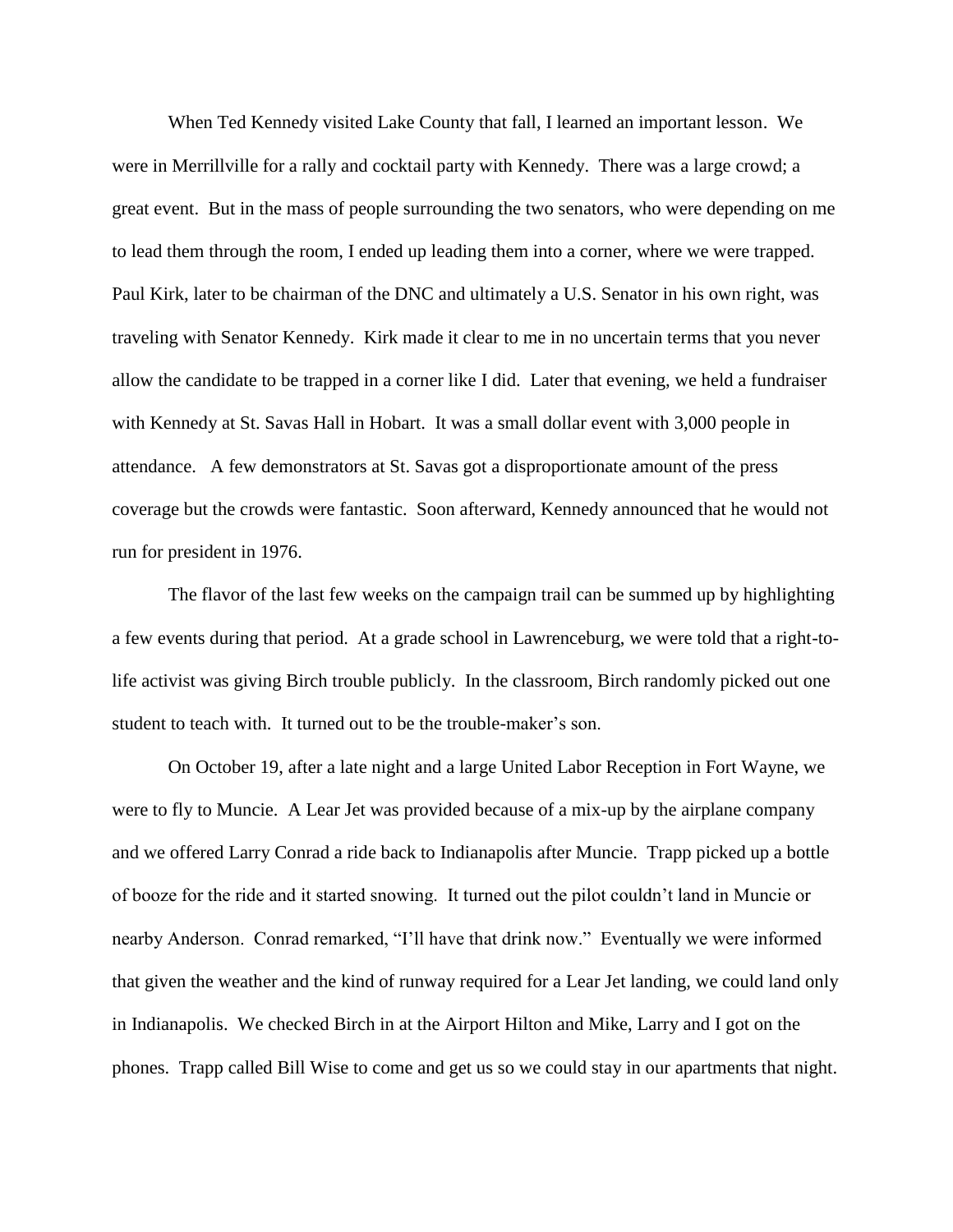Larry was also calling for a ride and I was trying to reach our driver, Jerry Jeter, on the car phone to let him know our change of plans. When Larry reached John Dibble, Mike called Wise and told him not to come. Dibble arrived in a 2-seat sports car. We gave up and checked into the Hilton as well. I finally reached Jerry in Muncie by 2 AM and he drove back to his home in Indianapolis, slept a few hours and picked us up at 7:30 so we could drive to Muncie. It was one hell of a night.

Another experience late in the campaign was one we long remembered. Flying into Ft. Wayne late one night, for some reason no one was there to meet us. Snow flurries were beginning and it was very cold. The plan was for me to run from the plane to the single phone booth at the end of the runway, call a cab to get us to the hotel where we were booked. As the airplane door opened, I turned to Birch and Mike and asked them to get my suitcase, then scampered out of the plane, got to the phone booth and called for a taxi. Birch and Mike soon arrived at the phone booth and tried to crowd in with me because it was so cold outside. As they were doing so, I looked at the departing plane and noticed their suitcases sitting on the tarmac. Mine was not among them. I absolutely lost my temper, more violently than during any time in the campaign. I was so annoyed and could not believe after all of the times I had taken care of everyone else's luggage that the one time I asked them to take care of mine, neither did so. They both looked guiltily at the other but I didn't care who was to blame, I was angry at both of them. I left the phone booth, stomped around the tarmac and continued my obscenity-laden rant. When the cab arrived, no one spoke and I spoke to neither one when we finally got into our rooms for the night. I was sharing a room with Mike and Birch was next door. I had no toiletries, no clothes for the next day and no more patience. Once I began to settle down, there was a knock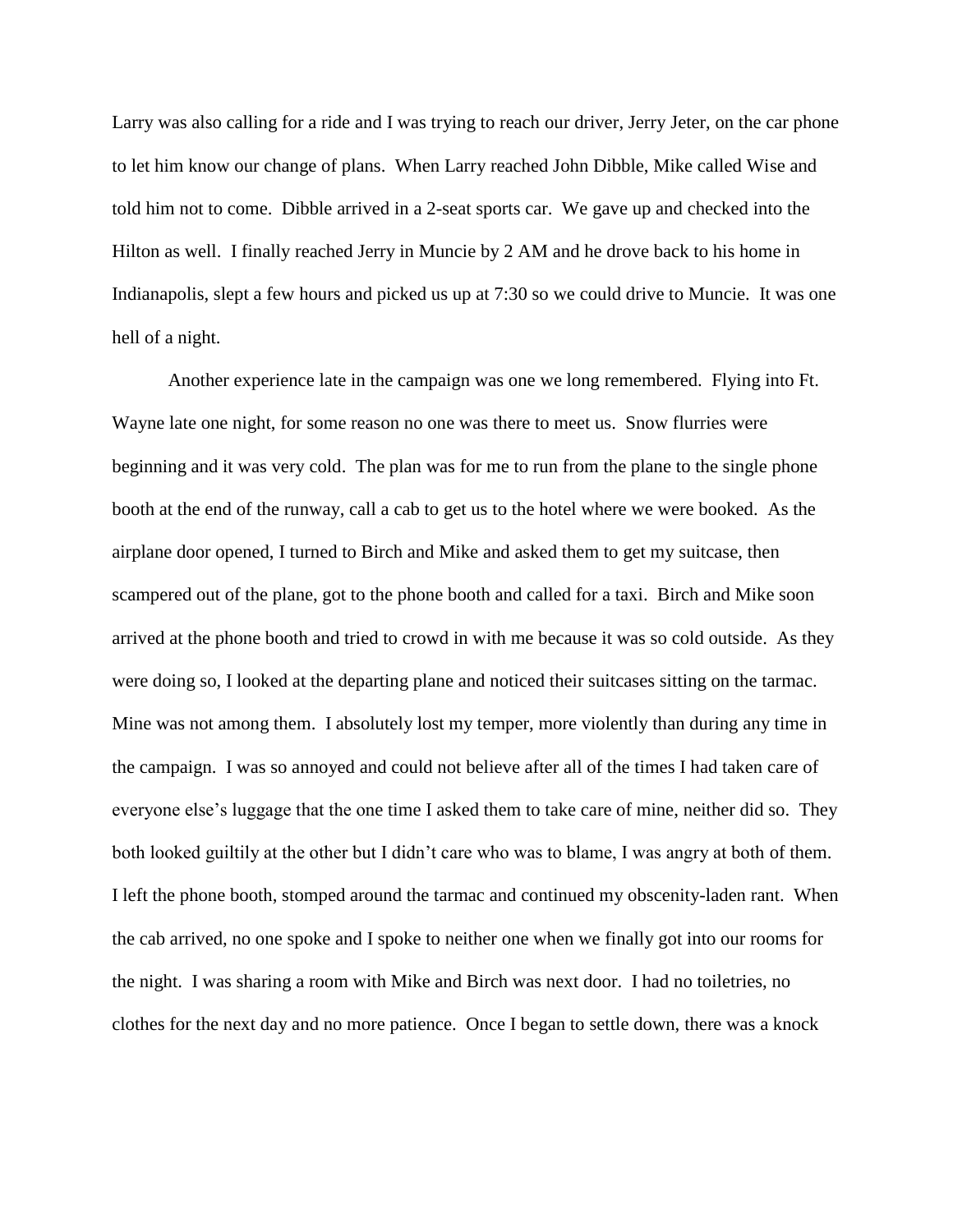on the door and Mike got up to answer it. When the door opened, I saw Birch's arm reach into the room, holding out a toothbrush, a peace offering for me. I yelled out an expletive telling him what he could do with the toothbrush and he quickly pulled his arm away from the door. For years, Birch described a display of temper he had never seen from me, before and since.

Another memorable evening was at the gridiron dinner in Evansville and came from Bob Flynn, an Evansville political reporter. I had told him an off-color, crude joke earlier in the day that involved leprechauns. Birch referred to Flynn in his remarks, calling him the "Happy Leprechaun of Evansville," an inside joke that totally cracked us up. When it became Flynn's turn to talk, he referred to the two Indiana Senators as "Bayh and Bought," which brought down the house. We had heard the references to Senator Hartke before and as amusing as it may have been, it was also a bit embarrassing.

On the last day of October and now the last week of a grueling campaign, we got a vivid "shot in the arm" when Birch did a walking tour through the Western Electric Plant in Indianapolis. Most of the workers were women and they went crazy, as though he was a famous movie star. Their enthusiasm was punctuated with screams as he walked through their ranks and we left the place flying high. The next days were a dizzying series of campaign stops, an extra burst of energy near the finish line like a long distance runner. The day had started with a tour of the Buehler Corporation at 6:30 AM, followed by Western Electric at 9, drive to Terre Haute for an I.S.U. Campus rally, a 1:30 meeting with workers at a glassblowers' factory, a 3 PM rally at I.U. in Bloomington, flying to Gary for a 7 PM Democratic rally at Marquette Park, finishing in Whiting at 9:15, Bingo Night at the Community Center. We spent the night in South Bend. There would be another plant gate event the next day, 6:30 AM at the Wheelabrator-Frye Plant, followed by a 7:30 meeting with union leaders. Then it was off to Kokomo for a 10:30 rally with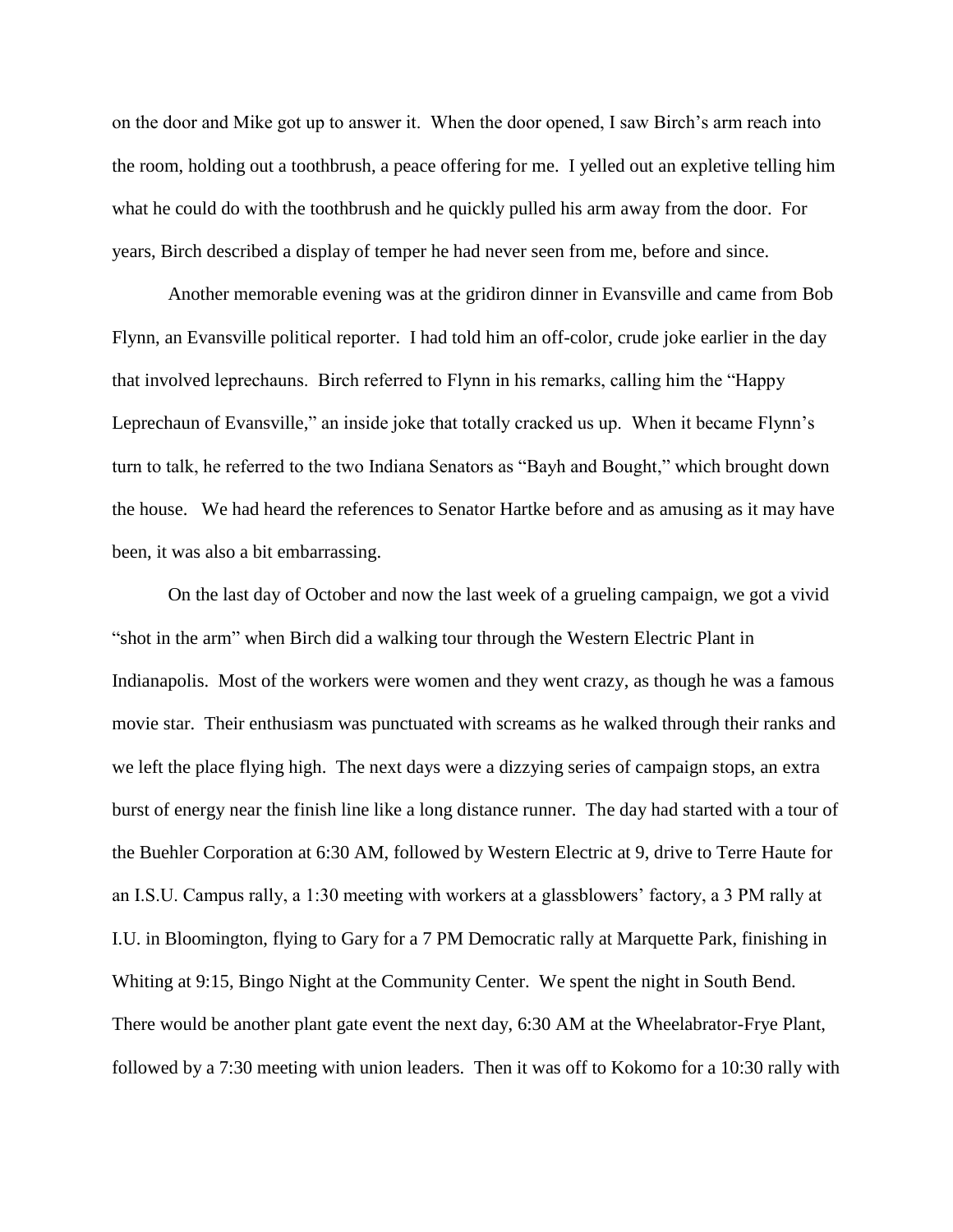United Auto Workers (UAW) president Leonard Woodcock and later another plant gate event and a press conference. At noon Birch spoke at the Goshen Rotary Club, followed by another plant gate, this at the Delco Plant, where the workers were loudly supportive. The evening was spent in Fort Wayne, where we arrived at the scheduled labor rally, which was packed, enthusiastic and fantastic.

As the remaining days wound down, there were many memories those of us on the road shared. For instance, we attended a Chamber of Commerce meeting held at the prison in Michigan City. For me, that was a place I wanted to visit. My father had played semi-pro football there and always told me about how strange it was to play a game in a field surrounded by walls. I was escorted to the field to take a look while Birch was speaking and felt an eerie sensation while gazing at the vacant field on which my Dad had once played. Birch's memory of that event centered more on the cross-dressing among some of the prisoners, one being introduced to him as Bunny. And there was the speech at the Pulaski County Democratic dinner where, due to fatigue, Birch mis-spoke and said that 250 million Americans die every year from cancer. Larry Conrad muttered that "Birch just killed off all of America and part of China."

And there was the parade in LaPorte, which had been delayed by rain but by 11 AM it was sunny and the crowds had gathered. The Fair Marshal, however, decided that he wouldn't begin the parade until noon, too late for our schedule. I found myself talking to the leader of the first group in the parade and telling him to begin, which he and his group did. The parade was on, the field marshal was irate, but we remained on schedule.

Sometime that fall, we had an experience that was not discussed by any of us until decades had passed. We were near Evansville, either heading for the airport or a hotel rather late at night, when we decided to stop at a Denny's to pick up some food. While I stood near the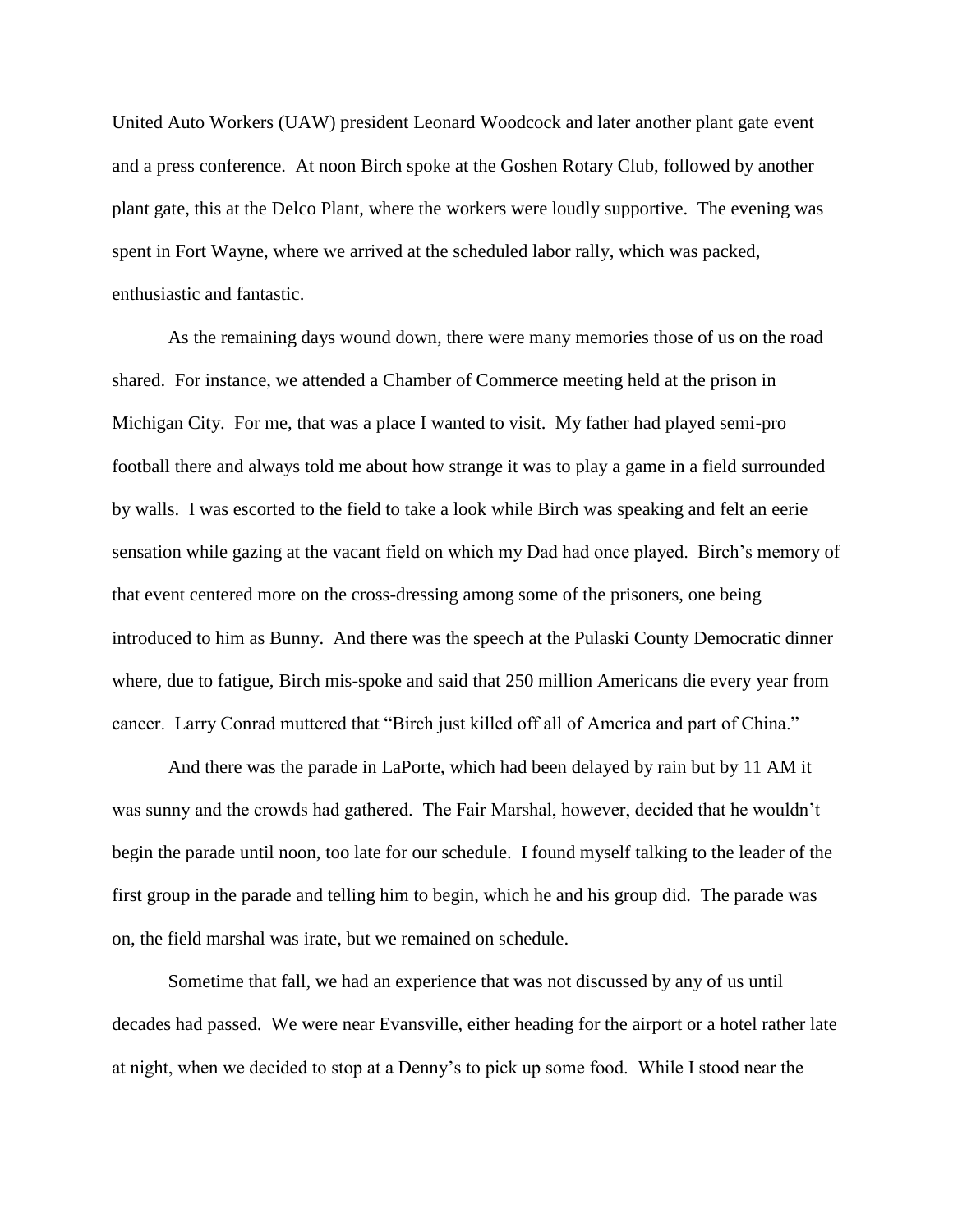cash register ordering food, Birch circulated throughout the restaurant shaking hands and chatting with the patrons. A rather flamboyant-looking man in a blue blazer, bald-headed with the top few buttons of his shirt undone, a gold chain and medallion around his neck, a rather large and ostentatious gold watch on his wrist, came to me and asked if I was with Senator Bayh. I told him I was. He said that if the Senator would sit and chat with him, his wife and his mother, he would donate \$1,000 to the campaign. "Where are you sitting?" I asked. I immediately walked over to the Senator and whispered what I had learned. He asked where he was sitting and agreed that I should guide them to his table. He sat down with them and I returned to the counter to await our food and pay for it.

Soon an Evansville policeman walked up to me and asked if I was with the Senator. Acknowledging that I was, he told me that we ought to know that the man the Senator was sitting with was Kenny Campbell, believed to be a member of organized crime in the area. I thanked him, quickly paid for and grabbed the food, then went to the Senator to tell him we had to leave. Our routine was that I would urge him to leave and he would dismiss me, choosing the constituents over the lowly staffer. I cooperated with that; it was part of the "road show." But when he really had to leave, I would say so in a tone that he understood and would cooperate with, which he did on this occasion. As we said our farewells and walked out of the Denny's, Campbell followed us out and stopped me, as Birch returned to the waiting car. Campbell reminded me that he wanted to give us some money, was totally pleased that his wife and mother got to spend time with Birch and pulled out a wad of cash. After counting out the first ten \$100 bills, he kept slapping them into my hand. If memory serves, it was four or five thousand dollars by the time he was done. I shoved it in my pocket and got into the car.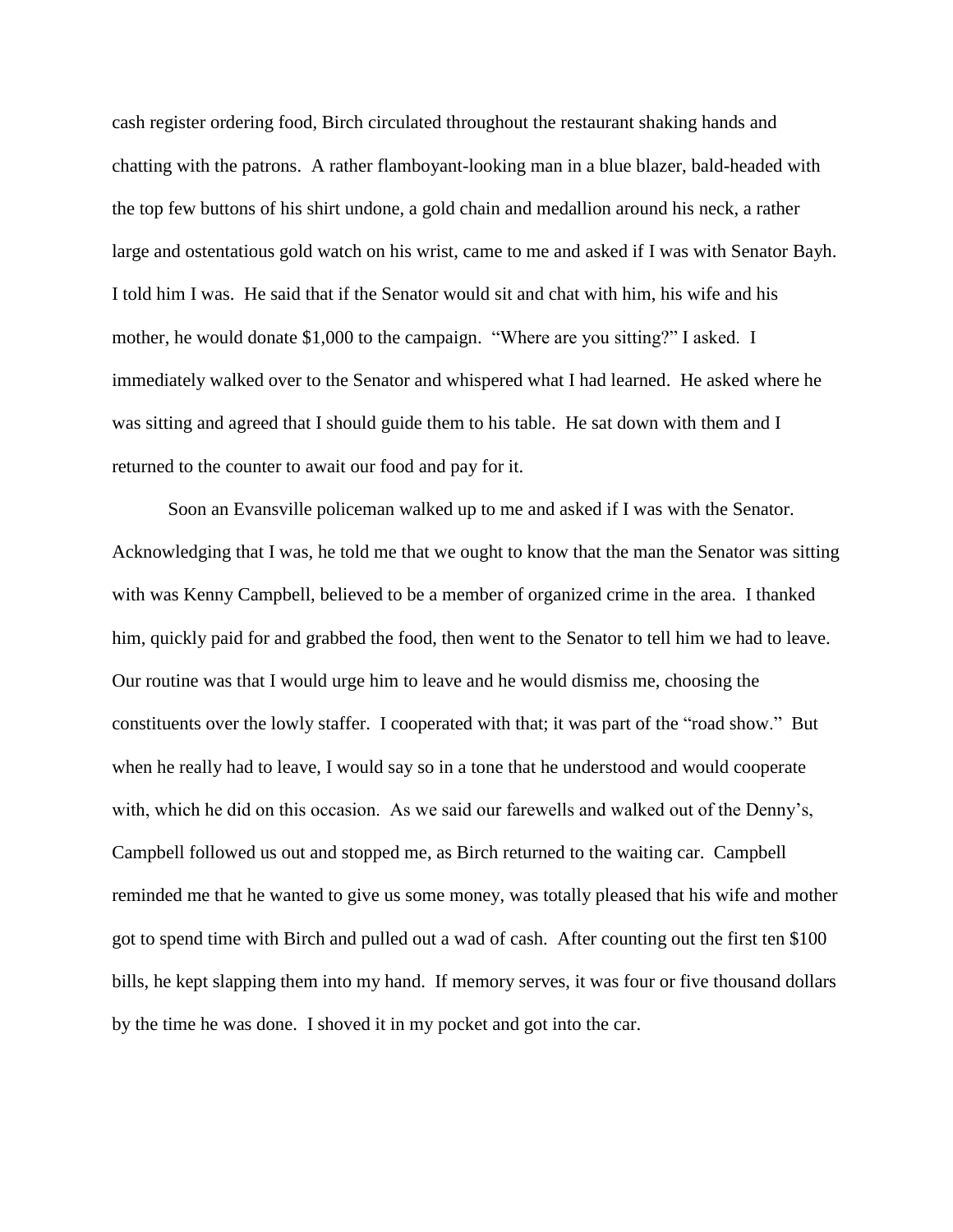As we drove away, Birch turned from the front seat and asked if he really gave us \$1,000. I fanned the bills widely, saying he sure did and lots more. Birch laughed and held up Campbell's medallion. "And he gave me this as well." With that we laughed a great deal and the matter didn't come up again until we made our way back to the headquarters in Indianapolis, a day or so later.

I handed Jay Berman the cash and, with eyes wide, he said, "You dumb shit. You can't accept that much cash. Don't you know the law?," which I did not. He was furious and blurted out that the legal cash limit was \$250, I think, plus the individual contribution limit in 1974 was \$1,000 so even if Campbell, his wife and his mother each gave the maximum, I had still violated campaign finance laws in two ways. Birch shared my lack of knowledge about the limits, which were part of the post-Watergate reforms, so they were new, though that was no excuse. I turned over Campbell's name and address to Jay, who promised to contact them and return the cash, requesting a check for the legal limit as replacement.

When returning to Evansville in mid-October we were to be picked up by the Democratic County Chairman, who was also the County Sheriff, Jerry Riney. He was not there when our plane arrived, which was extremely rare. While we waited, eventually his squad car came screaming into sight, lights on and siren blaring. He emerged from the car with many apologies, telling us he had to answer a call about a killing in Evansville. This guy Kenny Campbell, a noted member of organized crime, was executed gangland style. Birch and I remained silent while showing our interest in his story. We later resolved to keep that story between us and never tell anyone about it.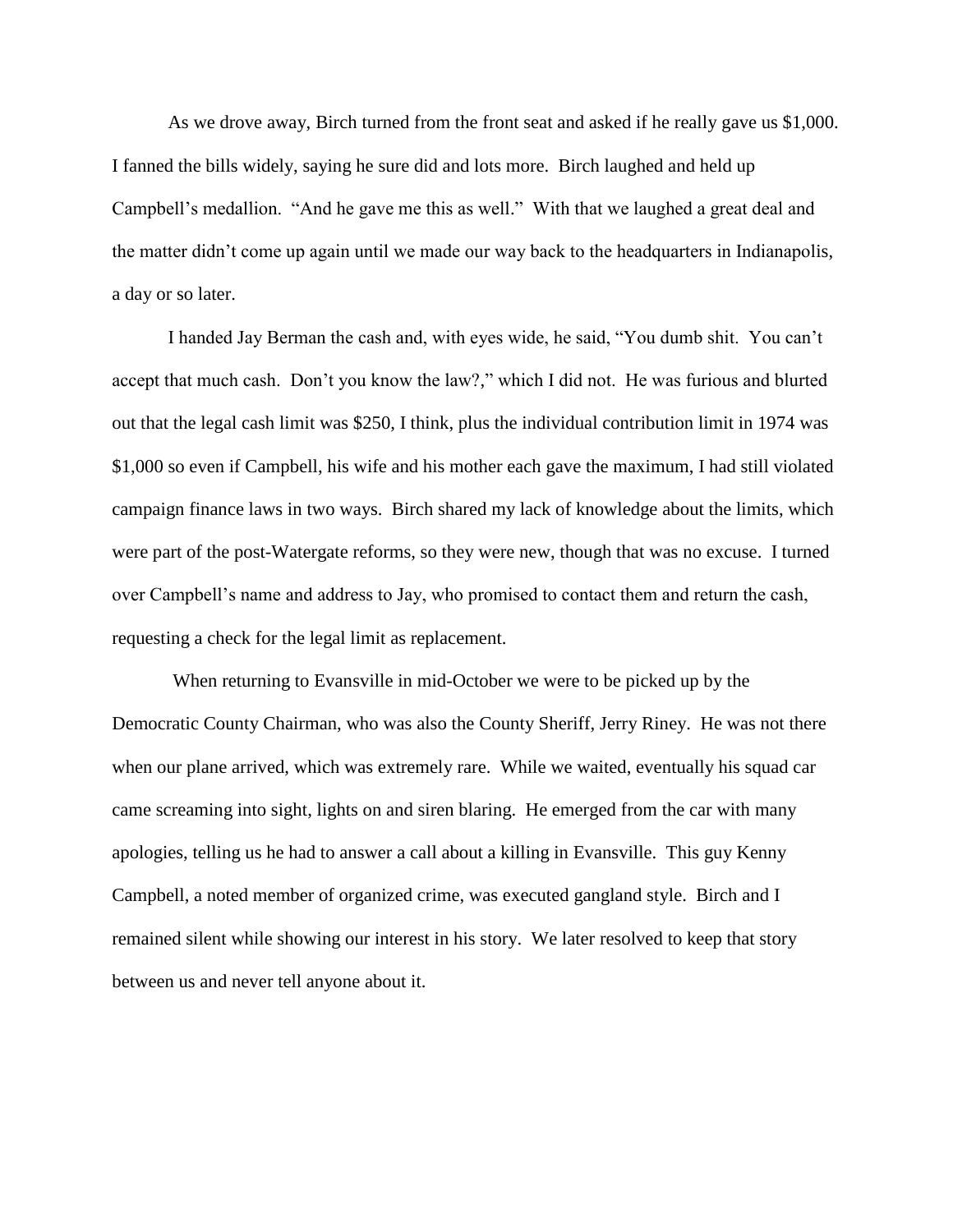The familiar Campbell Soup jingle was, "ooh, ooh, good; ooh, ooh, good; that's what Campbell Soup is; ooh, ooh good." Every time we saw a Denny's Restaurant for the remainder of the campaign, one of us would hum that tune, laughing all the while.

The coda to the story was a few weeks later but still before the election. We arrived at the headquarters and Jay took Birch and me into a room to ask if either of us had Kenny Campbell's medallion. Campbell's widow had called to ask that it be returned. Birch looked at me, I looked at him, and he scurried to where his briefcase was sitting. Rummaging through it, he pulled out the medallion and gave it to Jay. Jay also agreed that none of us should tell that story to anyone.

During the last two days before the election, Birch took part in a helicopter tour of the state, making multiple stops in each of the major and minor media markets in Indiana. On the day before the election there was a flurry of activities in several cities across Indiana. The evening was spent in Terre Haute at an election eve rally, a fabulous and exciting event. We spent the night in Indianapolis. Election day was no less packed and hectic than the days before. It started even earlier after a very short sleep. Birch stood at the Chrysler Foundry Plant Gate at 4:30 AM, an event that proved worth getting up so early, then a second plant gate followed at 6:15, this one of the best we visited in the campaign, Chrysler Motors. Flying next to Lake County for a rally and a plant tour, we returned to Terre Haute so Birch could cast his vote at the Goshen Fire House. He had to confront a local opponent who challenged his voting residency. We won the challenge, the confrontation and the election. That night was celebrated in Indianapolis at the headquarters.

\*\*\*

1976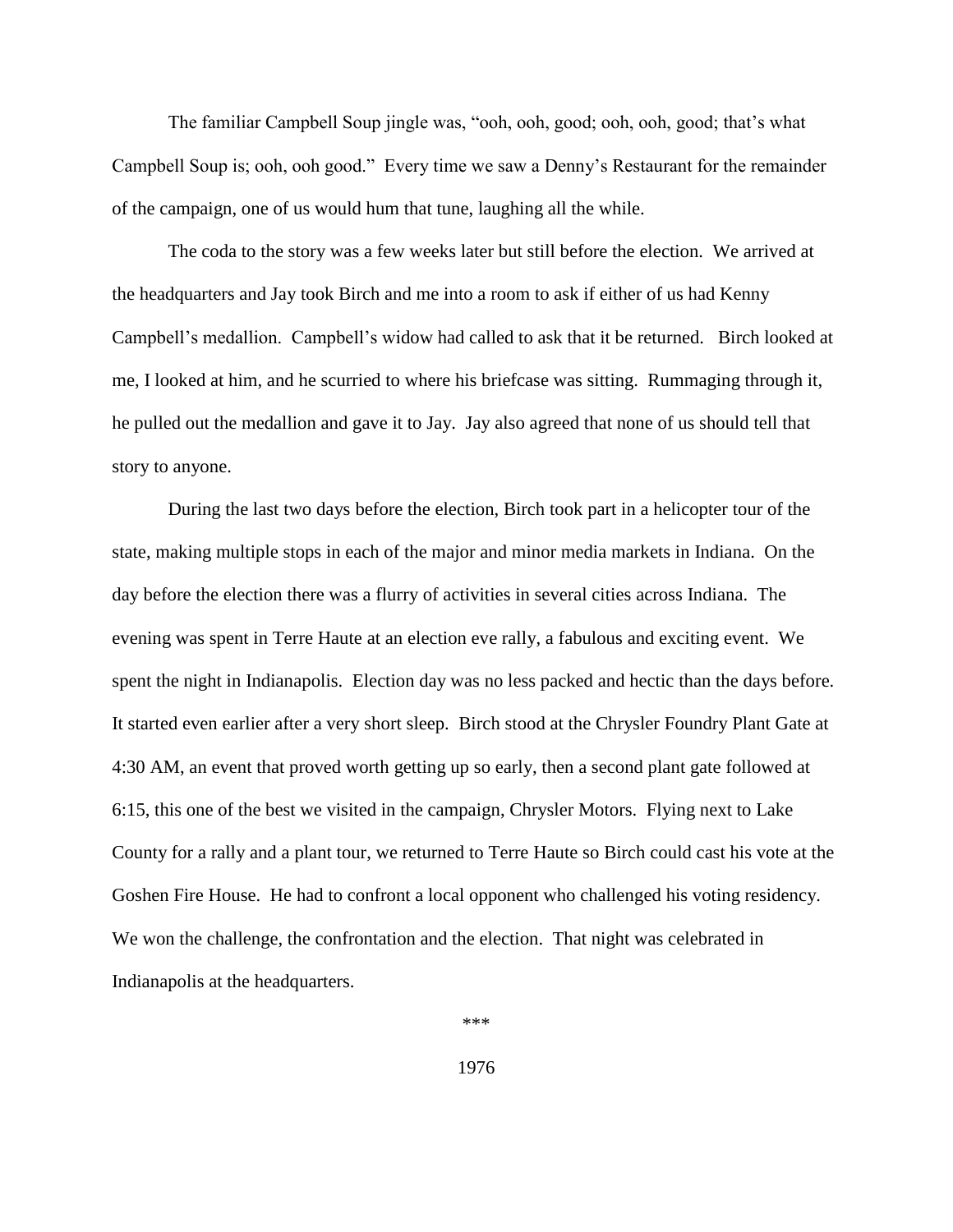In the 1976 campaign, Birch was given three names of the people being sent from the Carter campaign to manage the Indiana effort. In charge would be Doug Coulter of New Hampshire and two women from Arkansas, Ruth Hargraves and Hillary Rodham. David Bochnowski was friendly with Bill Clinton, Hillary's husband, who had been Bochnowski's classmate at Georgetown University and was running for attorney general in Arkansas. David had been impressed by Clinton when they were in law school together.

During those final months, I spent a good deal of time with the Carter staff, sharing my knowledge of Indiana politics, particularly which political people could and could not be counted on. I'd meet them for drinks weekly at the Indiana bank building in the center of Indianapolis and, when Birch came to the state, I'd travel with him.

I look back and realize how lucky I was at such a young age to be given that measure of responsibility, learning a great deal about managing people and processes. There never seemed to be a shortage of things to do, or problems to solve. Not all memories, however, are pleasant. The Bayh office experienced a series of thefts, obviously by a fellow staff member. One former staffer, Gordon Alexander, talked of a time when there was a staff meeting in the senator's office and he left briefly to get something from his desk. When he walked in the room, he found the office receptionist taking his pay envelope from his suit jacket hanging on the coat rack. At the time, cash was paid to all staff rather than checks, long before electronic transfers. The receptionist soon left the staff. But other robberies happened long after her departure. This was an era before ATMs and in order to obtain cash, checks could be cashed at the Senate Disbursing Office, as long as they had the senator's endorsement on the back. I signed his name to staff checks daily and had interns take them to be cashed. If a staff member was out of the office when the cash envelopes were given to me, I'd put them in my desk until he or she came back.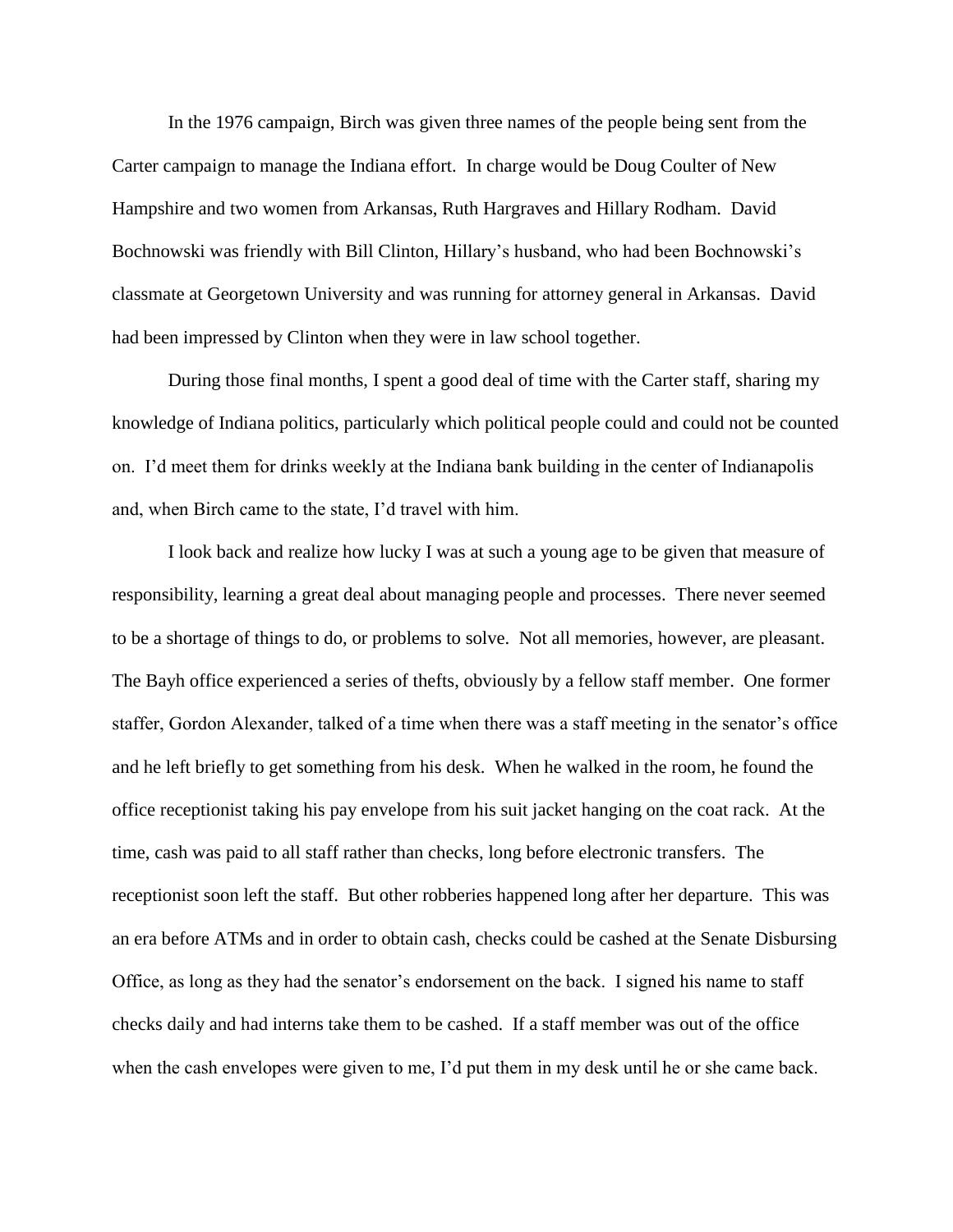Someone's envelope was taken one day during working hours, leading me to lock my desk later on. Also in the desk was a key to the Coca Cola machine in the reception room. One morning I arrived to find the front of my desk drawer ripped off. The key was missing and there was no money in the Coke machine. This was enormously frustrating to all of us and never solved but knowing there was a thief in our midst was more than a little unsettling.

Another troubling incident during those times involved a mail room clerk. After the Christmas break one year, we came back to work and he did not. No notice was given of any kind. Then, I started receiving phone calls from rough sounding men looking for him. This was disturbing but when we got a call from a hotel in Terre Haute that a check had bounced, written by a man with the mail room clerk's name, who showed an identification card as a member of the Bayh staff, things started to make more sense. As it turned out, he had a gambling problem, was in arrears with some pretty sketchy people and was on the lam. Eventually he came back and started working on his problems, though no longer as a member of the staff.

### \*\*\*

## 1977

That spring Birch and I took another Indiana trip that we would long remember. A businessman from southeastern Indiana, John Carson, was lobbying Birch to support a theme park in Clarksville, not too far from Louisville. Birch's instincts were that this was probably not a good idea but agreed to support federal funding for a study of the proposal. Carson was a new personality on the scene and could turn out to be a friend and ally. The local politicians and Bayh coordinators had heard nothing negative about him and also felt that a theme park in the area might be a boon for the local economy. The conversations with Carson ultimately led to an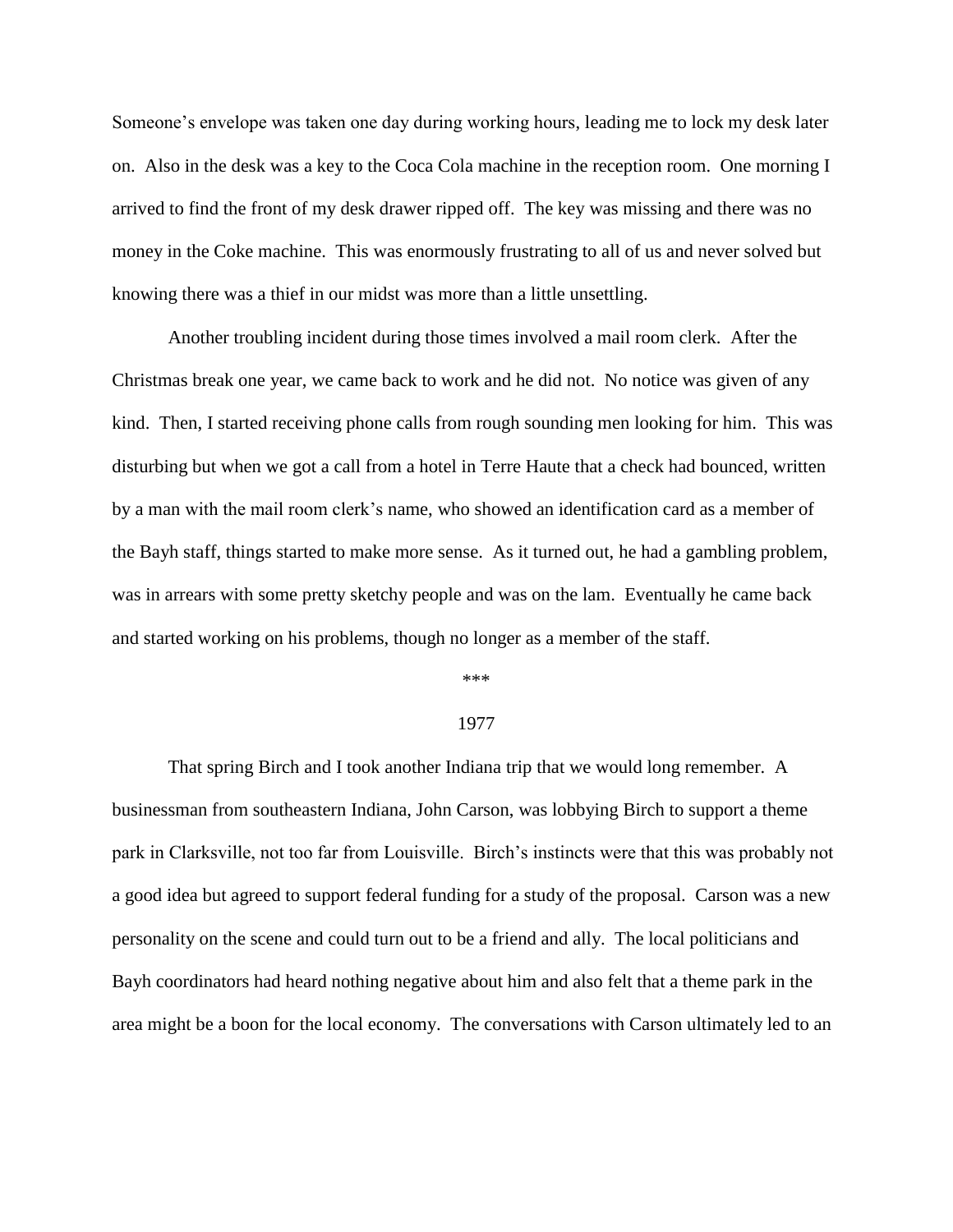invitation for Birch to stay at his hotel, the Clarksville Marriott. On the next trip to that area, Birch and I were booked into the hotel.

The day ran long and after a late night stop for ice cream, we pulled up at the Clarksville Marriott. The marquee out front read: "Welcome Senator Birch Bayh - World's Greatest Senator." We laughed hysterically as we read the sign. As I stepped from the car to the hotel entrance, a uniformed hotel bellman appeared to be standing at attention, asked me if I was with Senator Bayh. Telling him I was, he asked me to follow him. He got into a van and our car followed, driving away from the main hotel to a pier on a lake where two bungalows were floating. The bellman took our luggage as Birch and I walked out to the dwellings. Above the door, a sign hanging from ribbons swung down into the doorway with the words "Senator Birch Bayh" on it. We were stunned and walked into the room where there was a large fruit basket on a coffee table in the center of the living room, which adjoined an opulent bedroom. We began to giggle at this overdone display. Once Birch got settled, I walked across the alcove to the other room, opened the door and a similar sign dropped down with my name on it.

Ultimately the theme park was not funded. The next time Birch and I traveled to the area we were once again booked at the Clarksville Marriott. But this time there was no sign on the marquee, no one at the entrance to meet us. We checked in at the front desk as we normally would and walked down the corridors to our rooms. No signs, no fruit baskets. The next morning, I met Birch in his room and as we prepared to leave, we bemoaned the loss of status; John Carson must not love us anymore. With that, we left the room and walked down the hallway when we heard his name invoked from someone inside a room where a door was ajar. It was two cleaning women and they were commenting that Senator Bayh must not have shown up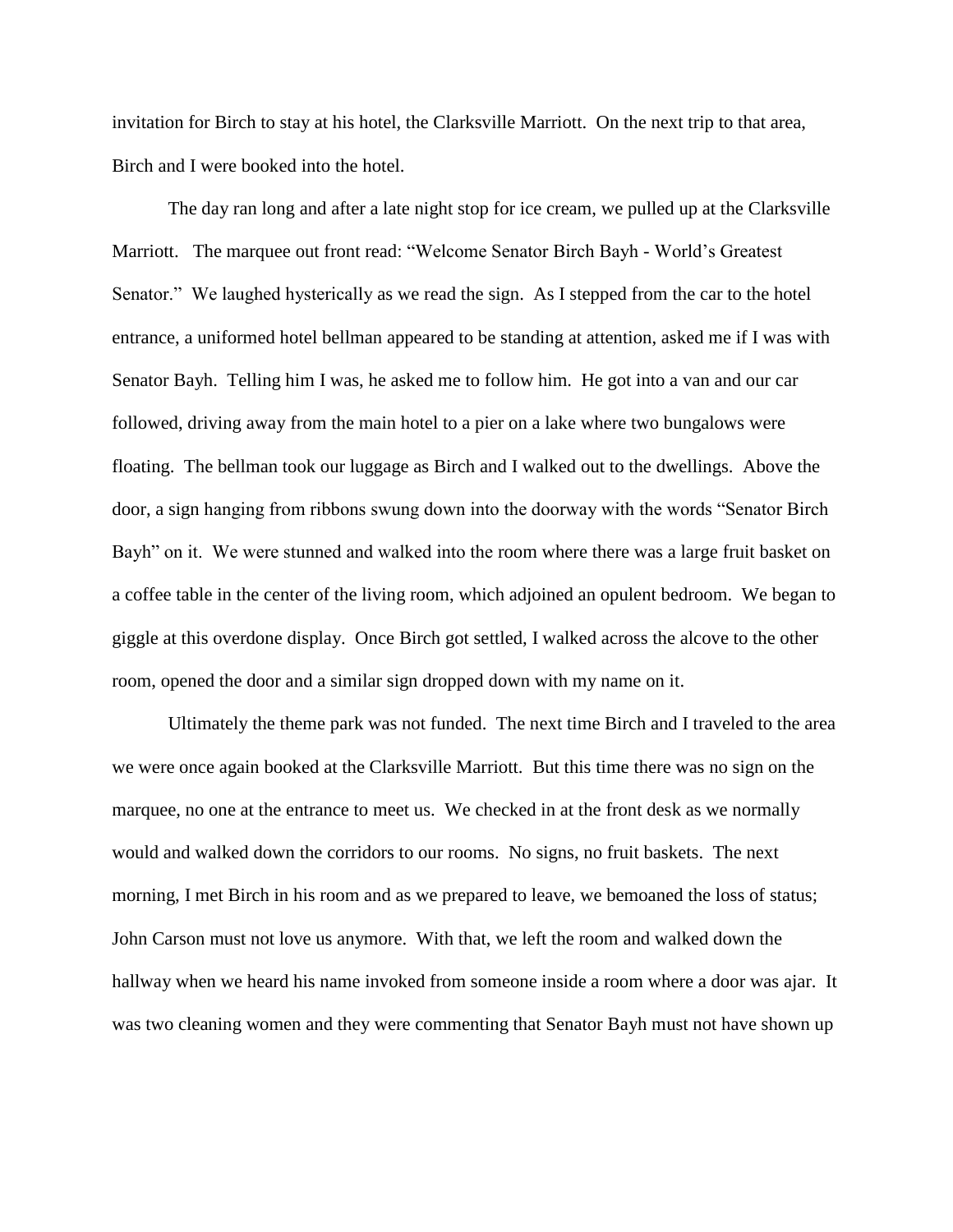last night. Hanging in front of the door was the "Senator Birch Bayh" sign and on a table was a fruit basket. We looked at each other, cracked up and departed. Sometime later, our county coordinator called to tell us that someone at the front desk had screwed up and Carson fired him. Birch then phoned Carson and made it clear in no uncertain terms that the staff person was to be reinstated. He was.

\*\*\*

## 1978

I accompanied Birch on a lengthy Indiana sojourn in mid-October 1978 and it was memorable. The following are notes on the trip I wrote at the time.

*Thursday night before flying to Indiana, the Ethics Committee report concerning Tongsun Park was leaked to the press. We spent Friday dealing with it. Sunday afternoon, Carol Sanger (press secretary) called. The Ft. Wayne Journal-Gazette, a friendly newspaper, had editorialized that Birch had broken the law and characterized the charges in the worst possible way. It was incredible and included 14 factual errors. Carol was devastated and I advised her to keep it from the Senator until he was ready to leave for Houston to give a speech. We devised a schedule that would last from October 16-26 with a return from November 2- 6. Monday afternoon, the Senator arrived in Indianapolis and went to the office to discuss strategy for handling the Ethics Committee report with the Hoosier press. That evening we had a staff meeting. All of us, including Birch, were downhearted by the way a fairly innocuous story was being handled.*

*Tuesday morning press conference went well. We then flew to South Bend for several appearances. At each stop, the Ethics Committee report was foremost with reporters. Our first stop was at a high school, where Birch normally communicates well with students and teachers.*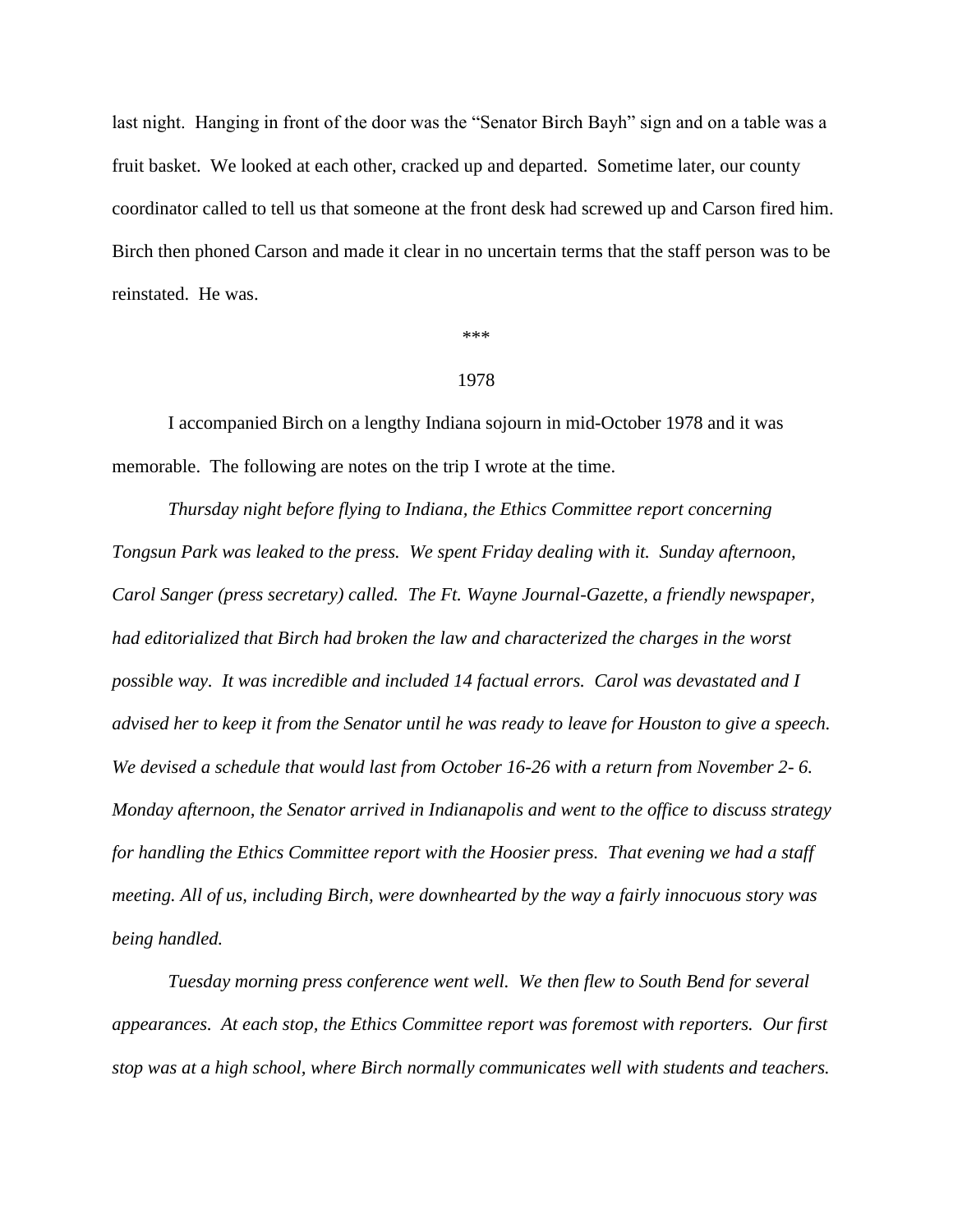*But this event was a disaster. In the back of the auditorium, a teacher began a tirade about irresponsible Congressmen and lack of accountability over the spending of federal monies. He simply wouldn't stop. What started with a petty statement or question morphed into a nasty dialogue with the teacher.*

*Before leaving, we met privately with the teacher and all of us settled down. However, the experience was a harbinger of things to come. From there we drove to North Liberty for a gasohol media event. Turns out the gasohol events were the highlight of the trip.*

*Next was a dinner with the South Bend Business and Professional Women's Club to discuss ERA and then another dinner in the same area with a trade association. But before the dinners, we stopped at the South Bend Tribune to talk with the editor, Jack Powers. He gave helpful advice on the Ethics report and suggested we respond with the details to all Indiana media. In the morning, the Fort Wayne paper apologized for the editorial and printed our entire rebuttal. This had never happened to us before.* 

*Then we drove to Ft. Wayne. Arriving at the hotel, we checked in and went out for ice cream. I had phone messages from Tom Koutsoumpas and Diane Meyer. (Tom was on the DC staff and was close to Marvella.) Arriving at the Senator's room, his phone was ringing and it was Diane. She had been called by the AP and was asked whether or not Marvella had told Good Housekeeping that she had one year to live. Senator said he would only confirm that she wrote an article for them but they would have to get the details from her. In Diane's next breath, she told me we had a death threat. The FBI learned of a threat against Birch while scheduled to be in Gary later that week. We could not afford to ignore threats of any kind and therefore authorized police and federal Marshal's protection. We remained concerned and guarded through Friday evening.*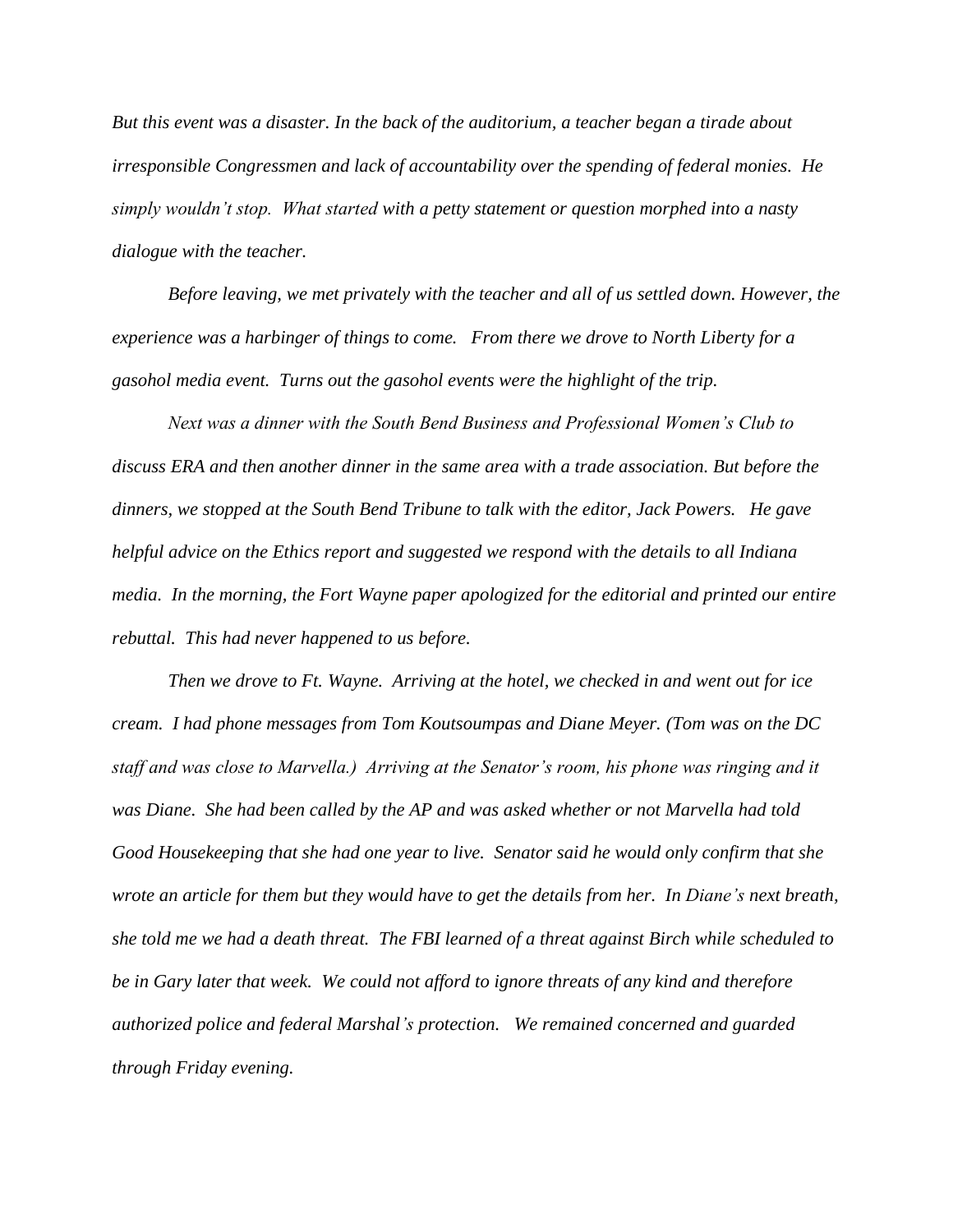*At 7:00 AM I was awakened by a phone call. It was a radio station, wanting to know about the Good Housekeeping article. I told him he could catch us in 1-1/2 hours, before the Christian Women's Prayer Breakfast. At 7:30, I turned on the TV and saw a photo of Marvella on the screen with the following comments from a reporter: "Senator Birch Bayh told reporters in Ft. Wayne last night that his wife Marvella was dying of cancer and had one year to live." This was absolutely untrue.*

*Events over the next days were dizzying. A policeman traveled with us until we left Ft. Wayne. At the prayer breakfast, the press besieged us with questions on two items: Marvella and the Ethics Committee. Senator responded that Marvella has cancer and that she was not dying, nor was there a time limit on her cancer. 1200 women awaited inside the hall. Senator was expected to speak about his beliefs and experience with religion. It was not the best time for him as his emotions were already strained. When he spoke, he took the task seriously and got quite detailed, about the cancer, about his mother, about Marvella – and got emotional. He literally couldn't finish. I was speechless and we finally made our way through the mobs of women reaching to touch him.* 

*We paused to recover and arrived an hour late for our next stop, a utility hearing at the City-County Building. Again we faced the press on the two major topics of the day. We then drove to Anderson for a UAW retiree picnic, where we met up with our federal Marshals. With so many good friends in the audience, the group was rousing and the event was uplifting. We departed for Greenfield. A CBS film crew was following us but didn't catch up until we were departing Greenfield. The crew was interested in Marvella and her Good Housekeeping article, which had hit the newsstands and the headline on the magazine was, "One Year To Live." In Greenfield, the Senator was well received at a high school. He also spoke by phone to his wife.*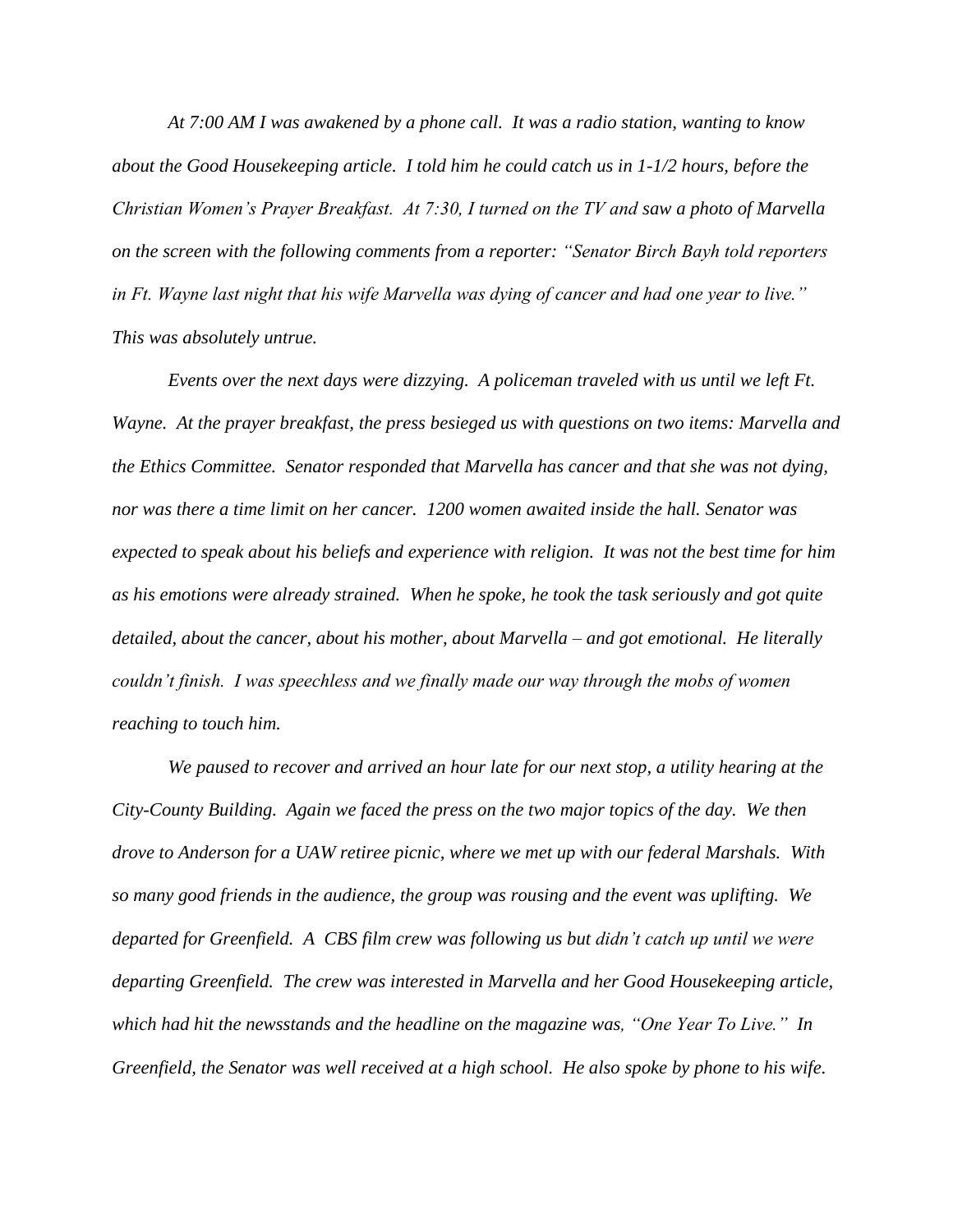*She had been hospitalized overnight for chest pains but was mainly concerned about the stories reaching her about what he had supposedly told reporters and about the headline in Good Housekeeping. Then a CBS interview and a drive to Bloomington for an evening with a congressional candidate. It was a long evening and a draining day.*

*The next day was fairly easy. That evening was the Clinton County fish fry and then the League of Women Voters candidates' night in Crawfordsville. We detected Democratic apathy and had a chance to see how crazy and right-wing some of the legislative incumbents were. Finally, we drove back to the Indianapolis airport and flew to Michigan City.* 

*A strange noise came from my side of the plane's rear. We soon learned the baggage door was open and as I held it shut from the inside, we landed again, corrected it and took off once more. Because of this, we arrived at 1 AM, 2 hours late. The Mayor greeted us and 4-1/2 hours later we got up for another long day.* 

*A State Representative picked us up at 6:30 for a media-oriented ride on the South Shore commuter train. This was a major part of her campaign and we had been supplying its funding, so it was a good event. Arriving at East Chicago at 7:35, we were met by Marshal Joe Novotny, Mike Pannos of our staff and State Senator John Bushemi. While riding to a radio station we discussed a problem that we learned about earlier in the day and hoped had been solved.*

*That night, Birch was to be honored at a peculiar affair. Billed as "A Night To Remember," it was an attempt to highlight Gary as America's civil rights capital but was, at \$100 per person, a fundraiser for Mayor Hatcher's 1979 campaign. Among the guests were Andrew Young, Coretta Scott King, Vernon Jordan, Jesse Jackson, Dick Benjamin, Rep. Adam Benjamin, among others. But a police and fire fighter picket line was planned around the event. Birch has never crossed a picket line. We received mailgrams from AFL-CIO Indiana leader*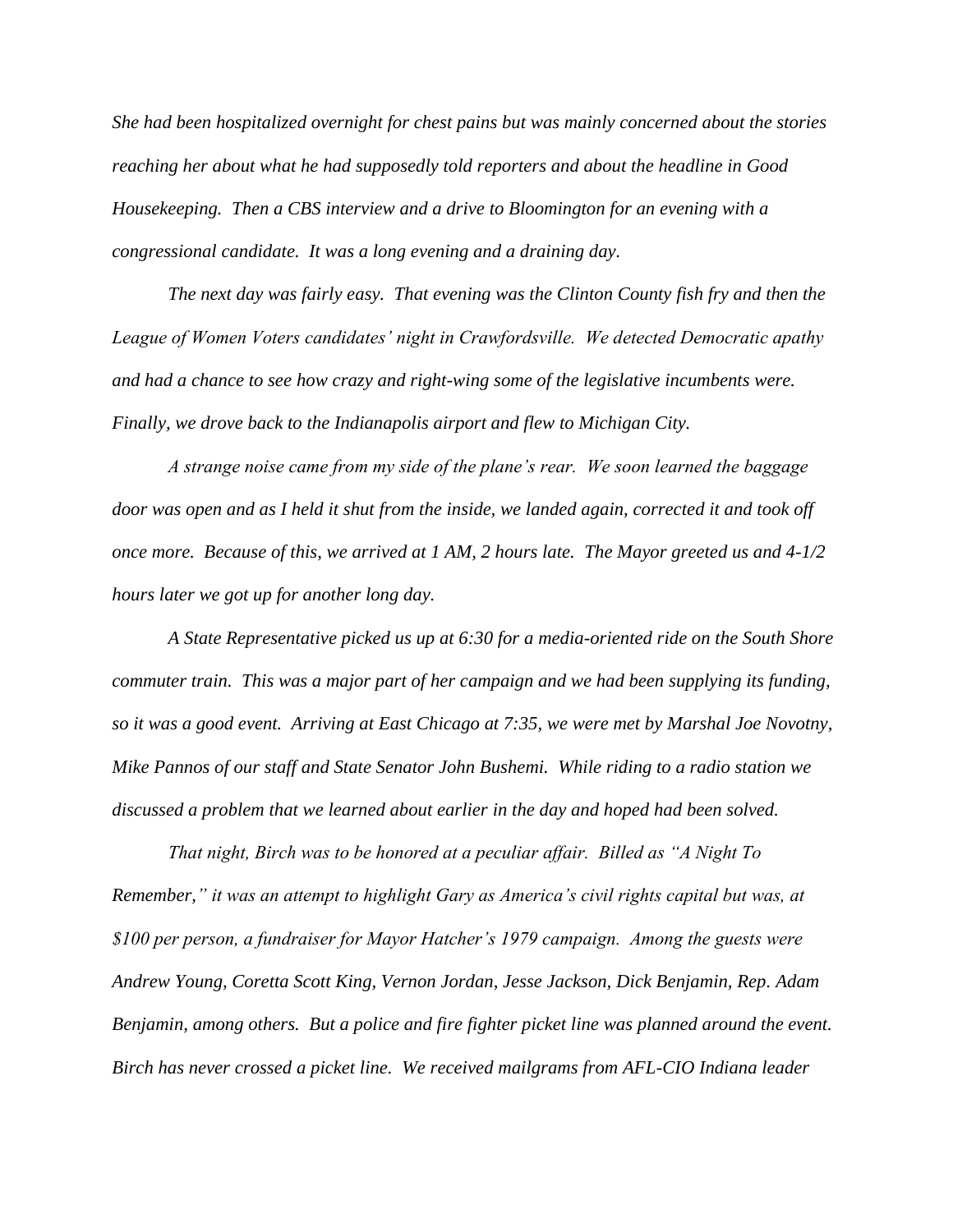*Willis Zagrovich, who, like other local labor leaders, refused to participate. If we had been among the guests, we could have stayed away but the event was in Birch's honor.* 

*In the course of the day we stopped for a radio interview then visited two high schools. I was constantly on the phone with Bushemi to monitor the crisis and see if Hatcher would deal with the firefighters and policemen. We thought he would solve it by then, but there had been no progress.*

*Bushemi suggested that the dissidents would meet with us because they didn't want to embarrass Senator Bayh. Since we had scheduled a rest and exercise period at Pannos' home, I called the union leader, Will Smith, and asked for a meeting at 2:30. He agreed.*

In between high school appearances, we talked and the Senator agreed to the meeting. *None of us had a solution but I felt the pressure was on and I had to come up with one. Of course, we were also supposed to be targets of an assassin, so the anxiety at this point was unimaginable. Then we went to the Hammond Civic Center for a hot lunch with senior citizens and then to my alma mater, Donald E. Gavit Junior-Senior High School.*

*I enjoyed this immensely and it was a relief from the anxiety. Walking in the front door, we instantly saw my cousin Sandy, currently teaching there, and some of my high school teachers. In the auditorium, the Senator spoke for the first 5 minutes about me and what a great friend and aide I was – one who lets him "know when I have egg on my face." I sat with Sandy and ate it up. Some young girls passed me notes and several old neighborhood kids came by to chat.*

*From there we went to Pannos' house and had our meeting. Several fire fighters and policemen came, all union leaders, and we discussed their grievances, of which there were many. They also expressed extreme enmity for the Mayor. I articulated our problem, a pro-labor*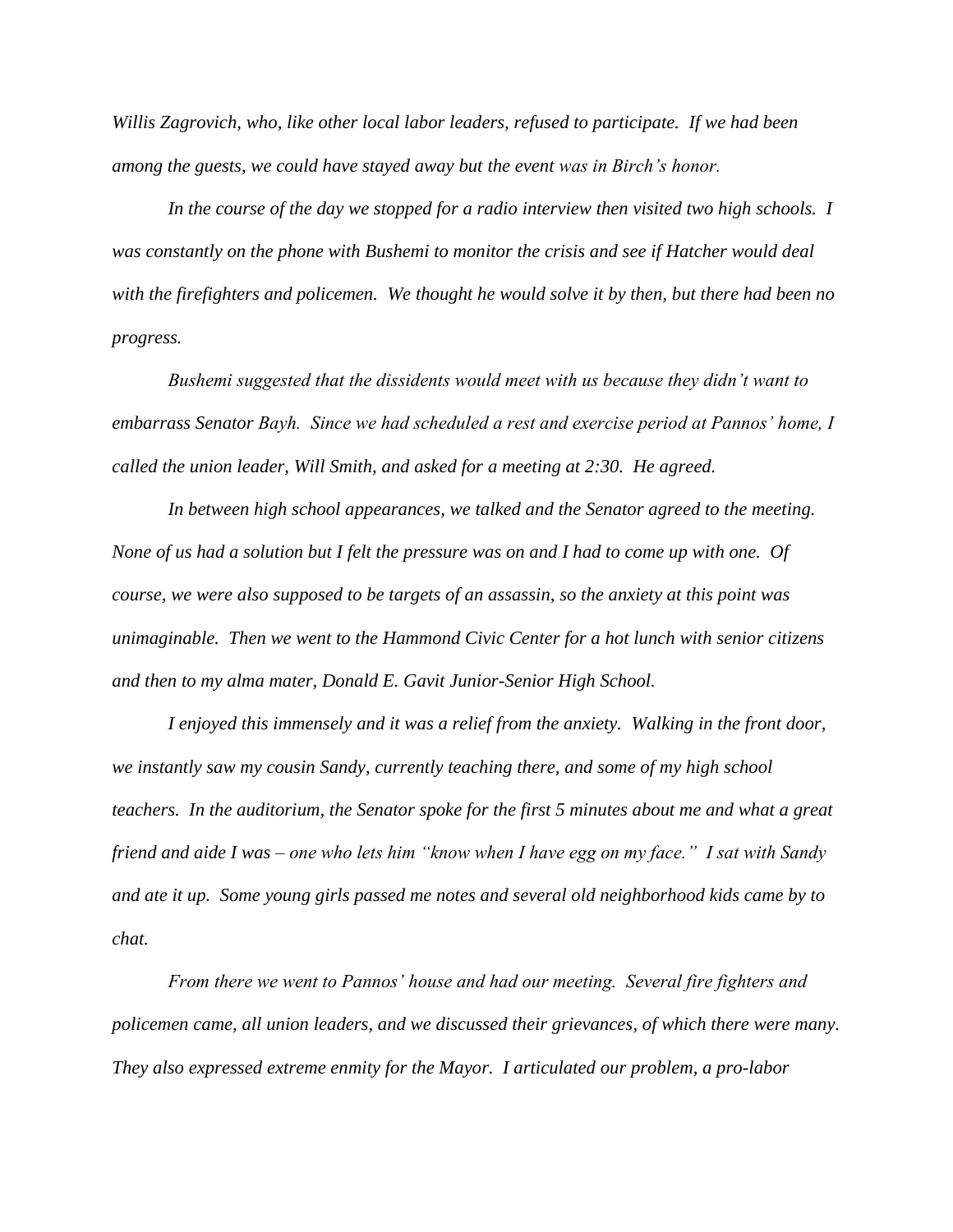*Senator who was about to be embarrassed. Either cross the line and anger labor around the state and country, demonstrating hypocrisy on labor issues, or miss the dinner, humiliating one of the most powerful and influential politicians in our party. Beyond that, we'd miss the advantages of being there – but also might miss an assassin.*

*My suggestion was this. Since Birch was a Hatcher friend and Hatcher wouldn't listen to them, why couldn't Birch be taken, or escorted, across the line as the union's emissary to the Mayor? The discussion absolutely halted. Will Smith of the Firefighters (IAFF) suggested that they depart and call us back with their answer. We agreed and offered any assistance we could provide, whatever their response may be. Senator changed clothes to do some jogging and only two minutes later the doorbell rang and they were outside with the answer. They agreed and a meeting place was appointed for the walk across the line. Press would be notified of the agreement and pictures would be taken.*

*We cleaned up and drove to the dinner. A black-tie affair, it was in stark contrast to the Gary neighborhoods we passed through and the economic woes of the pickets we approached. At each corner were police cars with protest signs leaning against the cars. All off-duty cops were forced to work that night under threat of dismissal and they were unhappy. We arrived at the pickets, had photos taken, and were accompanied across the long yard by the firemen and police and now four federal Marshals. It was a long walk.*

*Inside the venue, the celebrities were gathering with the political dignitaries. I was to be introduced and seated as an honored guest as well. Great news, me with no tuxedo and sticking out like a sore thumb. For a solution, I traded my long, red necktie with staffer Joe Smith, for his black bow tie. Along with my 3-piece navy blue suit, I looked acceptable. We were each*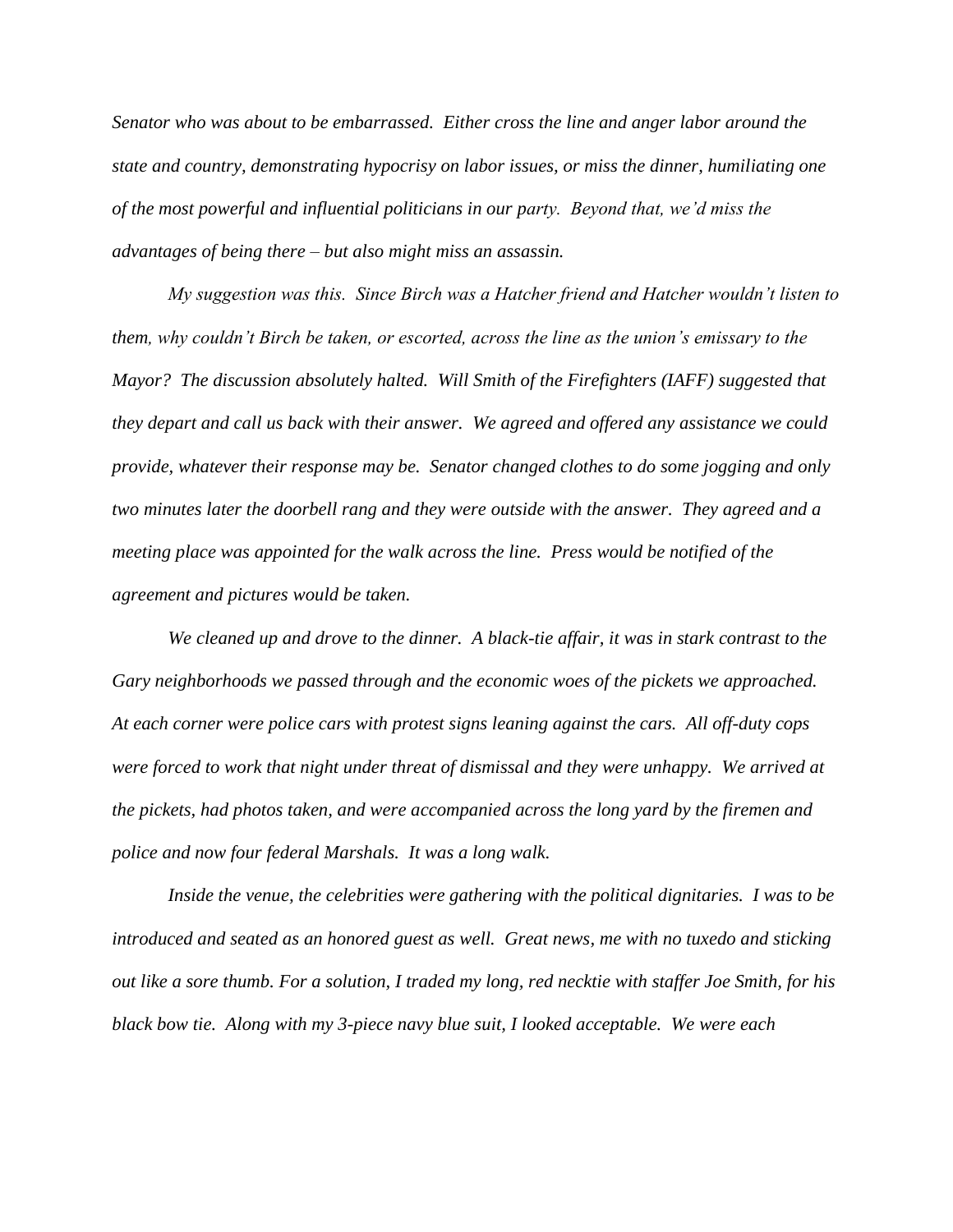*introduced and led to our seats under a spotlight by a lovely hostess. I sat with the Senator, Joe and Marshal Frank Anderson.*

*To our surprise, all dignitaries crossed the picket lines, including civil rights battlers Young, Jackson and King. There were many tributes to Birch from the crowd of 2,000 people. The evening was a huge success. Earlier, discussing the death threat, Senator said I was holding back, a bit away from him and must be worried that the guy was a bad shot. I acknowledged that it had occurred to me. This night, after his speech, he sat down and said to me, "The asshole missed his best shot."* 

*Senator spoke to Hatcher about the police and fire dispute and would follow up the next day. We left in a police escort, stopping for ice cream at a shop advertising "groceries and auto parts." Once at the airport, we considered the threat over and flew to Evansville with considerably less anxiety.* 

*After another short night we arose for a 7:30 pick-up by Congressman David Cornwell. Instead, Cornwell staffer Charlie Ehrlich arrived 5 minutes late and took us to the hotel where David and Jane Cornwell were staying. We waited half an hour for them to finish room service breakfast and then all climbed into a small car with lots of luggage. This was a harbinger of things to come with many other examples of how over-confident Cornwell was and how unaggressive as well. He demonstrated that he had no clue about political reality and everything we did with him during the remainder of the trip served to warn us of his coming demise.*

*That night we flew to Indianapolis. After the first good night's sleep in a week, we drove to Purdue. It was the sight of a human rights rally protesting the Soviet refusal to allow Irina McClellan to emigrate to join her husband at the campus in Lafayette. It was a moving event*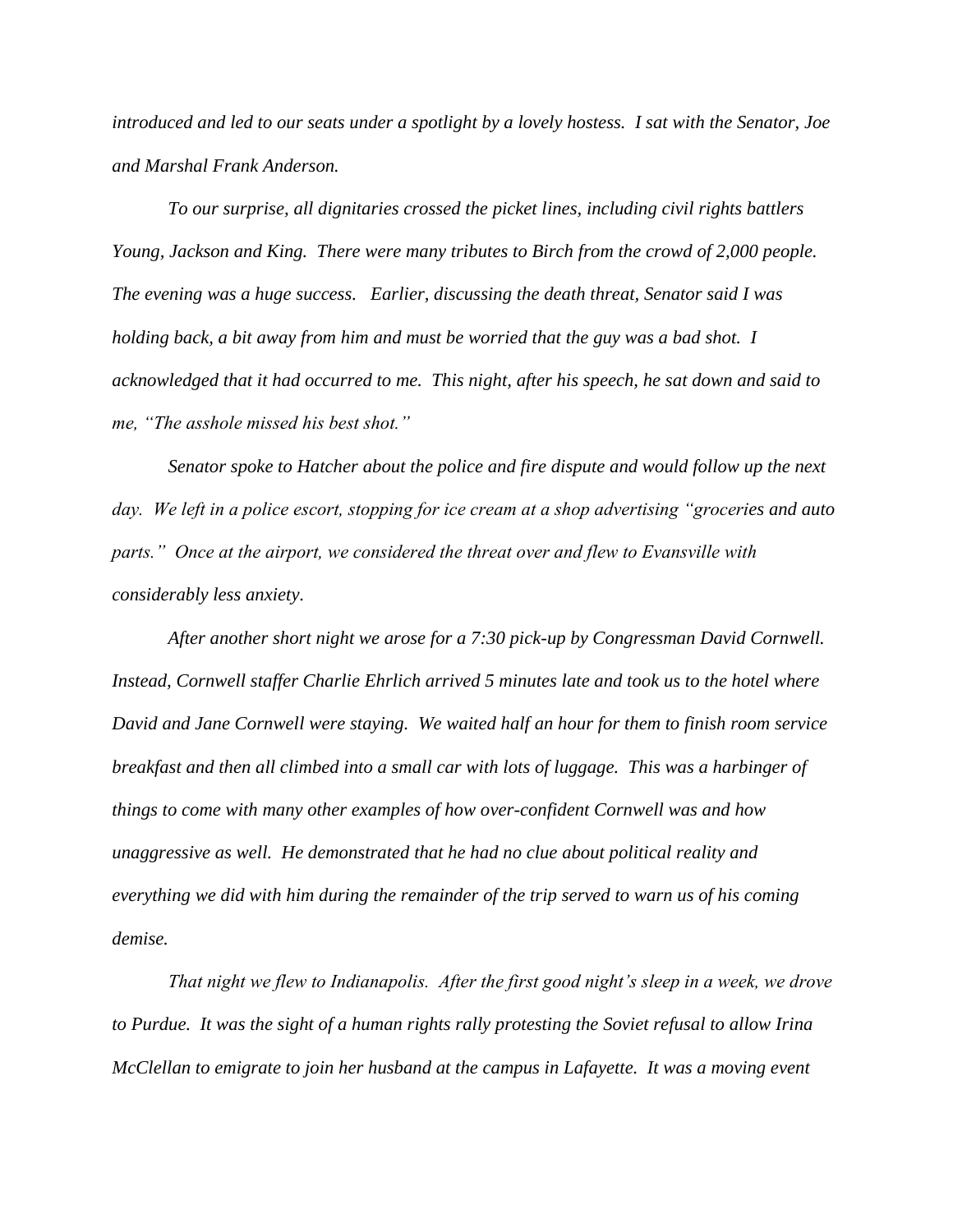*with Birch Bayh speaking to Mrs. McClellan by telephone hook-up. Many people were in tears. We then proceeded to Crawfordsville for an event and to Indianapolis for two fundraisers for state legislative candidates, including fellow staff member Mary Scifres.* 

*Learning that Marvella would be on the 8:30 segment of ABC's "Good Morning America" the next day, by midnight I found a television we could watch in the car while driving to Terre Haute. At 7:30 AM, we left for Terre Haute and watched the TV on the way. At 8:30, and 15 miles before Terre Haute, the TV lost frequency and went blank. We took the next exit and headed toward the home of a Bayh friend.* 

*Realizing we'd never make it in time, we pulled into a yard where a house had its lights on. Senator ran to the door in the rain and asked the astonished woman in the doorway if he could watch her television saying, "Hi, I'm Birch Bayh and my wife's on TV. Do you mind if we watch it?" He then called me in and we watched it.*

*Marvella did well in her interview with David Hartman of ABC-TV, discussing living with cancer. Mrs. Ramos, who had answered the door, was quite enthralled by the circumstances. We soon left with the Senator inviting her to his home if she gets to D.C.*

*At subsequent events, we were continually impressed with Bayh's recognition factor and repeated questions about Marvella. It was one of the most gratifying parts of this or any trip, the genuine affection demonstrated by so many people. There is no way to put a value on the warmth and full support we felt from so many human beings. The experience was priceless and will remain memorable to Birch and to me.* 

*Flying to the Elkhart airport, Senator called Governor Bowen about a problem we had trying to persuade Pepsi-Cola to move its manufacturing plant to Indiana. Bowen told Birch he had defended him on the Ethics Committee charges in a press conference. We were surprised by*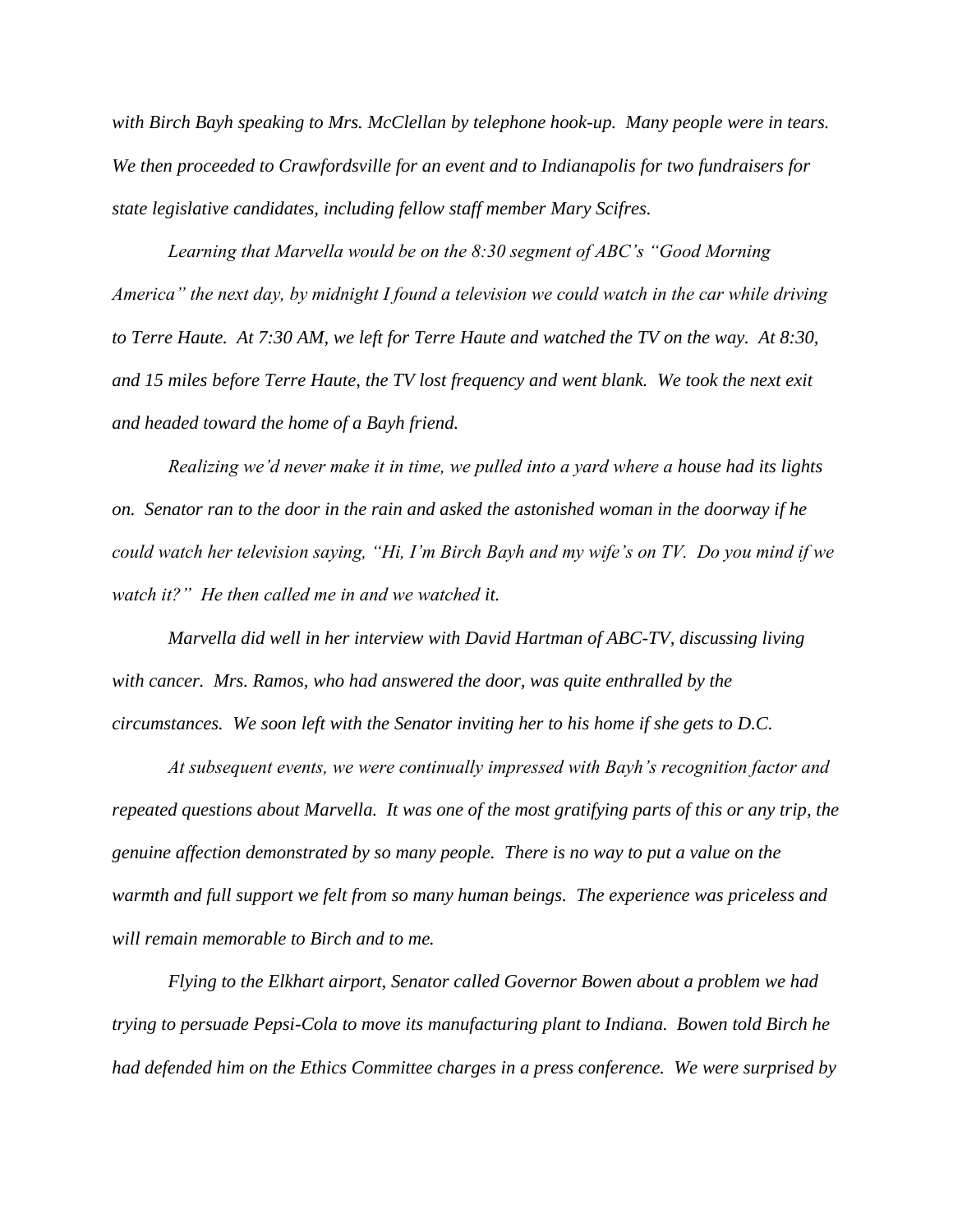*this and glad to see a sign that the state's main Republican chose not to turn our troubles into partisan gains for himself.*

*We arrived at Elkhart for a short ceremony with Congressman Brademas and Transportation Secretary Brock Adams celebrating the efforts to relieve the recreational vehicle industry in the area. The RV people presented an award to both Bayh and Brademas. We proceeded to fly to Valparaiso. The county chair met us. While waiting for us, a young man hitch-hiking from California had bummed spare change for cigarettes and was told who would soon be arriving. The hitch-hiker remarked, "He's having problems with his woman, isn't he?" We enjoyed that story.*

The election came and Democrats were beaten badly; the statewide ticket, both houses of the legislature and most county offices. All Congressional incumbents won with one exception – David Cornwell*.* Cornwell's loss was not surprising and he will always be a part of our campaign memories. On one campaign swing, Birch and I joined him at a barbecue in Evansville and then flew by helicopter to Jasper, in Dubois County. The three of us were crammed in the back seat of the helicopter trying to eat our food with barbecue sauce on everything. It was getting dark as we approached the American Legion Hall in Jasper. Staffer Leon Fleck arranged for a group of cars to park in a circle with their headlights on so we could land in a field of light. As the helicopter headed toward the illuminated landing area, I noticed he flew under high tension wires, which was unsettling. We landed without incident, setting down among the headlights, hearing a band playing "Hey Look Him Over" from inside the hall. It was a rollicking, exciting arrival. Birch gave a bang-up speech and we began to leave.

Heading toward the helicopter, I asked the pilot if he could go straight up and out rather than leaving at the same angle we had flown in while landing. He responded that he could but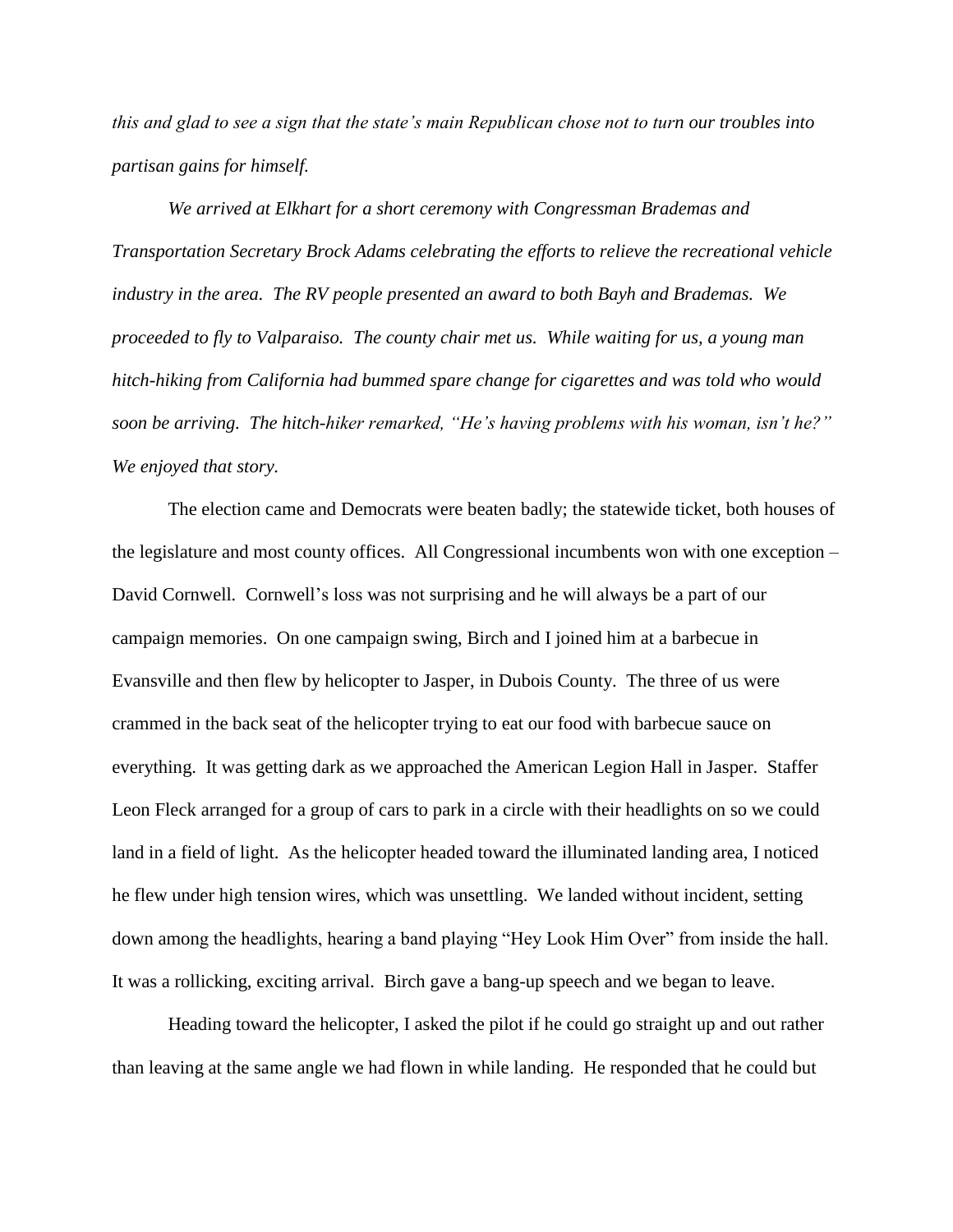asked why. "Because of those high tension wires we flew under," I responded. He replied, "What high tension wires?"

Another Cornwell story took place at the IDEA Convention in French Lick. The gathering there generally lasts all day Friday and Saturday. Birch was scheduled to arrive Saturday afternoon but most of the staff arrived the day before. The Bayh staff had posted notices around the hotel that Birch would be taking on all comers in a horseshoe throwing contest late that afternoon. I was in the bar Friday night with Cornwell and his wife Jane. He said he was going to answer the challenge, that he was a "great" horseshoe player. I warned them that I had seen Birch play many times and never saw him lose. Nonetheless, a wager was placed on the coming match.

Once Birch arrived and greeted fellow Democrats, he went to the horseshoe pits to take on any challengers. Cornwell threw first, with a ringer. Birch threw his shoe and knocked Cornwell's away from the stake. Birch's next throw was a ringer. It ended up being no contest at all and I remember Jane shaking her head moaning, "Poor Dave…poor Dave."

\*\*\*

## 1979

A few days after Marvella's death, I wrote several pages worth of memories to remember this period in our lives.

*In March 1979 Marvella took a turn for the worse. She was admitted to Columbia Hospital for Women. A few days later, she was home feeling fine and Evan came home for a visit. The latest illness had drawn the family closer together and Evan grieved over his mother's condition, yet he endured his first year of law school at the University of Virginia and intended to take his final exams as she urged him to do.*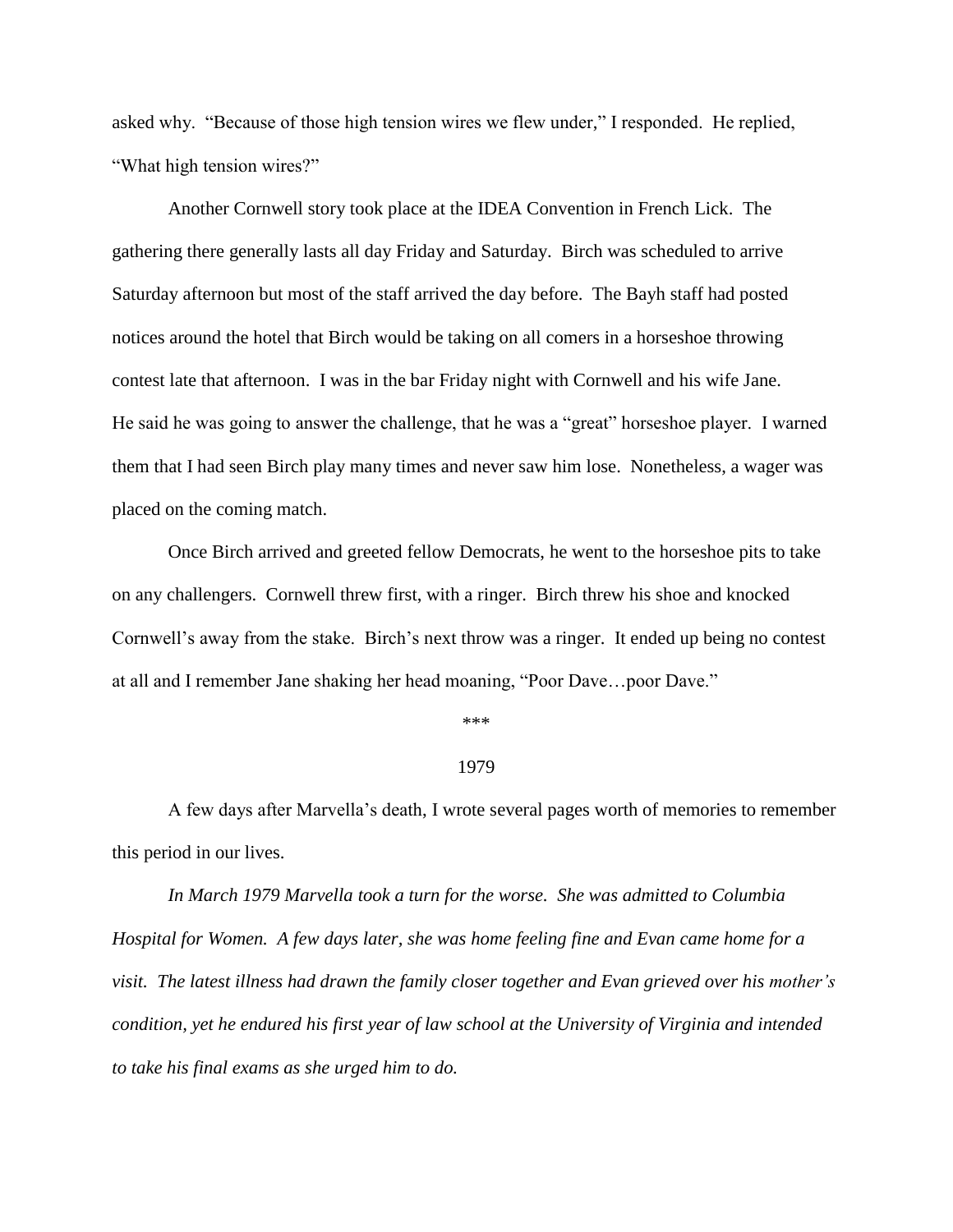*After Evan's visit, she went downhill again and we had to rush oxygen out to the house. She got increasingly worse and the doctors urged chemotherapy for her. From the pain of her early cancer treatment, she had vowed never to take those treatments again. This time it was clear. If she didn't agree to at least two rounds of chemotherapy at the National Cancer Institute (NCI), she would soon die.*

*By the end of the first week in April, she was placed on life support. Evan was not told* this in the hope that it would be only temporary sustenance for her and he could finish his finals *unimpeded. Those of us on the staff were kept in the dark for the first several days. Birch and Marvella had earlier agreed that neither would keep the other alive artificially and he agonized over the decision to do so at this time. The doctors at NCI, however, insisted that unless they revived her strength and sustained her vital life functions, they would not be able to attempt chemotherapy, for to do so would surely kill her. If they didn't try it, on the other hand, the cancer would either kill her outright or sufficiently weaken her to the point that a germ or infection would mortally inflict her. Neither were pretty alternatives but Birch agreed to two weeks of life support. If she could not tolerate the chemotherapy, they would pull the plug.*

*On the morning of April 11, Lynne Mann, Birch's secretary, came to me crying. She had spoken to the boss and he was distant and confused. Marvella was on the edge of a coma, and appeared dead, with a discoloring of her limbs. Marvella's friend, Jane Sinnenberg, was with her and Birch constantly. Tom Koutsoumpas was nearing a complete breakdown. He had been with Marvella daily for eight years and much closer to her than I had ever been. The Senator called Tom's mother and asked her to come to NCI (National Cancer Institute). At 6:30 that evening, Senator called me. He rambled on about how many times she had almost died that*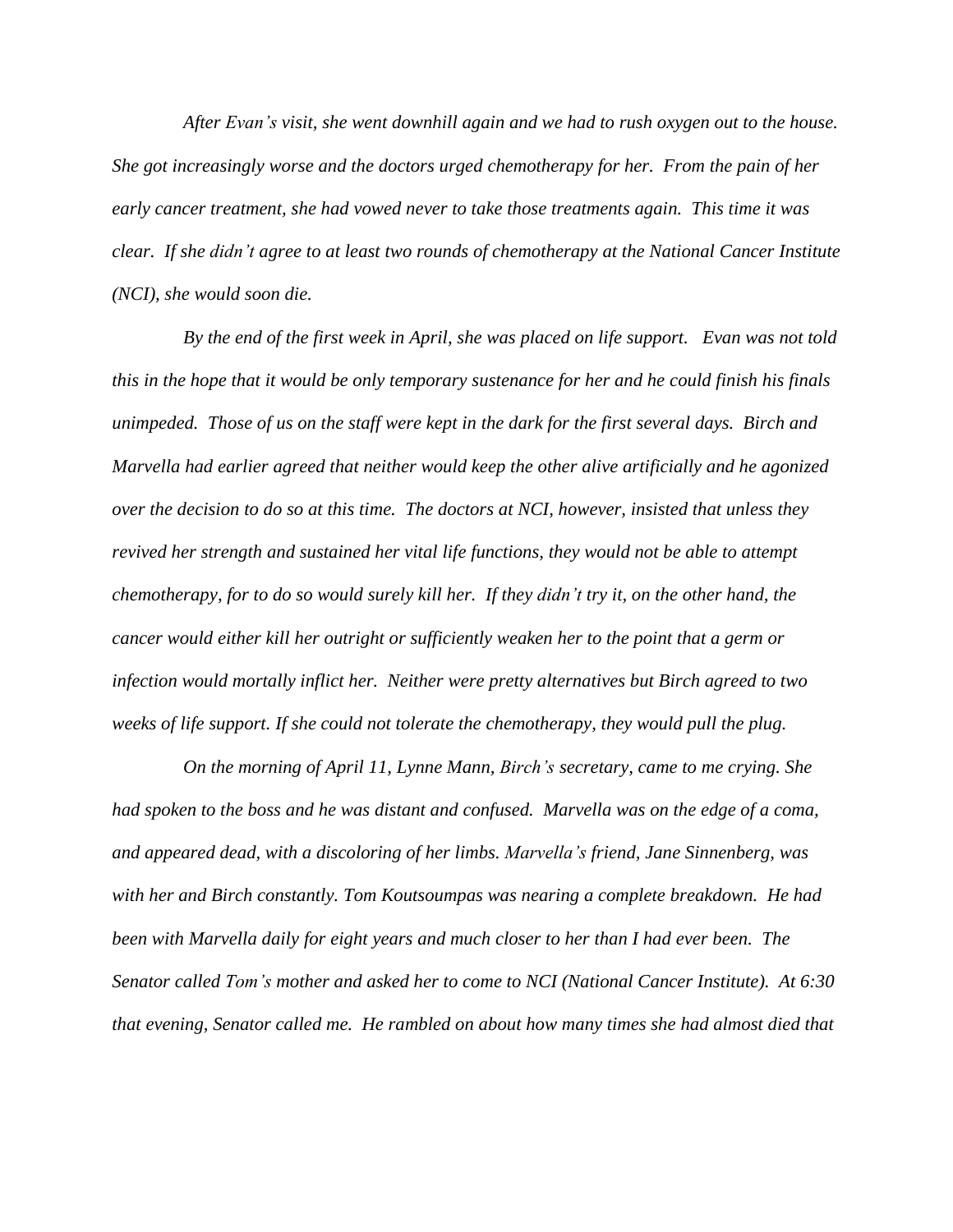week and Evan had to know, but he couldn't tell him by phone, yet he didn't know what to do. I *suggested we drive to Charlottesville so he could tell him face-to-face and he agreed.*

*I drove to NCI, picked up him and Tom, who would be in a good position to stay with* Evan at school so he wouldn't try to come back that night with us. It would be better for both *Tom and Evan, though I knew Evan would come to D.C. soon afterward. I needed to take charge* in some way; Birch was not in the best position to make decisions and would be well served by *someone who could make those decisions he would normally make and someone who was close enough to him to move him the ways he'd wish to be moved under normal circumstances.*

*We drove to Charlottesville and he poured his heart out; what it was like, her chances for survival, what needed to be done afterwards; should Evan see her while on life support? We arrived at Evan's about 10:00 pm and he went in to tell him. Evan was crushed and remarked* that he was shocked as if his Dad was telling him she had been hit by a car. She had looked so *good when he last saw her. We stayed with Evan until 1 AM, both he and Birch crying on each other's shoulders. Birch persuaded him to remain at school until he was really needed at home. Evan agreed, but I knew it wouldn't remain that way for long.*

*The Senator and I drove back to NCI in pell-mell fashion, getting stopped for speeding once. The cop knew about Marvella's condition and let us go. Senator talked freely and was as relaxed as he had been for days. Those days were without any extended sleep and he slept soundly most of the way back, asleep also when we were stopped for speeding. At 3 AM, we arrived at NCI and went upstairs, finding Alice Koutsoumpas and Jane Sinnenberg outside Marvella's room. Jane went into her room and Senator asked me if I wanted to see her. I did and we entered the room together. You could have hit me with a two-by-four in the face and I*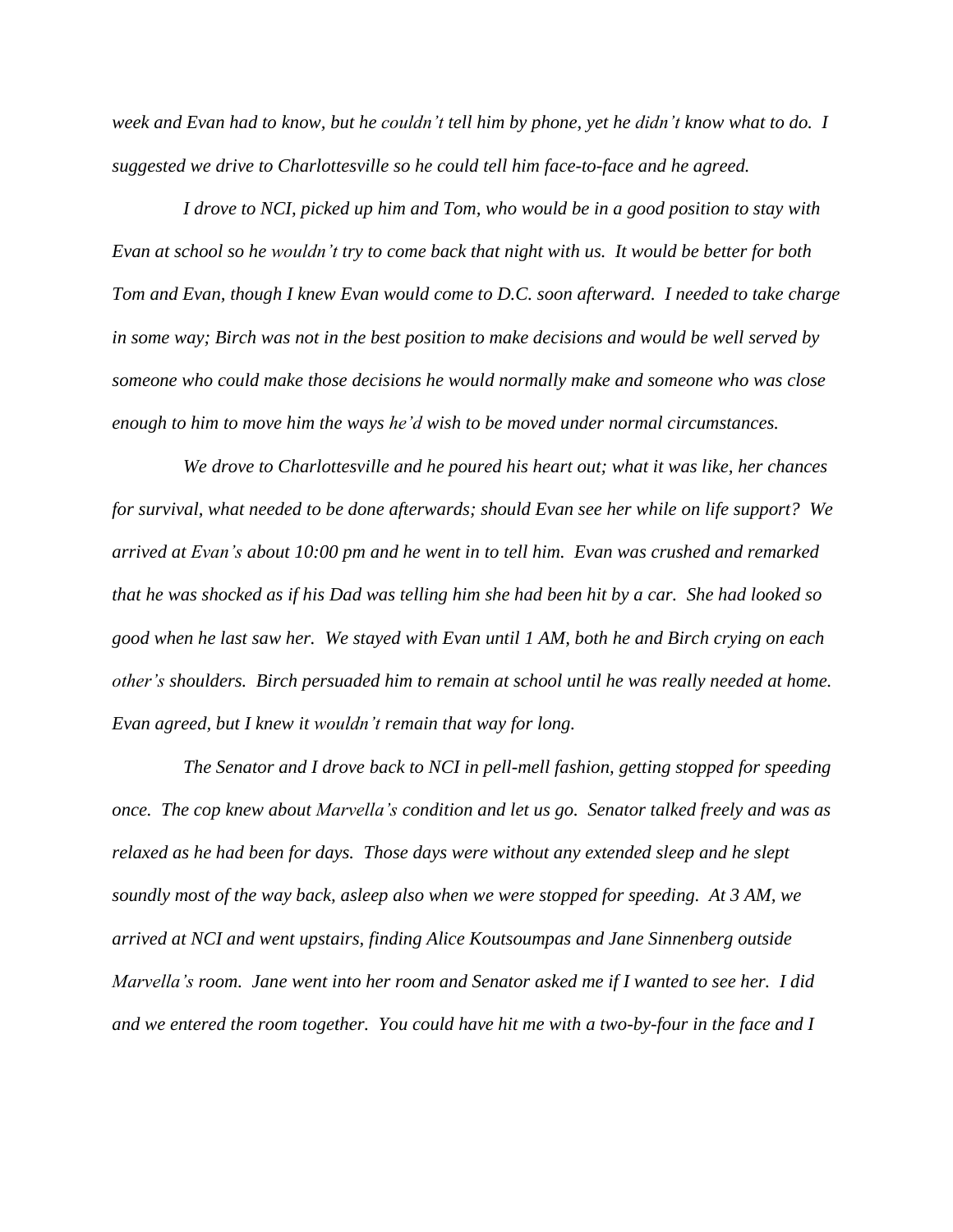would have felt no different, seeing her as close to death as she was. Jane Sinnenberg ran over, *put her hand in front of my face and told me not to do this to myself.* 

*Two doors down in the room where the Senator had been sleeping, we were able to hear the moans of Bill Duchessi, a labor leader dying of cancer next door, and the mechanical monitoring sounds of Marvella's heartbeat in the background.* 

*We decided that Evan couldn't be protected; as an adult he had to make up his own mind about being there. He would probably rather see her alive again, even hooked up to machines, than never see her alive again. Birch agreed to have Evan make the choice and knew they'd be together before the weekend. It was now Thursday, April 12 at 4:00 AM.*

*The Senator called at noon and Tom Connaughton, Jim Barrett, P.A., Mrs. Koutsoumpas and I went to NCI. We sat with him to discuss final arrangements for Marvella; notifying friends of theirs, planning for the memorial services that would follow her cremation. It was all rational and sensible and the Senator was most lucid. Our assignments were made clear, the memorial arrangements solidified. Now it was time to wait for the inevitable.*

*Monday, April 23 at the office, I was accosted by Mrs. K with tears in her eyes. "Bob, she's gone. Marvella died." Those days and hours just following her death will stay with me forever.*

*The events following her death moved rapidly. We put a news clamp on her death so Birch could tell Evan personally. P.A., Mrs. K and I immediately left the office that Tuesday afternoon for NCI. Arriving there, we found the Senator and Jane composed and exhausted. Senator had already begun making calls to family and friends. Our press secretary had already*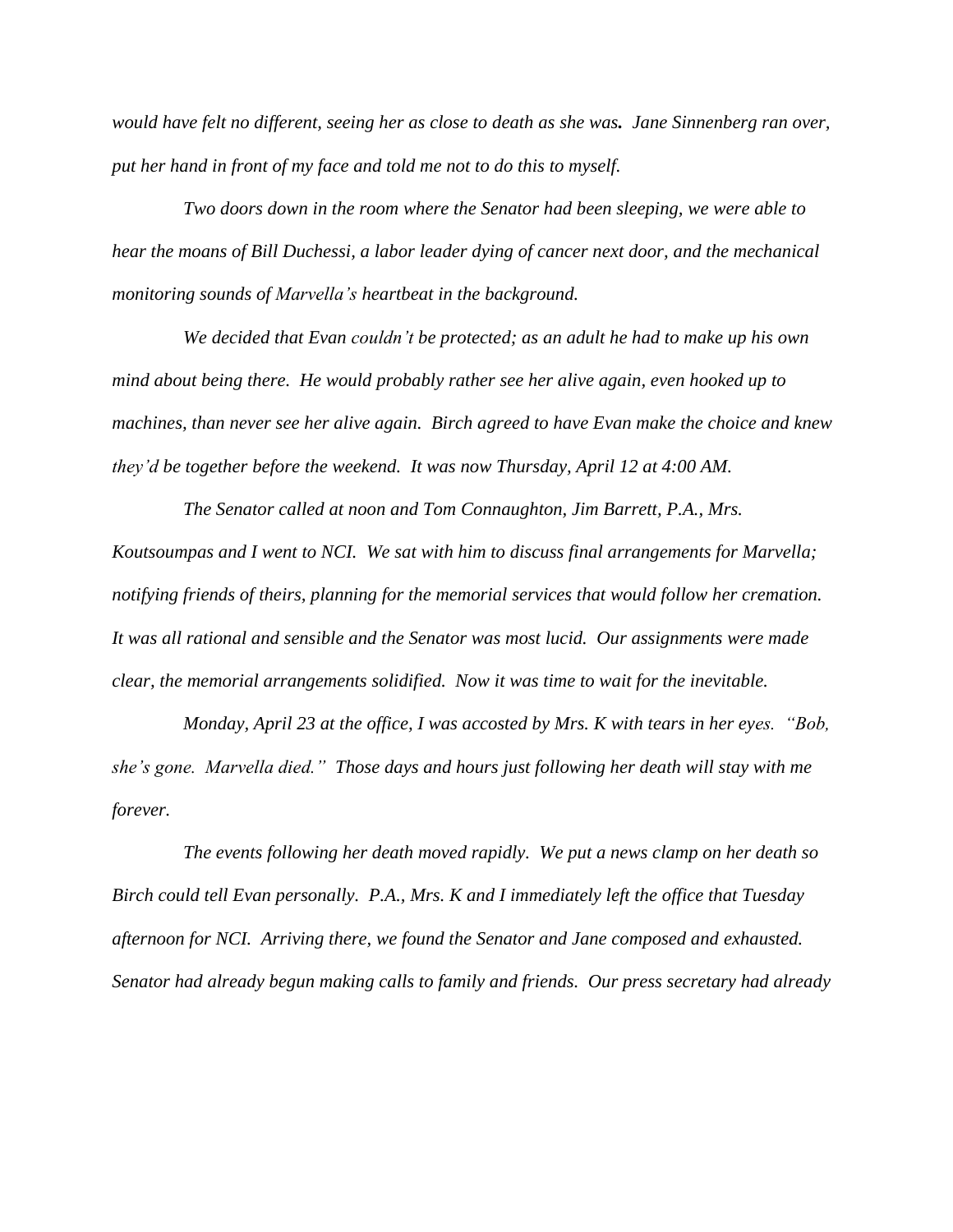*received press inquiries asking for confirmation of her death. It seems that some news organ paid an informant in the hospital and it was on the wires within 30 minutes. He was directed to confirm but to request an embargo until we could report that Evan had been told.*

*We left for another quick ride to Charlottesville. Senator was relaxed, almost relieved, and we verbally walked through the steps that would need to take place over the next three to four days. Arriving at Evan's, we found him and Tom crushed with grief. During our drive, the news was on the air and the office called Jane Sinnenberg to let her know. She called Evan and Tom so they would not hear it on radio or television. Soon afterwards, Evan's friends began calling. We left Charlottesville almost immediately, delaying only to pack Evan's and Tom's clothes. They had been staying together and it had been good for both of them.*

*We got to the Bayh home quite late to find it filled with neighbors and friends. The Shepherds, the Rogers, the McIntyres and others. The next day we began making the necessary arrangements. While trying to plan all details, we were besieged by visitors, dignitaries and the not-so-famous; staff, family and friends; political allies and adversaries. We hosted Senators, Congressmen, Ambassadors; handled many phone calls and telegrams. The crush of people became tremendous. The Senator made dozens of phone calls to his and Marvella's family, friends around the country, old political associates, and those who would be asked to participate in the services. The staff called our political friends in Indiana who the boss couldn't call himself as well as elected officials and party organization folks.*

*On Wednesday night, the Senator, Evan, Tom, Lynne and I rested in his study. Marvella's presence was everywhere but less so there than in other rooms of the house. We watched the NBC Nightly News that ended with a tribute to Marvella and her war on cancer. It*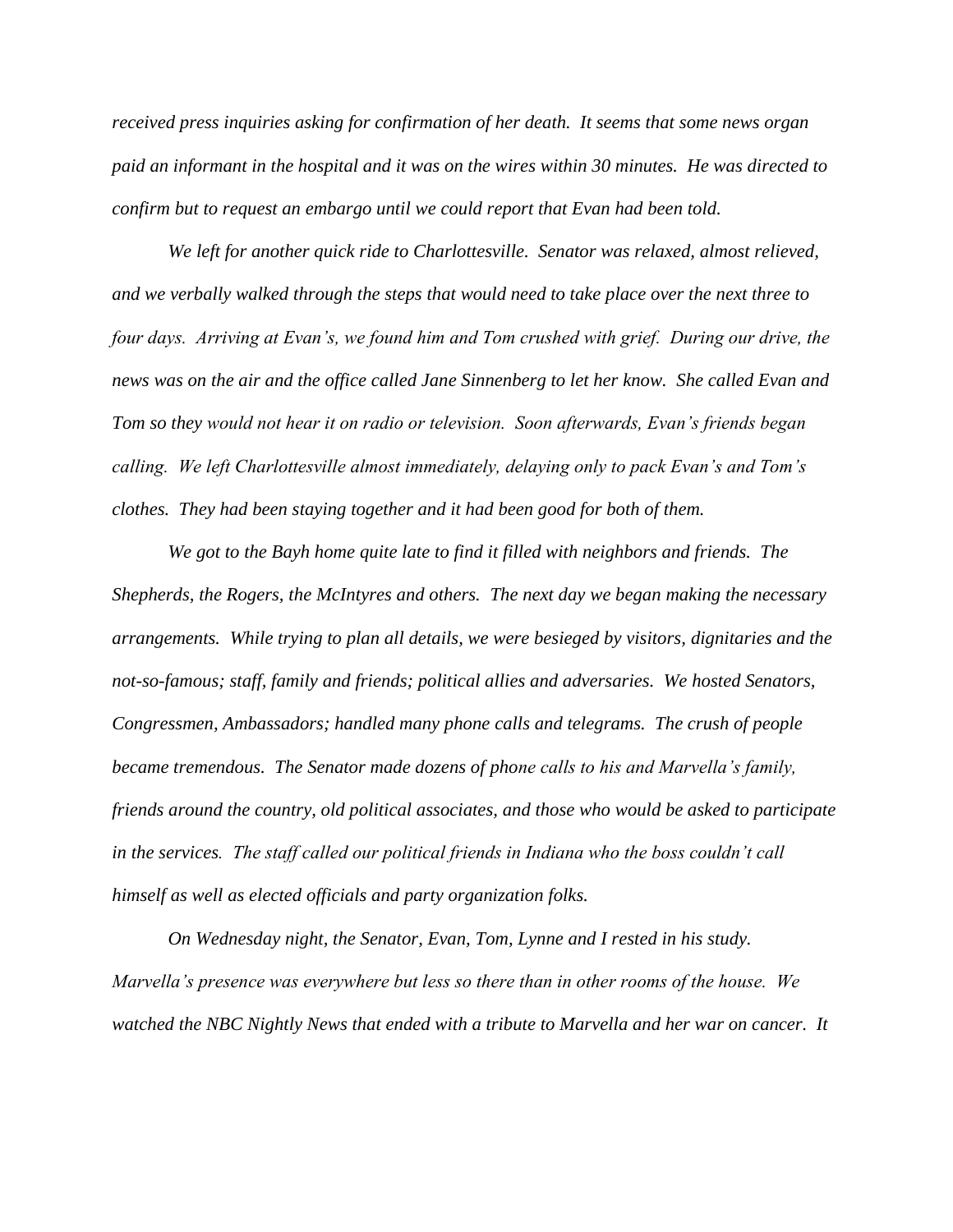*got to us for two reasons. The first was hearing her voice. No one had heard it for nearly a month. I had not heard her voice for much longer. Then there was the tagline by correspondent Tom Pettit. "While not universally loved, Marvella was an inspiration to many." God knows why that disclaimer was necessary for anyone's benefit. I know it hurt her son and husband.*

*The memorial service was scheduled for Friday noon at the Cathedral. Taking part in it were Abigail Phillips, better known as Abigail Van Buren, or "Dear Abby," Pat and Shirley Boone, among others. Senator Bayh spoke as well. It was emotional and the sobs could be heard throughout the Cathedral. Among the ushers were Senators David Pryor, George McGovern and Frank Church. Among those attending were nearly the entire Senate, Vice President and Mrs. Mondale and President Carter. Abby took part because of her long friendship with Marvella. She struck the most appropriate chords for what was to be an emotional but upbeat occasion. She had traveled with Marvella in our 1974 campaign and gave remembrances of those times. The Boones sang "Amazing Grace" with the Cathedral Choir. The memorial service at Washington's National Cathedral was to be described as the largest memorial to any woman since Eleanor Roosevelt. It took enormous logistical coordination. The friends of the Bayh family, particularly Admiral Shepherd, were enormously helpful. Larry Cummings left Crawfordsville to put together the Terre Haute service under our direction. We literally lived at the Bayh house for three days.*

Those of us on the staff who knew Marvella well were greatly saddened by her death. There were many stories shared within the staff about her. Allan Rachles told a heartwarming story about how he couldn't get along with her but, when he encountered a serious personal problem, Marvella was among the first to offer a helping hand, insisting she take care of his kids while he dealt with the matter.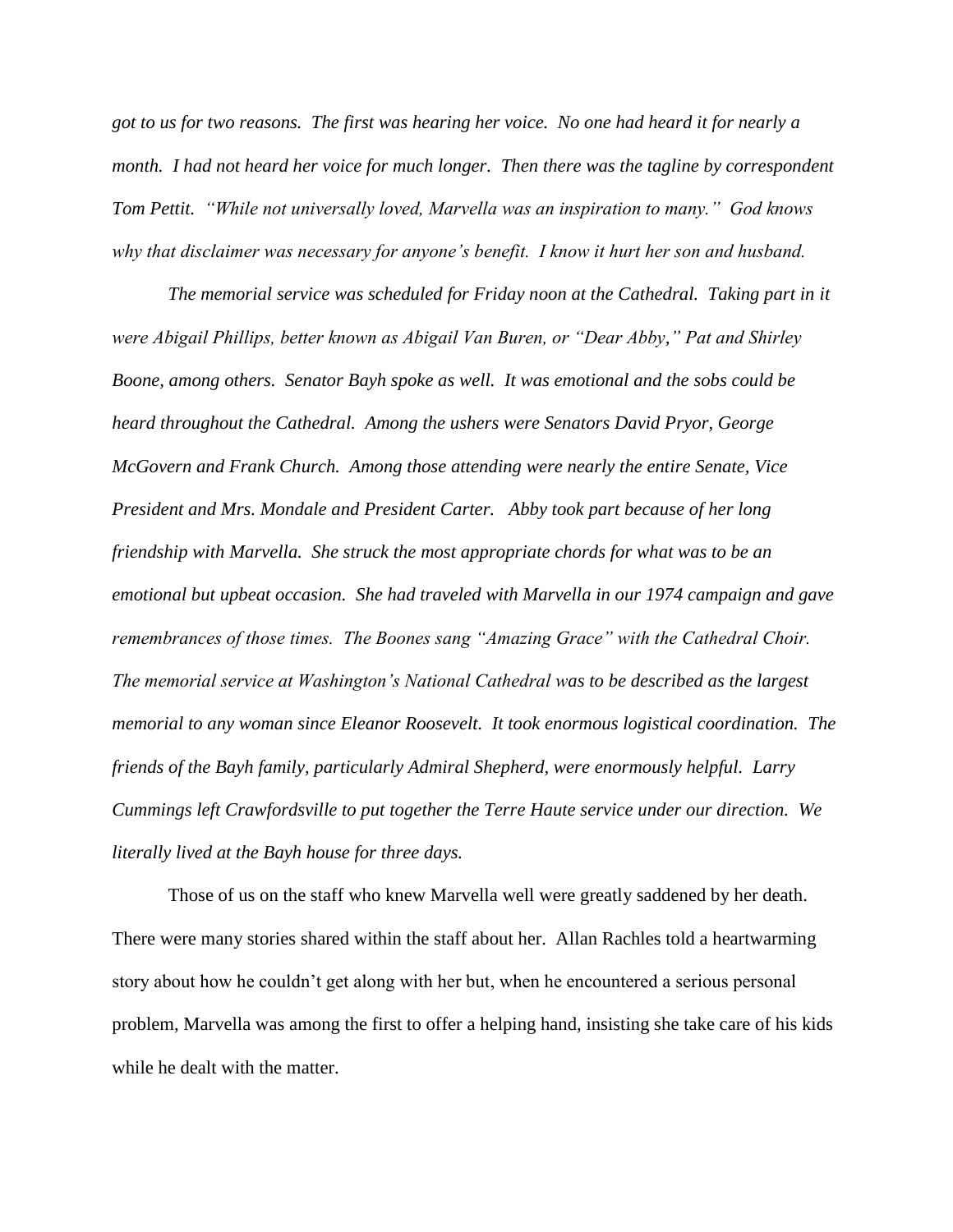I remember arguing with her once about capital punishment. I was unalterably opposed and she supported it. I felt I had her beaten in the argument but rather than defeating me or surrendering, she cut it off instead, insisting the conversation was over, which I found frustrating. On another occasion, she was going to fire her secretary Susan Tigani. I don't remember whether I knew that from Susan, from Marvella or someone else but I was getting ready to travel home for a holiday and wrote her a note, sticking it in the packet that went home for her in Birch's briefcase each evening. He called me at home in Indiana telling me he had a crying wife on his hands and that it was not "among your proudest moments," he said. Adding that he wouldn't allow anyone to be fired as a result of "personal pique," he encouraged me to apologize to her. She and I worked it out when I returned to Washington. I often described her as someone who told me one minute that she "didn't know what they'd do without me" and the next that she "didn't know what they were going to do with me." During the period of her funeral, I spilled a soft drink on her white dining room rug. "Someone upstairs is going to bop you on the head," Birch said.

Trips to Indiana happened more frequently as the year went on but the engagement in legislative matters and constituent service continued as well. Chris Aldridge recalled one particular matter during the summer.

*We wanted to protect our Anhydrous Fertilizer Industry with facilities (CF Industries) in Terre Haute. When those folks came to us and want Birch to sign a letter to the USITC (U.S. International Trade Commission) because of imports from Occidental Petroleum, we did so. In August of 1979, I was included in a group of staff who were being sponsored by the Center for International and Strategic Studies to go on an "educational mission" to Taiwan and South Korea. Just before getting on my flight at Dulles I called the office and was told the Senator*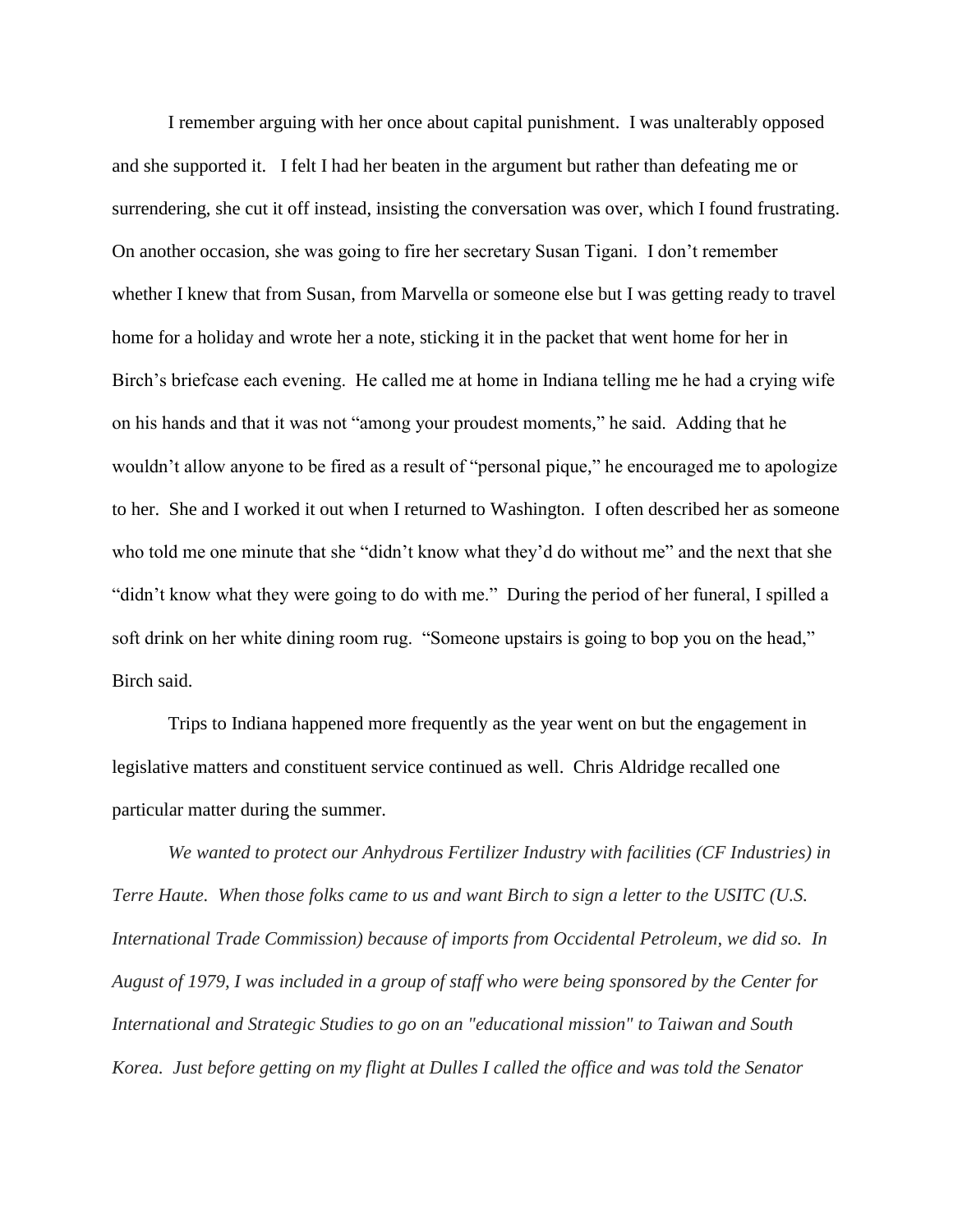*wanted to talk to me. He got on the phone and said that his good friend, retired Admiral Tazewell Shepherd, who had also been a former military aide to President Kennedy, had been to dinner with him (Birch) last night. Admiral Shepherd was now representing Occidental Petroleum and was there anything we could do to be able to help him with respect to trade complaints? Caught between the instinct to please the boss and frightened that the answer I had to give him might not, I indicated that he had already signed a letter in support of CF Industries. I was so relieved when he said... "Look, Chris, I know you didn't do anything I didn't tell you to do, so I will just tell Taz that on this one we can't help. Thanks."*

A very different but happy occasion took place in July when two Bayh staff members were married in Birch's Capitol hideaway office. These were prized locations in unmarked offices around the Capitol building provided to senators only when they reached a certain level of seniority. Ann Hallaway and Bill Moreau were married in that hideaway. Ann ran the legislative mail department and had been married formerly to Ghassan Hallaway. Ghassan died from a rare and aggressive form of cancer caused by agent orange from his days in Vietnam. His death left a pregnant Ann Hallaway a widow at a very young age. Soon after his birth, her son Rashid was virtually adopted by many of Ann's fellow staff members. Few on the staff were aware of the secret romance budding between Ann and another staff member, Bill Moreau. They were married in the hideaway office on July 8, 1979 with Birch, Rashid and much of the staff present.

That summer, Birch split his time between Indiana and an aggressive Senate agenda while also planning for his re-election campaign. Trips I made with him during that summer left us both with humorous memories.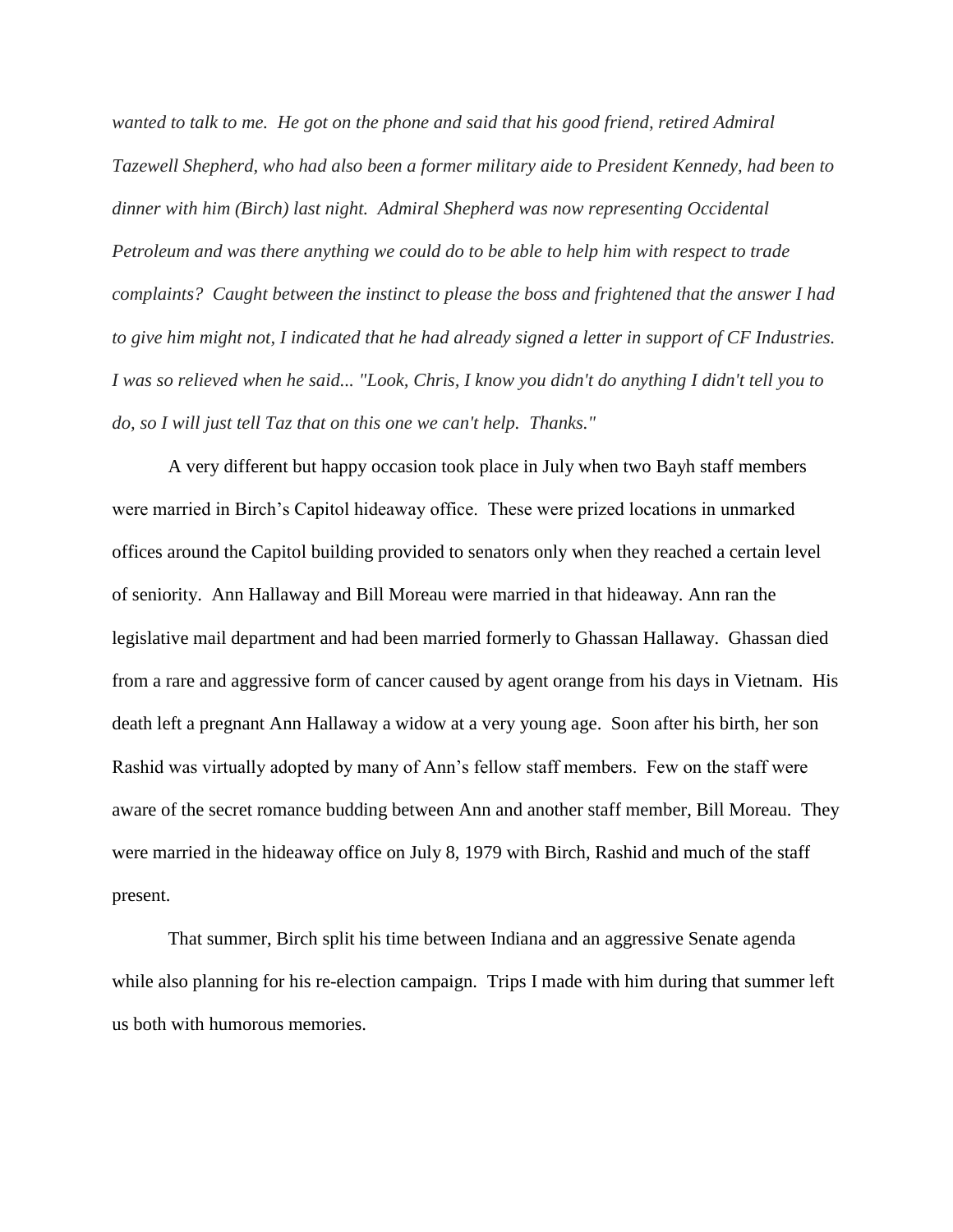At a county fair, I was leading Birch away from the fairgrounds toward our waiting car with a crowd of people clustered around him and walking with us. On these occasions, he would gently hold onto the back of my shirt and I would operate as his eyes; his attention was being paid to the people around him. Forgetting that for an instant, I stepped between a tractor and wagon, connected by a wagon-hitch, stepping over it without warning the boss. His shin banged against it hard, and I could see the color in his face draining away as he tried mightily to conceal the pain he was feeling. For years, he joked about it, showing the scar across his shin.

On another occasion, we had been overscheduled in Indianapolis and in order to make our plane back to Washington we required a police escort, something Birch simply hated. Nonetheless, our car was being escorted by a motorcycle cop, sirens a-blazing with Birch slumped down in the car so as not to be seen by any constituents. The car in front of the motorcycle policeman slammed on its brakes for some reason and the motorcycle crashed into the rear of the car with the policemen flying onto the car's trunk, rolling off the car to the ground as our car skidded to a stop. In dramatic fashion, the policeman waved his arm, meekly calling out, "Go on, go on!" No way could we go on until we spent ample time with him to know he was going to be all right. It could be argued that making the plane wasn't important enough for a police escort. It was clearly not as important as his heroic sacrifice seemed to imply.

Another incident in 1979 was memorable and involved famed Indiana University basketball coach Bob Knight. Knight was coaching the American basketball team at the Pan American Games in Puerto Rico. He had been experiencing various forms of anti-American behavior during the tournament, including a flag burning and an incident where a Cuban player punched one of his players and broke his jaw. When Knight and his team entered the gymnasium to practice, the Brazilian women's team was practicing instead and he told a Puerto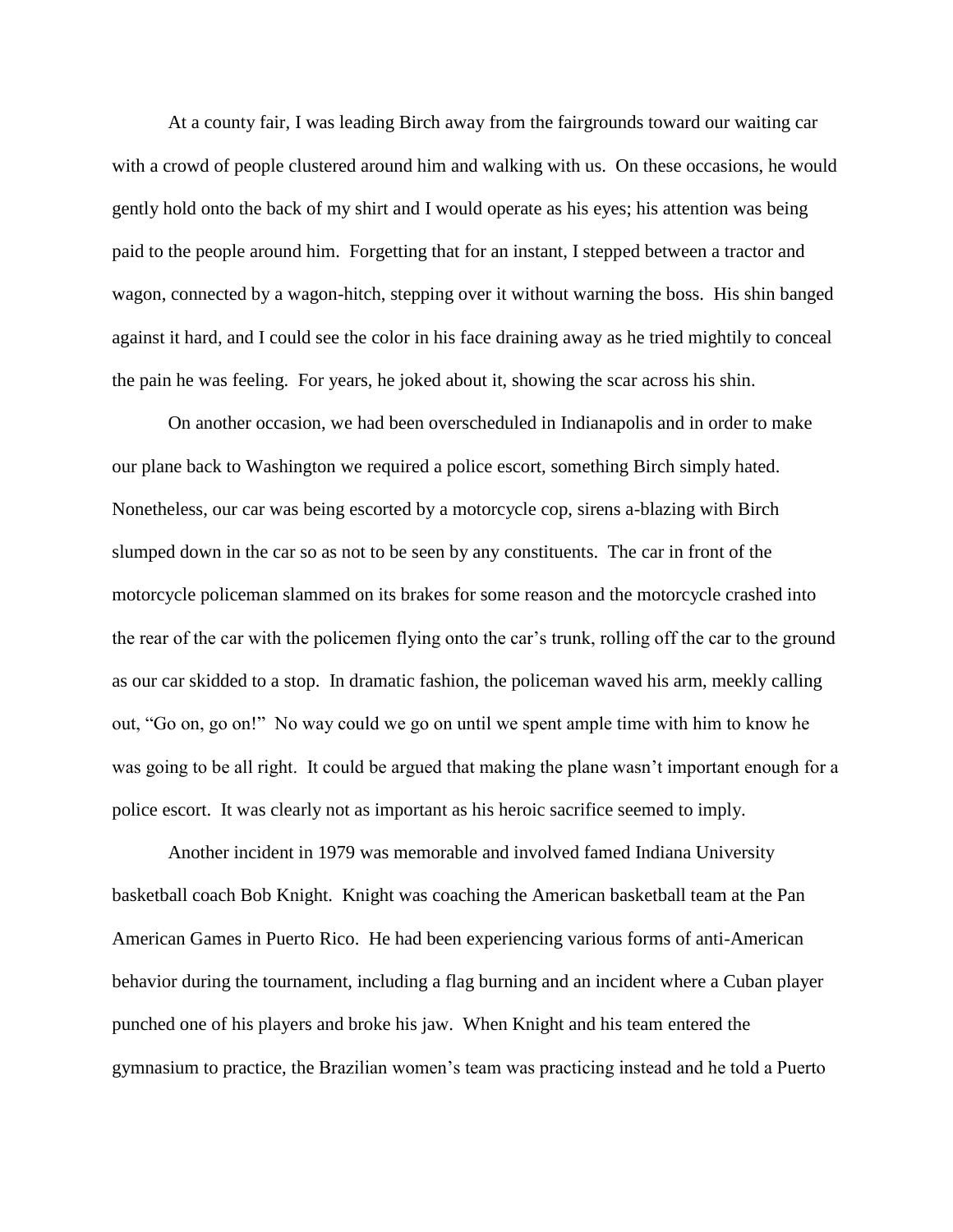Rican police officer to remove them. He and the policeman got into a squabble that turned physical with some accounts indicating that Knight punched the policeman. He was also accused of using racial epithets and, regardless of who started the fight, with claims made against each of them, he was arrested. Birch knew Knight fairly well and decided to see if he could help him. To the great dismay and anger of Puerto Rican officials, the result was that Knight was ushered quietly out of the country. Birch's calls to various officials may or may not have made the difference but when Knight returned to the U.S., he made a detour to DC to thank Birch. Birch was unsure how his intervention would play politically so we were all told to keep the story under wraps. Nonetheless, Knight asked Birch what he could do to help and was asked, should the need arise, if he would film an endorsement in a TV ad. He agreed. Later in 1980, the ad was produced and Bayh fans across the state wondered how the conservative-leaning coach came to publicly support the liberal senator. When Knight endorsed Donald Trump for president in 2016, he seemed to have returned to his natural affinities.

Another memorable trip that year took place late in the year, after the snows had begun falling. It began when Birch asked me into his suite in the Senate office and suggested I close the doors. He asked me if I had ever heard of Bridgie's Rabbit Fry, which I had not. It was described as a "stag" event where male politicians would get together at a site near Seymour in Jackson County, where drinking would dominate and a roast of one politician toward another in very off-color fashion would take place. As the women's movement heated up, stag events were considered off-limits and Birch of all people could not attend. Bridgie, a crusty old pol from the southern part of the state had ceased hosting his event. In 1979, he wrote Birch that he was putting it together again "for old times' sake." He also assured him that as in the past, there would be no press whatsoever.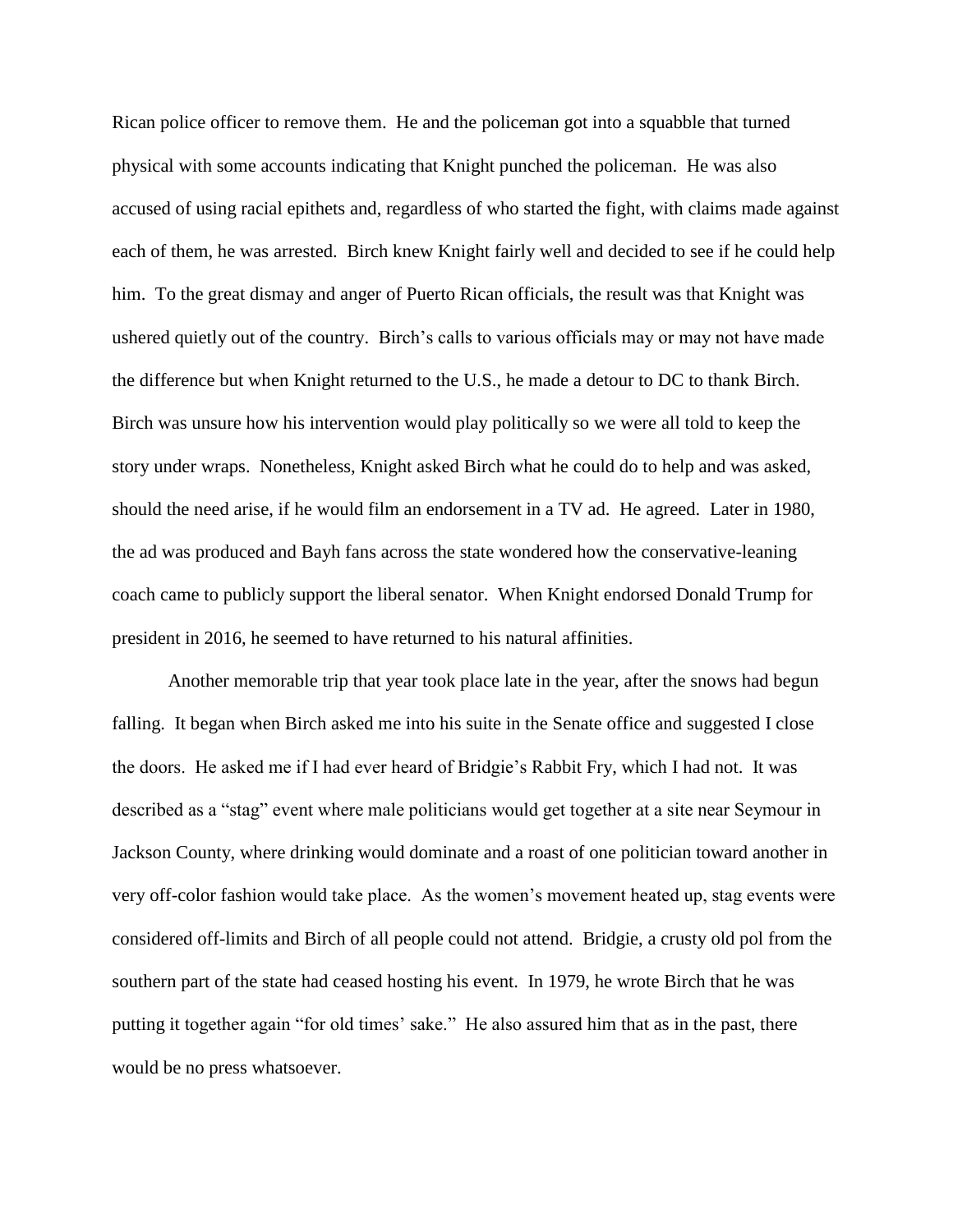I heard him out and responded that if we were to attend, it had to be kept secret from the staff. There would be huge objections from many if it were known he was attending. He understood that and said he'd really like to do it if possible and was confident that I was a good enough source of off-color jokes to be able to help him with his remarks. His unconcern about the possible political fall-out was a bit refreshing and, looking back, I suppose it felt a bit daring as well. I told him that I would travel with him and block out time that evening for phone calls, a ruse that would give us the freedom we needed.

When I was in Indiana, I stayed with staff member Ann Latscha and her husband Claude Magnuson. They were generous and let me borrow their car, a large clunker that Claude had won in a poker game. The evening of the Rabbit Fry, I picked up Birch at his hotel in a blinding snowstorm and we headed south toward Seymour. As we drove, I told him the raunchiest jokes I could remember and, while he laughed, he also wrote them down, leaning forward in his seat because the only car light was under the glove compartment. Arriving at the event, we saw a number of people we knew or recognized; Governor Bowen, Larry Conrad and other politicians, elected officials and those who aspired to be elected. When Birch got up to speak, he told my jokes like they were his own, showing an expertise in "blue" humor that no one expected. I can remember a waitress delivering our drinks muttering, "I didn't know Senator Bayh talked that way." Conrad constantly pointed at me. He knew Birch wasn't a joke teller and where the jokes had come from. It ended up being a hilarious evening that never came back to bite us as we feared it might.

\*\*\*

1980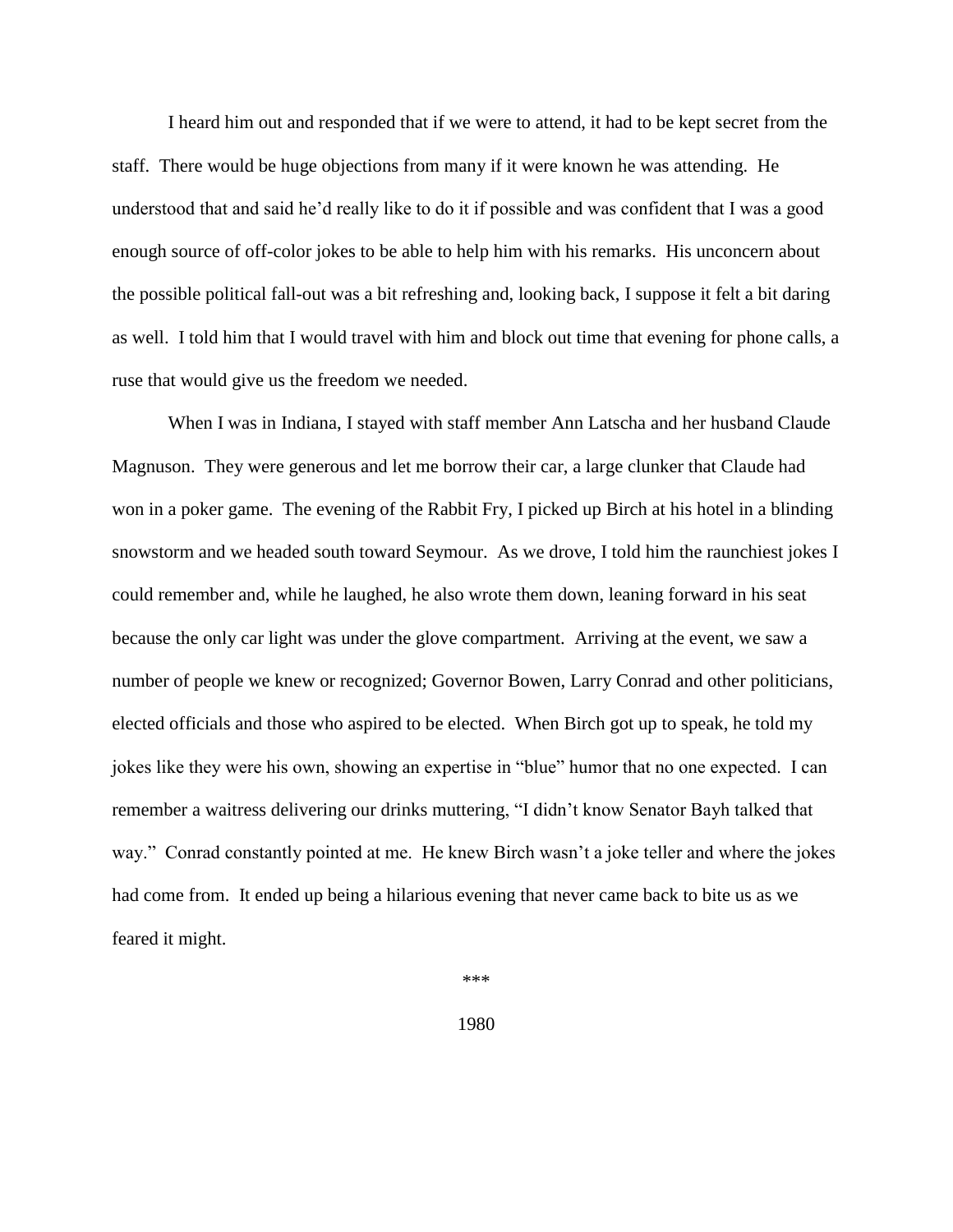The Bayh campaign was warming up. Evan Bayh was named the chair of the Birch Bayh for Senate Committee, a largely honorary designation since he had never run a campaign. The first test of the organization was to implement a petition project to get the Birch Bayh name on the ballot. State law required a thousand signatures per Congressional District. There were 11 Congressional Districts in Indiana and we set a requirement that each CD have at least two thousand signatures. That would make it highly unlikely that any challenge to the validity of particular signatures could end up disqualifying him. The plan was for Birch to deliver the boxes of signed petitions on the final day of filing and it was my job to manage the project and to collect the completed petitions.

A strange event occurred to me that no one else knew about at the time. The night before filing, I had a very vivid dream that I walked into the Senate office in Indianapolis and found the credenza where the petitions were stored wide open with everything gone. Waking up with a start, I was afraid that I had had an ESP experience and there was no way I could go back to sleep without knowing they were safe and sound. So I got up, 3 or 4 in the morning, showered, dressed and drove downtown. Of course, they were undisturbed where I left them but then I couldn't let myself leave the premises for breakfast or any other reason. I hung out in the office, catnapping in the large chair right in front of the credenza, until the staff started arriving. Later, Birch arrived and held his press conference in the State Capitol, where he presented his petitions to the Secretary of State and signed the papers for his candidacy in the Democratic Primary on May 6.

Earlier that year, Birch had a conversation with Katie Wolf, his White County coordinator, about her interest in running on the ballot for superintendent of public instruction. He told her he would like nothing more but had already told Mayor Hatcher in Gary that if he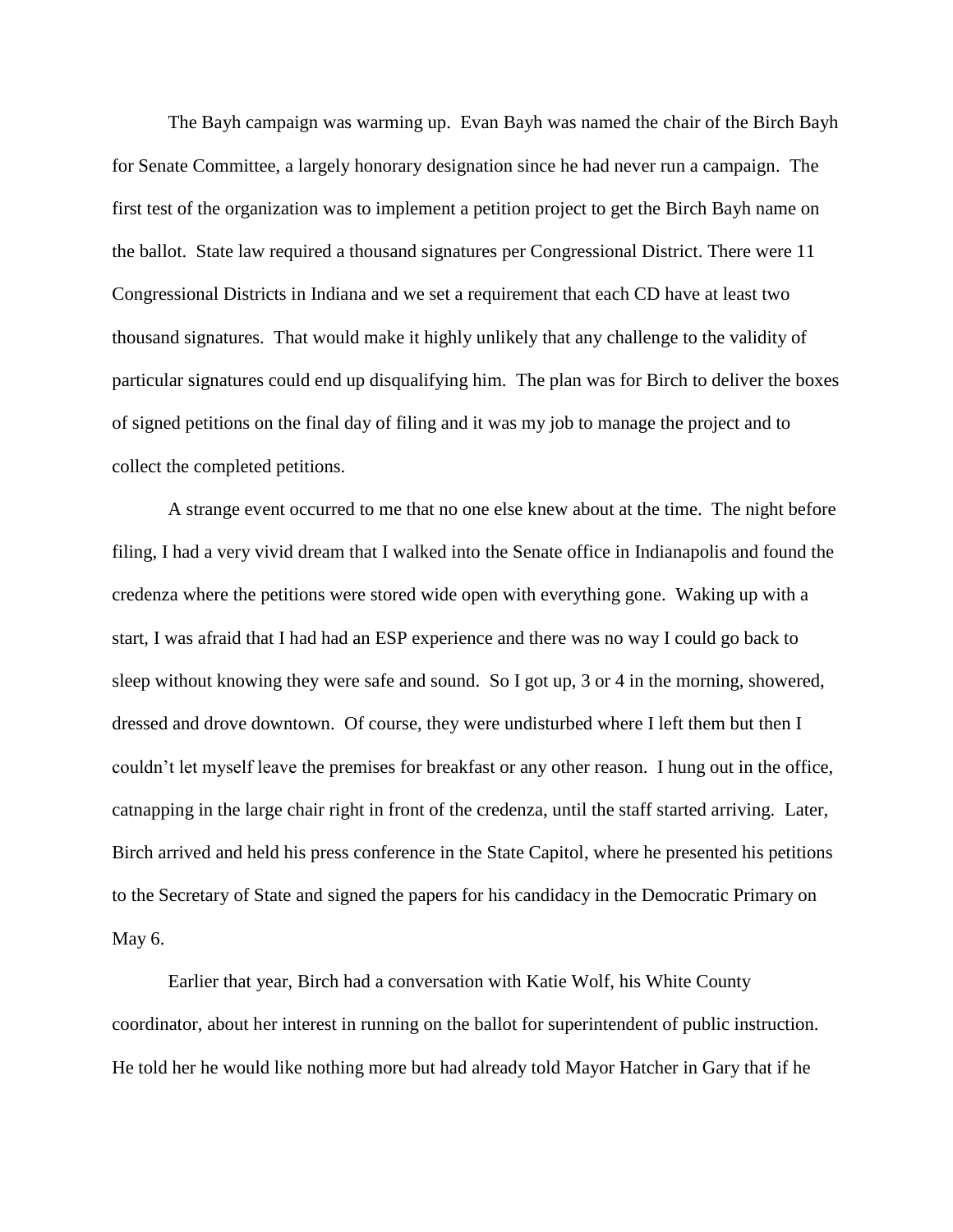had a candidate for that slot, the Bayh campaign would be supportive of her or him. No word from Hatcher at that point but it was made clear to Katie that Birch couldn't support her if a candidate from Gary materialized. Just before the end of filing, I sat with Katie in the State Committee, having learned that Mayor Bob Pastrick of East Chicago, the Lake County Democratic Chair, was bringing down the paperwork for Phyllis Senegal, an African American woman from Gary, to file her candidacy for that race. I told Katie that she simply couldn't file. She was nearly in tears, resigned her role as county coordinator and left the building. I never saw her again for at least a few years, not sure Birch did either. Happily, the friendship was eventually renewed and Katie remained a Bayh stalwart.

In August, one story provided an illustration of Birch's relationship with Hoosiers. He was attending the Marion County Fair in Indianapolis with staffer Bill Moreau alongside. As they were making their way toward the main arena where Bayh was to be introduced, they took a short cut between several carny shacks on the periphery of the fairgrounds. "Hi Birch," comes a call from an elderly woman near one of the shacks. She was wearing a t-shirt with a computergenerated photo of a man's face on her chest. "Hi Thelma," responded Birch. "How's Frank?" Thelma responded that he was well and, "Thanks for answering my letter, Birch." He answered, "Sorry we couldn't agree on that one," to which she replied, "That's all right, Birch. We still love you."

Moreau was astounded, asking Birch how he could know all of that. He told Bill he recognized an old friend, Frank from Terre Haute, whose picture was on her shirt. He remembered that Frank was married to Thelma. "But," Moreau interjected, "you don't read your mail; I live with the woman (wife and fellow staff member Ann Moreau) who handles your mail and you couldn't have read her letter." Birch assured him that he knew Frank and Thelma for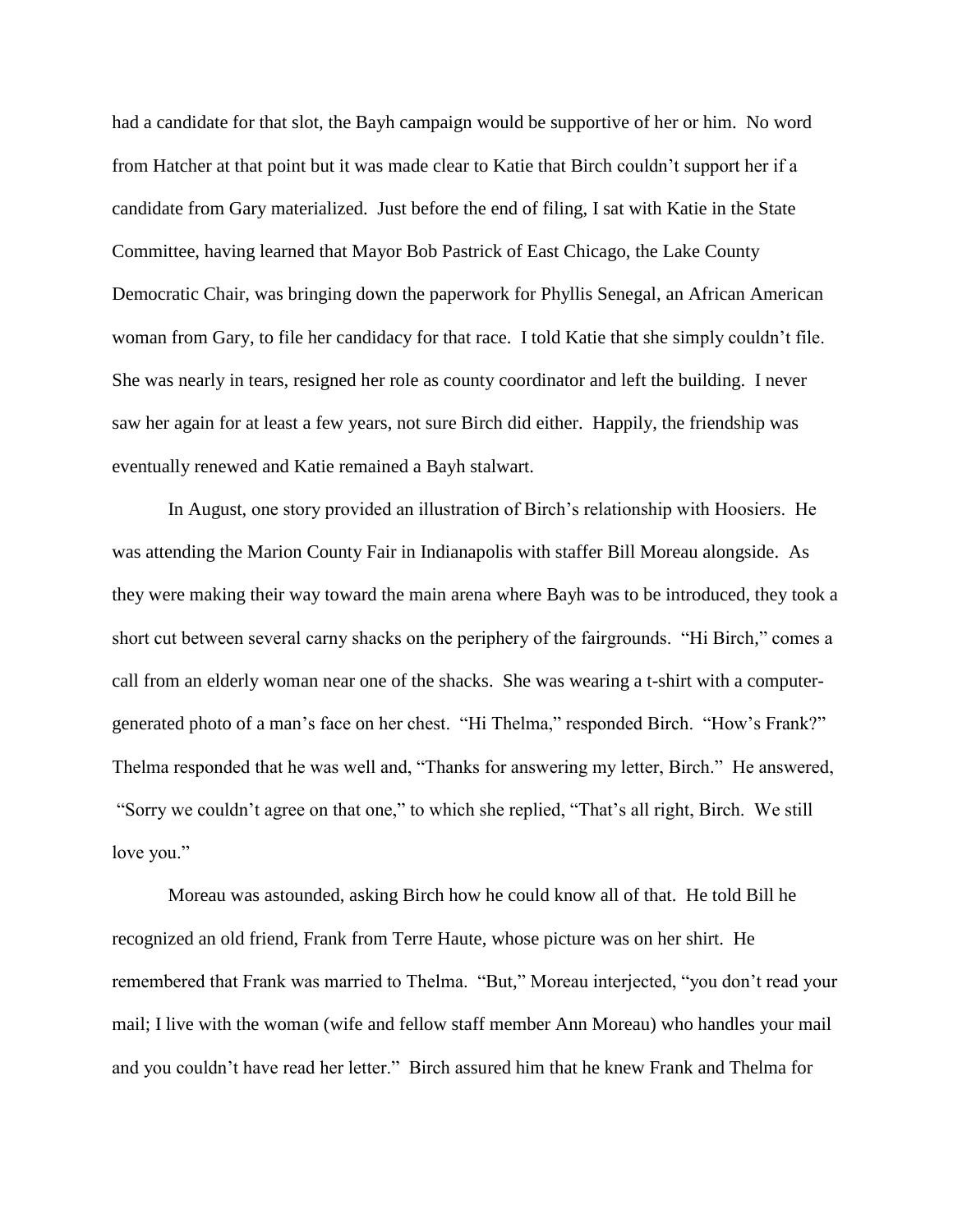thirty years and they never agreed on anything. He could only assume that her letter would be no different.

# From Tim Minor:

*For a good portion of 1980 we lived in a Cessna 210, flown by young men who didn't seem old enough or seasoned enough... Early in the campaign it was after midnight… As the Senator slept, I looked at the pilot and noticed that his eye lids were heavy and he was struggling to keep them open. I asked if I could climb into the copilot's seat where I planned to make conversation to be sure he stayed awake and alert. We were very tired and had been on the road campaigning for nineteen hours that day. As we neared the Gary airport the pilot was again showing signs of fatigue and I watched as he began to go through some of the routines for landing. The runway came into view and, in my mind, everything was set for the landing…. except the landing gear was not down. I thought it should have been lowered but waited for a time to see if the pilot would lower it. As we neared the runway, I asked the pilot, "is it now time to put down the landing gear?" He quickly looked down, recognized his error and got the wheels lowered in time to land. He was embarrassed but thanked me. I was pleased we were safe. Of course, the Senator was asleep and never heard the story.*

*One Sunday in October, we boarded a helicopter to travel to Kokomo where the Senator was to participate in a groundbreaking ceremony for a new ethanol plant. While we were at the ceremony, the pilot repositioned the helicopter and when we returned I noticed that he had parked it underneath high tension wires. When we got in the helicopter I mentioned it to him somewhat lightheartedly, hoping to make a point and offer up a reminder. Several minutes later, the pilot started the engine, began take-off preparations and, without regard for the wires, took off going straight up into the high tension wire. The wire snapped and on either side of us they*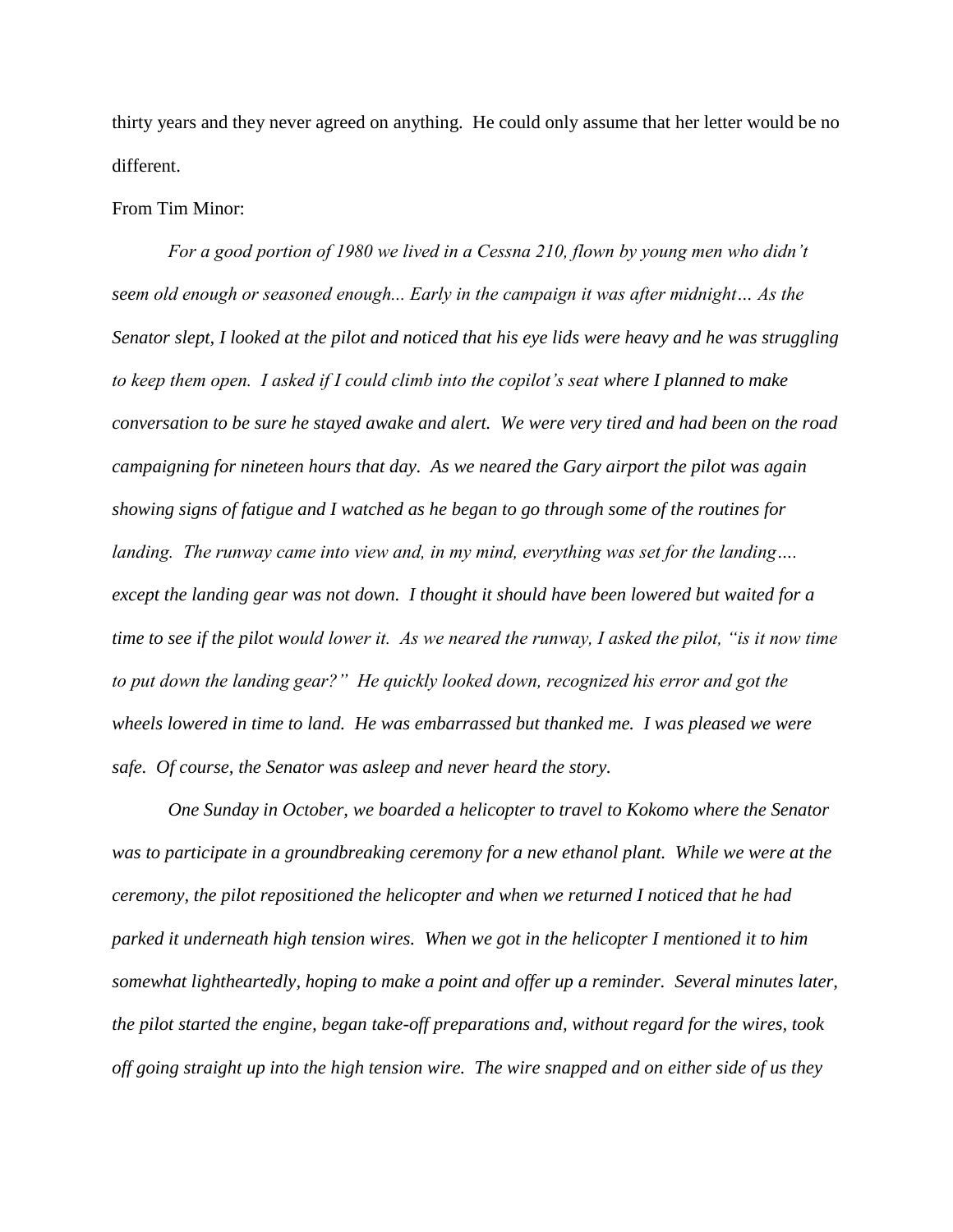*whipped around and wound themselves around their respective poles as sparks flew. The pilot landed safely, checked the copter and we returned to Indianapolis.*

*Upon landing in Indianapolis, I was met by Bob Blaemire and David Bochnowski, neither pleased with me for allowing the pilot to "leave the scene of an accident." I replied that I only wanted to keep the road show on time as they had stressed and the pilot said it was safe to fly. Bob, replied, "That's fine but the County Sheriff and the Federal Aviation Administration are looking for you." At that point I fully appreciated that we had avoided a potentially catastrophic situation, and understood my serious error of judgment.* 

*The Quayle campaign plane was larger and fancier than ours. We learned the model and tail number early. As the campaign wore on, we knew the Congressman was in the same town when we landed at the airport and saw his plane. The Senator would take a moment out and have me stick a note on the Quayle plane. At one stop in Evansville, the Senator wrote a simple note that said "Hi Danny!" and signed it "Birch." It was good natured ribbing and a reminder to Dan Quayle and his campaign that we're in town as well. To my knowledge, Birch's notes were never acknowledged by Quayle or his staff.* 

*The Senator relished going to remote towns and areas of Indiana whose residents had never, or very rarely, seen a United States Senator. Some of those areas we were able to fly into because of his plum appointment to the Senate Appropriations Committee; Indiana benefited from his role and many rural counties had small improved airports which, without his work, they would have gone without.*

*As we flew one early evening, we heard a flutter out the port side of the airplane. I was sitting on that side, looked out and a wing storage compartment ajar, not fully closed. I notified the pilot but seconds after that it flew open and with one rapid "swoosh" we saw the Senator's*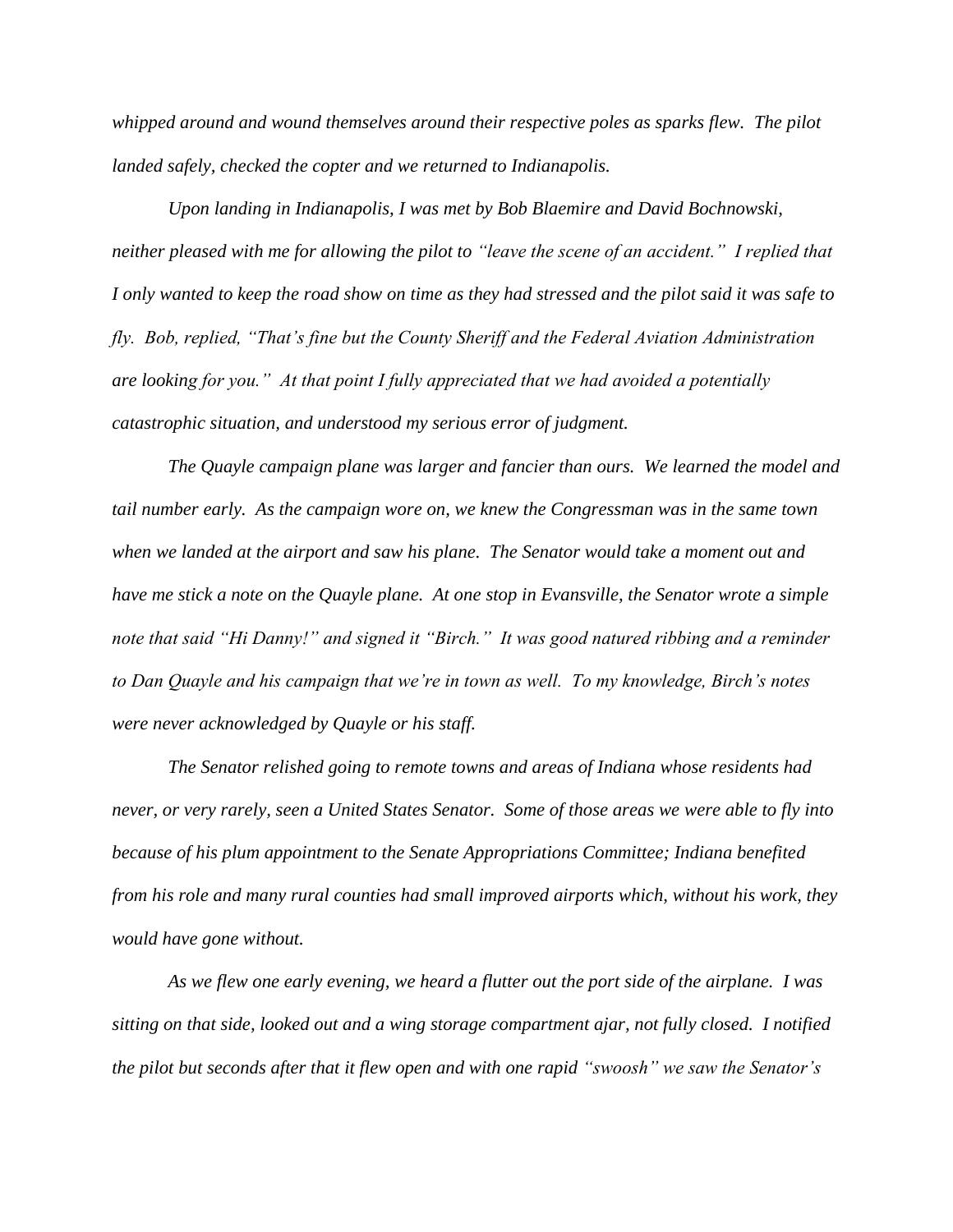*garment bag, containing his suits, fly out at 10,000 feet. After realizing we were safe, it was hilarious for everyone in the aircraft, although the Senator was not pleased with the pilot who had loaded our luggage. It was a fun story to share with the staff, except for Tom Buis, who said in his strong Midwestern twang, "Just my luck. It'll probably get caught in some farmer's combine, he'll see the name tag, and I'll have to go fix the thing." The garment bag was never found.*

*Another helicopter story involved Kenny Snyder, also a candidate, who owned a small helicopter and asked the Senator to campaign with him for a day. There was much debate among the staff as to whether or not this was a good, safe idea. The Senator wanted to do the trip and Kenny said that he had room for Senator, but adding a staff person would make it a tight fit. We agreed that the Senator and I would both do the trip.* 

*We crammed into Kenny's helicopter and toured the district for most of the day. We finished at night and flew back to Evansville, the Senator slept sitting up between Kenny and me. After we were in the air for a time I looked down and saw that the needle on the fuel gage was on "E". I mentioned it to and he responded, "I think we're okay," which was not reassuring. I remember trying to figure out what I should do or say next and, after several minutes, I decided that I'd mention it again. "Kenny, I am sure you know this helicopter very well, but if you have any doubt whatsoever about our fuel level, I think we should put down and find some. He responded, "I think we're okay." The Senator slept throughout the conversation. Several minutes later, as we flew over a remote two lane road, we looked down and saw a gas station with its lights on. Kenny said, "I think we'll just drop down and get a splash." I felt relieved but surprised that Kenny was able to put something other than aviation fuel into the helicopter. The*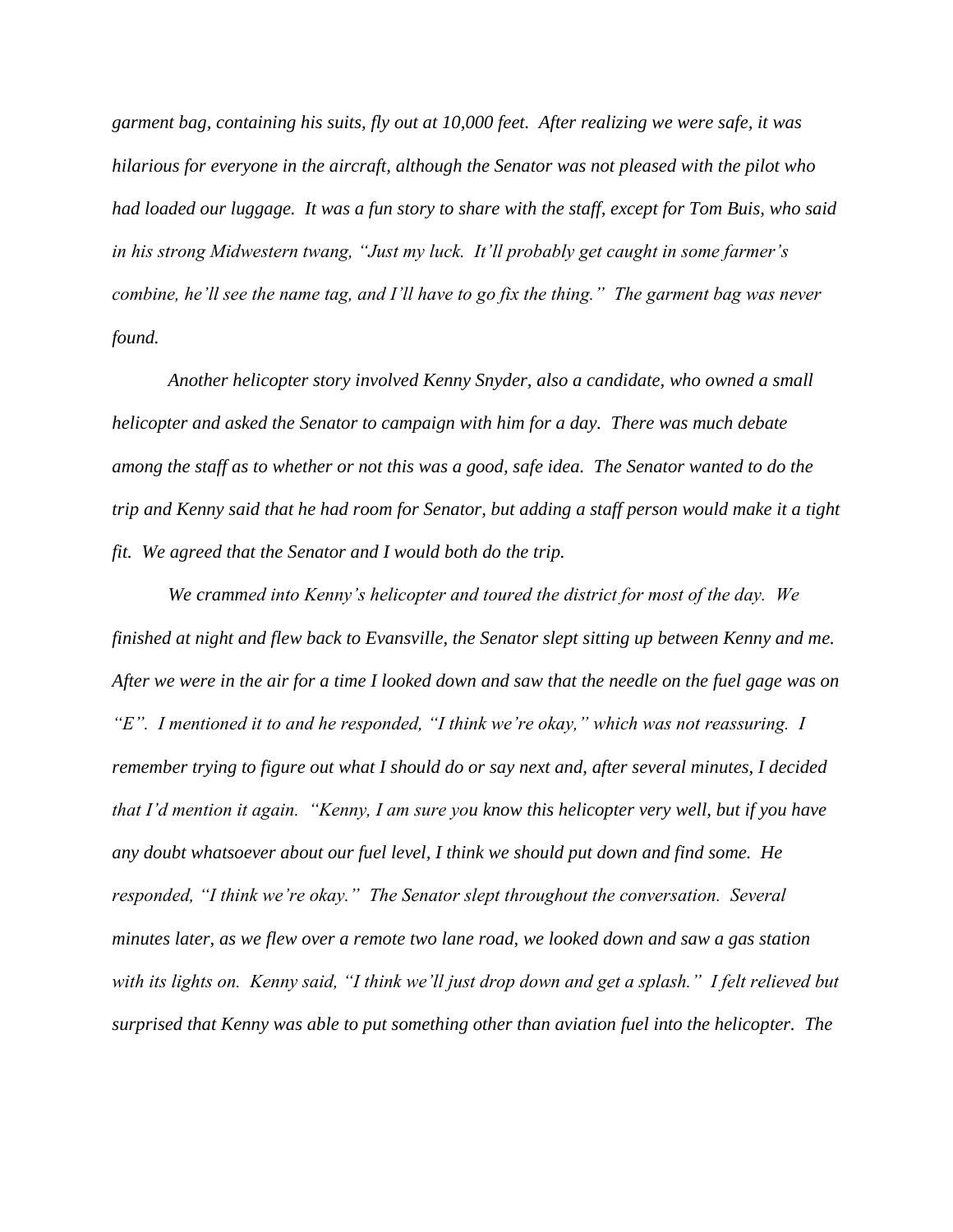*fact that we were simply dropping our helicopter into a gas station on a remote road did not go unnoticed. When we landed in the parking lot of the gas station the Senator awoke and a few cars in the area began to pull into the station to satisfy their curiosity. As people assembled around the helicopter, the Senator climbed out and immediately went into a campaign mode, talking and joking with the folks and gas station employees as if it were a scheduled stop. Kenny put some gas in the helicopter and we flew away. After that, I fully appreciated the wisdom of insisting that staff accompany the Senator while on the campaign trail and encouraged him to never ride in Kenny's helicopter again.*

*Dairy Queen and Kentucky Fried Chicken (his standard order: 2 chicken breasts and a large coleslaw): he knew every location in every town. In addition, we stopped at nearly every farm stand on the road to buy cantaloupe. He loved homegrown Hoosier cantaloupe and the rural farm stands, but our stops always turned into unscheduled campaign events where he would get out of the car and talk with the people for a far longer amount of time than we could afford. He loved meeting people spontaneously while on the road and they loved him. Sometimes they would talk about Washington issues but usually he asked them about their crops, livestock, implement costs, seed genetics or other farm related matters.*

*Long before it was popular and encouraged, the Senator was an early advocate of fitness and jogging to keep one's mind and body sharp. The campaign staff recognized the value to him, both personally and as a candidate, and began adding in a stop during the day for him to run and shower. Sometimes we would stop at hotel, other times it was at a farm house of someone he or others knew, but it was built into the schedule nearly every day and he was happier and a better candidate because of it.*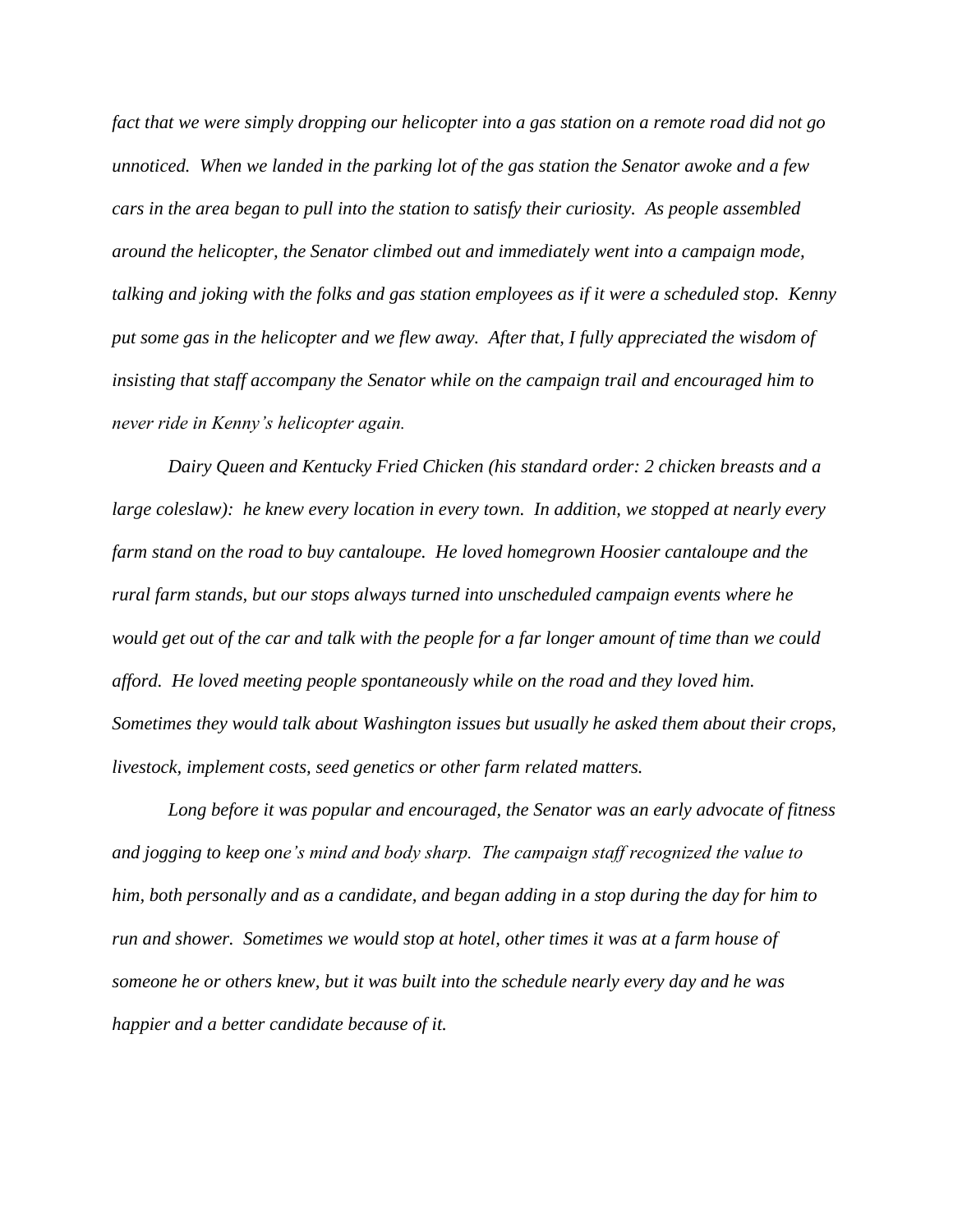*At a Gary Union Hall bar, someone approached him to buy some "pull tabs." Pull tabs are instant lottery tickets sold in some Indiana bars, Union Halls, Moose lodges and other spots. While few who buy them win money, the majority of the money sometimes goes to charity but certainly not always. When the Senator was asked to buy some pull tabs in Gary, we bought a few. I gave the guy \$10 and soon discovered that we had won \$100. Before leaving the Hall I told the Senator that one of our pull tabs was worth \$100. He said, "Cash it in then donate the money back to the Union Hall." It was just what I expected him to say.* 

*Birch Bayh loved parades. On Memorial Day, 4th of July and Labor Day, we did as many as we could all over the state. He walked every parade, never rode, and often held up an entire parade by shaking too many hands and not keeping pace. He knew the good parades in the different corners of the state, those that would attract tens of thousands of people from many surrounding communities. He asked that his preferred parades be added to the schedule but also knew that he could not make them all.* 

*The schedulers would put him into the key parades and also tried to schedule as many parades as possible. Often, the campaign staff would agree to have him participate in the parade but insist he be put at the very front. That way, at the parade's end, we could quickly climb into a car or plane, travel to another city and jump into the rear of another parade that we would have otherwise missed.* 

*Early on, I was given magnetic "Senator Birch Bayh" signs for the front doors of our car. The signs were not permanently fixed to the car but stayed in the trunk. If we were in a town and stumbled upon a parade, he'd jump out of the car, I'd grab the signs, put them on the car assigned to him and we'd butt into the parade at some point. All of a sudden, the parade*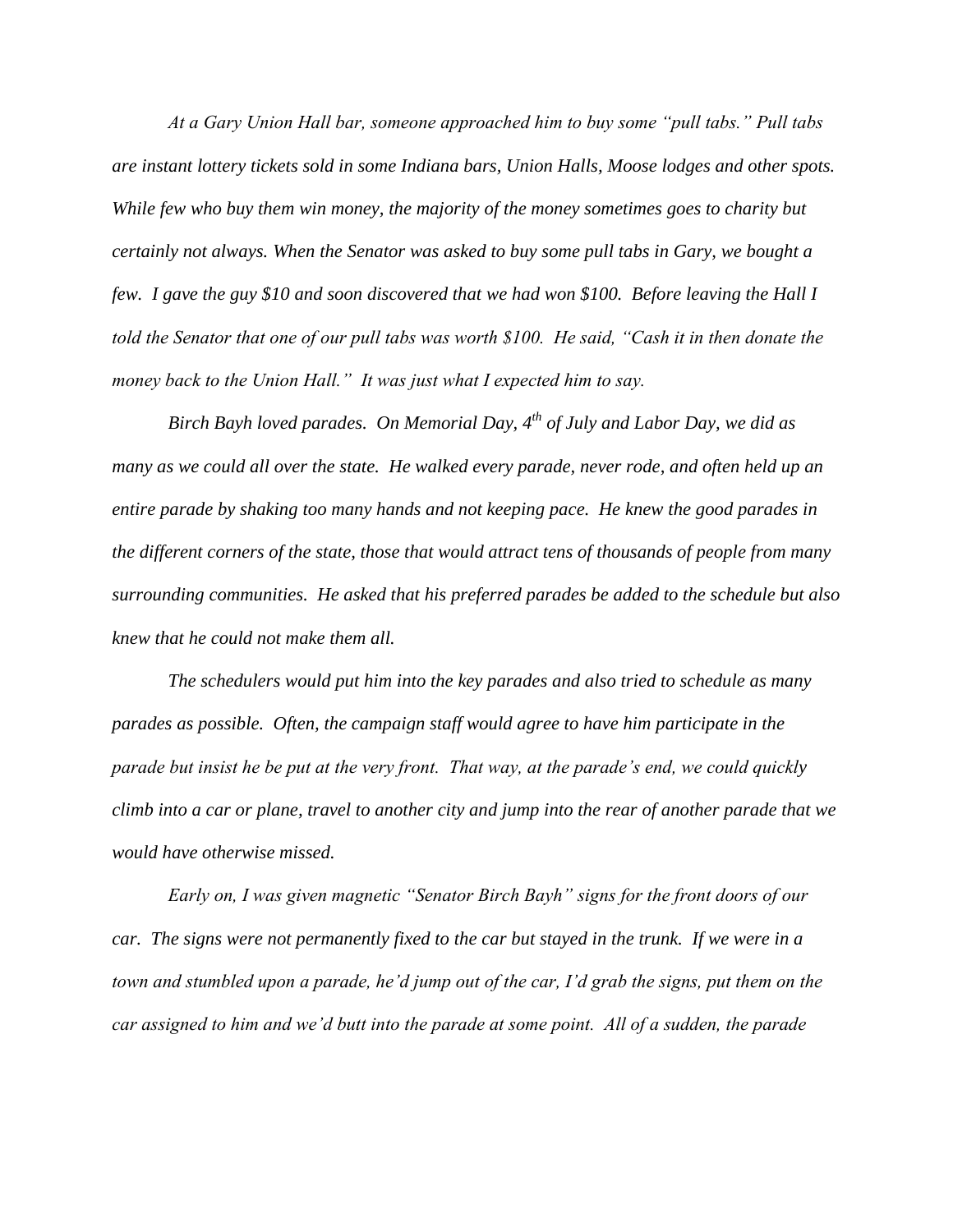*organizers would realize they had a United States Senator who wasn't expected and may not have been invited. At the end of the parade, we'd pull the signs off the car, he'd jump in and away we would go. Then we'd immediately call the campaign office so he could brag about squeezing in another parade they hadn't scheduled him or known about. On one occasion the campaign staff caught hell from a local official whose parade we had crashed. Apparently, there was a policy prohibiting politicians or elected officials from appearing in their parade. We did the parade unannounced, the local Republicans cried foul and the Quayle campaign complained because they had been refused admission only to learn afterwards that Bayh was there.* 

*Oil prices and supply were big issues. Birch discussed it at every stop. In his opening comments one of his lines that fully resonated with voters was: "I don't know about you, but I am sick and tired of the Sheiks, Shahs and Ayatollahs of this world leading us around by our nose." It normally brought strong applause, if not a standing ovation.*

#### *\*\*\**

## 1969

During a trip to the Soviet Union, Birch was in contact with John Reuther, a former intern. His father was a Bayh friend and the brother of the head of the United Auto Workers (UAW), Walter Reuther. Victor Reuther ran the UAW office in Washington, DC and was director of International Affairs for the union, as well. John Reuther first met Birch during the first-ever press conference of Young Citizens for Johnson-Humphrey in 1964. He was a member of the committee along with Charlotte Ford, Henry Ford's daughter, the two of them representing both management and labor in the auto industry. John finished college in 1966 and joined the Bayh office as an intern. He went on to work in Bobby Kennedy's 1968 presidential campaign. Following the assassination of RFK, John left the United States to pursue a graduate degree at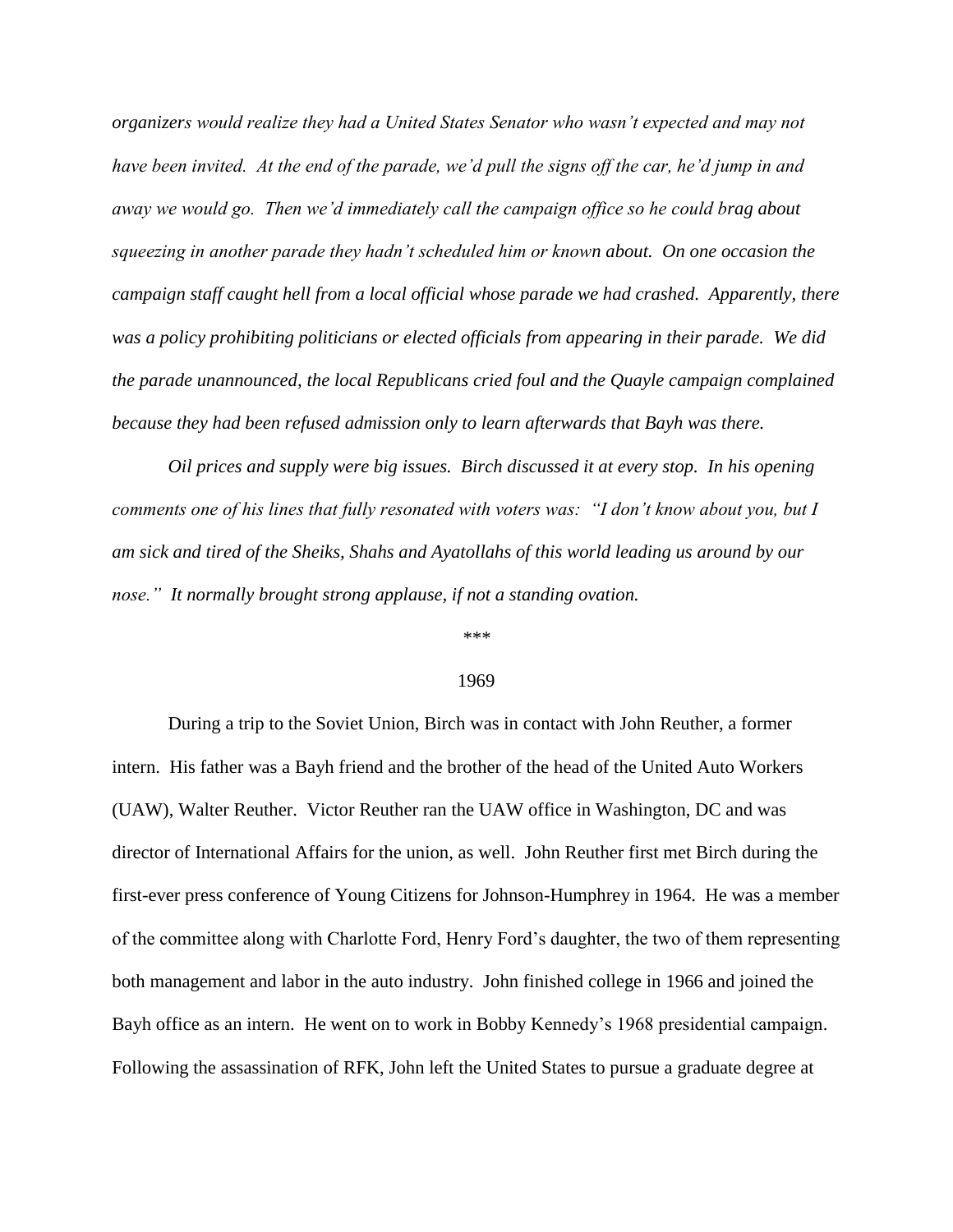Moscow State University. He wrote a recollection of an evening with Birch in Moscow during the 1969 trip.

*Birch Bayh was a member of a Congressional delegation visiting Moscow, and I was able to coax him away from a dinner at the US Ambassador's residence to an informal meeting with students out at the University. We packed hundreds of students into a hall to view the first documentary film (USIA) of the Apollo 11 astronauts walking on the moon. I note that many of the students were Vietnamese, as this was at the height of the Vietnam war, and the largest groups of foreign students at the University at that time were North Vietnamese. The film, which I was able to get through the US Embassy, was dubbed into Russian with an American jazz music soundtrack and was really quite spectacular. Even Birch had not seen the film footage of the landing yet, so it was quite a treat for all of us…but the real highlight of the evening was the gathering we had in one of the dorm rooms with a small group of Russian students, with whom I had done construction work out in Kazakhstan during the summer of 1969.*

*In the old Soviet days, students didn't have stereo systems and access to contemporary popular music, so it was common at such gatherings for someone to play the guitar and for all to join in with well-known student songs, many of which were quite patriotic, but some of which were tragic songs about suffering and lost love from the days of the Stalin gulags and executions. It was also common at such gatherings to consume a considerable amount of straight vodka, often using chemistry beakers, due to the shortage of glasses for entertaining.*

*When the initial toast was made welcoming Senator Bayh to the University and each of us held our respective container of vodka, Birch quietly asked me if he was expected to drink the half-filled glass to the bottom. I told him that everyone else would, but, if he felt strongly that he*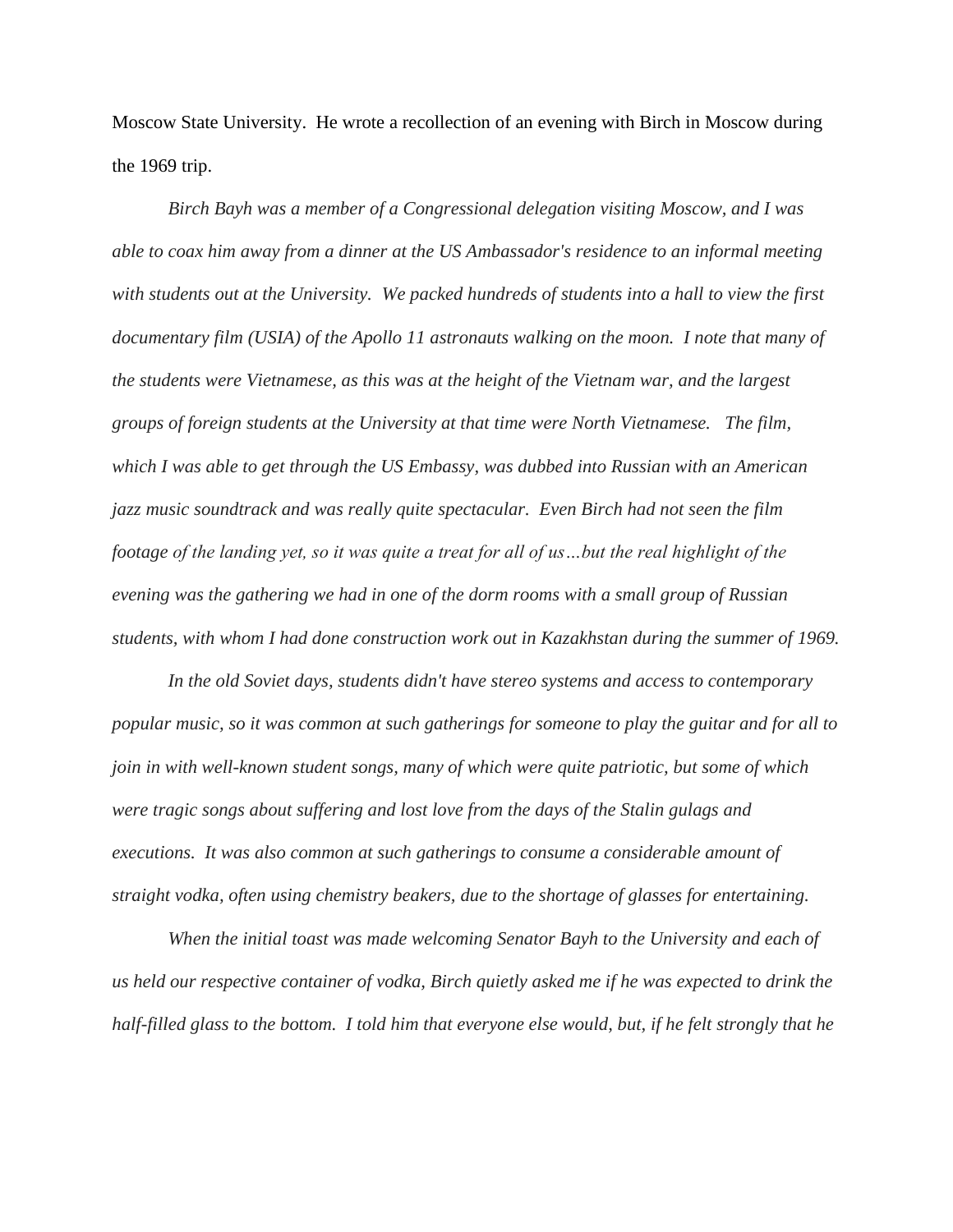*shouldn't, I could explain his position to the students and I'm sure they will understand. However, at the end of the toast, without much hesitation, Birch turned to the group and said "For God and Country" and he downed the entire glass. From that moment on, we had one of the most frank and honest discussions that a US Senator or any member of the US Government could ever have with a group of Russian students at the height of the Cold War.*

*At one point, one of the students I had not met before, sang a song that he had written in support of the Vietnamese people. Moscow was filled at that time with propaganda supporting the North Vietnamese war effort and it was easy to understand how such songs of patriotic support were popular among the students. Many of the other students, who were aware of Birch Bayh's growing public opposition to the war, were uneasy as I translated the lyrics to Birch, and my closest friend asked me to apologize to the Senator and try to explain to Birch this embarrassment but in the context of support that they all felt for the Vietnamese.*

*Without comment, Birch asked me to hand him the guitar. I did, but I told him that this was a 7-string Russian gypsy guitar. Birch said "No problem," and he proceeded to drop one string and retune the guitar as he would a Spanish guitar. He then turned to me and asked "Do you know Blowing in the Wind?" As Birch began to play and we sang together, all of the students joined in, as they all knew this as a song of peace! It was one of the most remarkable moments of the evening!*

Later that night, we all walked Birch to the Embassy car that was waiting for him in the *courtyard. We were feeling the spirit (and "spirits") of the evening, and we walked arm in arm, all singing "We Shall Overcome"! I will never forget that evening, just as I will never forget and always cherish the time we all spent together.*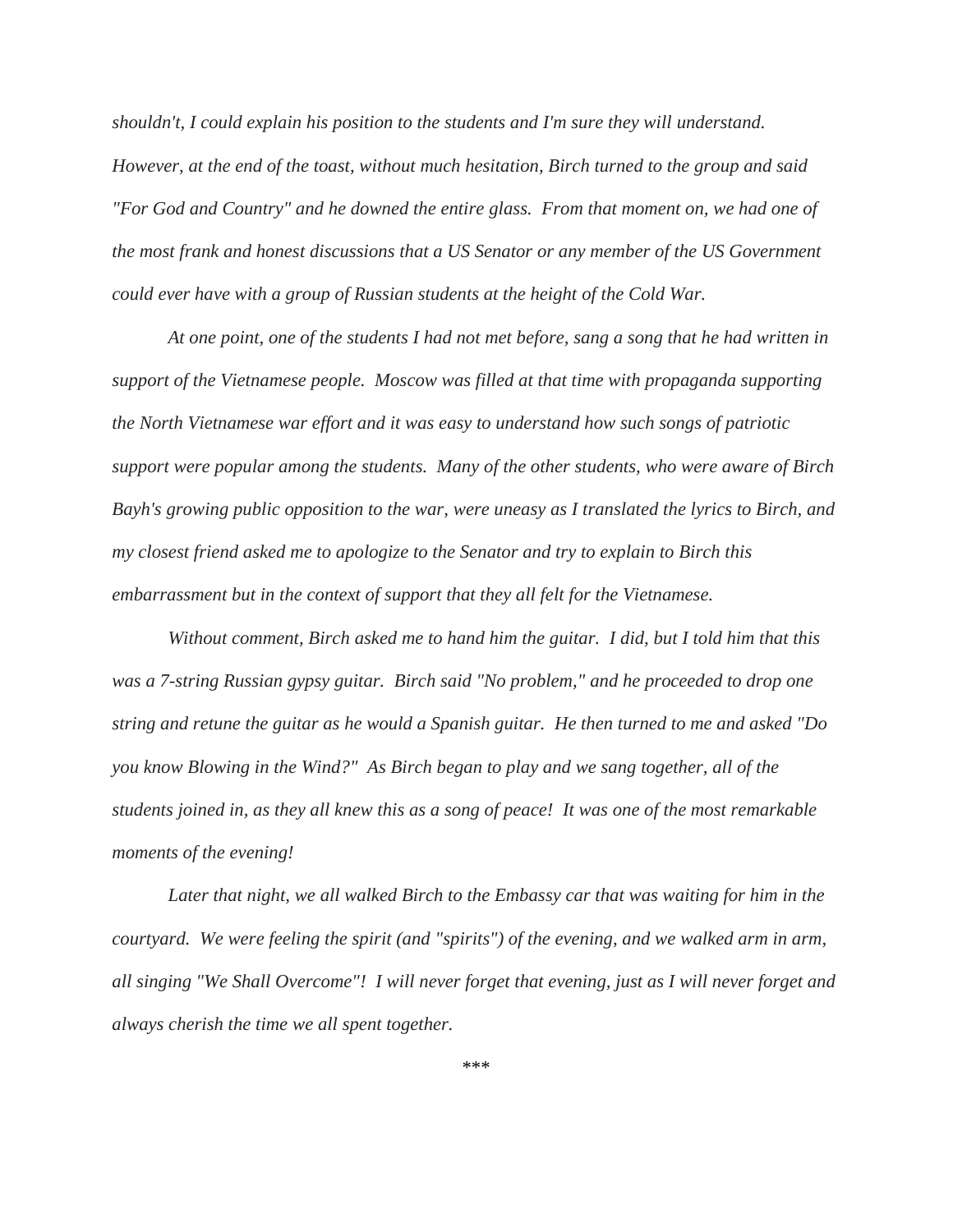Larry Conrad later told a story about a prank they played on Cummings. He was a pretty young and innocent guy during that period and at one point during the campaign, Conrad hired a hooker and sent her to Cummings. Conrad and others stood in a hallway vestibule to listen as she knocked on his door. Cummings wouldn't answer the door, refusing to open it for the lady of the night, trying to explain through the closed door that it must be some kind of mistake. Conrad and the others were in hysterics.

Many male members of the Bayh campaign staff who didn't live in Indianapolis shared a dwelling north of 38<sup>th</sup> street dubbed "The Monastery" by Bob Keefe. As additional Senate staffers arrived to help out the last few days before the election, they slept on the living room floor of The Monastery. Staff member David Bochnowski recalled that Jim Maloney, also a Bayh aide, made martinis and stored them in large quantities in a jug in the refrigerator. When staffer Bill Heck arrived after several days on the road, he grabbed the jug for a drink, assuming it was cold water, causing one of the louder reactions in memory.

During 1968, the Bayh campaign surreptitiously assisted Robert Kennedy's campaign in Indiana. The information passed along to the Kennedy campaign was precinct targeting, developed by a young staffer named John Dibble. Keefe had acquired a copy of the Indiana drivers' license database and had Dibble find computer resources that could maintain that database for franked mailing purposes in the Senate and political purposes in the campaign. The information was used to target likely Democratic and Independent voters in an era when computerized databases were virtually unheard of. Dibble recalled an interesting incident during that period: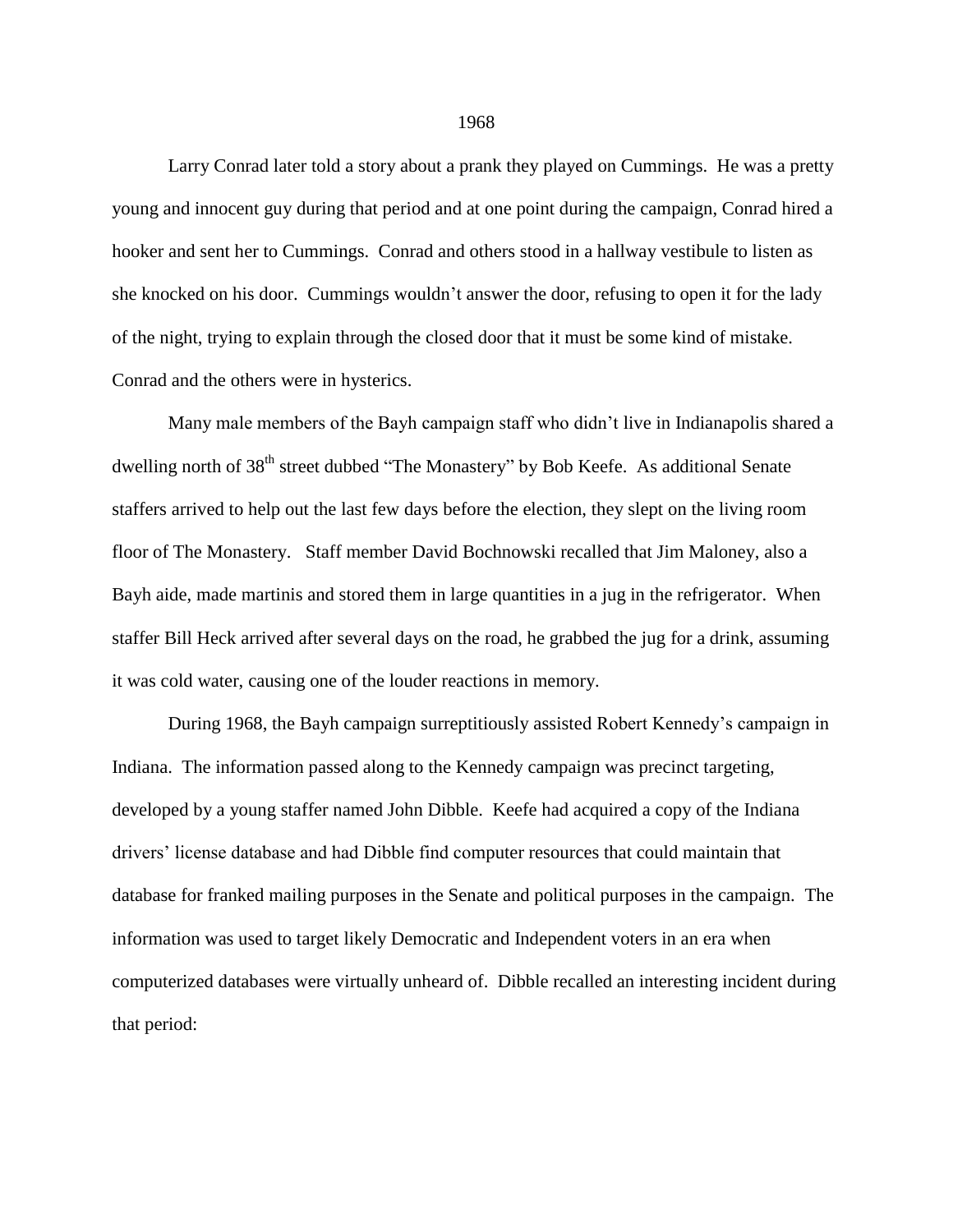*In early April 1968, Keefe pulled me into his office and said we needed to meet with the Senator. Robert Kennedy had entered the Indiana primary campaign a few days before and Ted Kennedy was pressuring Senator Bayh to help. Of course, this was a real problem since President Johnson, who had completely withdrawn from the race in March, was staunchly supporting Hubert Humphrey for the Democratic nomination. Keefe said we needed to secretly provide the Kennedy campaign with the precinct targeting information that we had developed.* 

*When we went into the Senator's office he was obviously worried. I remember him asking me "Can I trust you?" which took me a bit aback since I assumed it was a given. He told me to go to Indianapolis and wait at the Hotel Washington until I was contacted by the Kennedy campaign and then turn over to them the precinct targeting information. "And don't let anyone know what you're doing," he added.*

*I had been sitting in my room at the Hotel Washington for four days — feeling like the Maytag repairman — when the phone rang. It was Gerry Dougherty, Kennedy's campaign manager. He asked me to meet him on a corner on North Meridian Street that evening. I went there and stood in the dark for about thirty minutes until a car pulled up. In it were a driver, Dougherty and Ted Kennedy. I got in and we drove around the north side of Indianapolis while I explained the precinct charts. I was then dropped off at the spot where we had met. Since then, I have always enjoyed reading accounts of Kennedy's 1968 primary campaign in Indiana and the comment that it "inexplicably" seemed to be able to focus its efforts and resources on the pivotal precincts.* 

\*\*\*

1975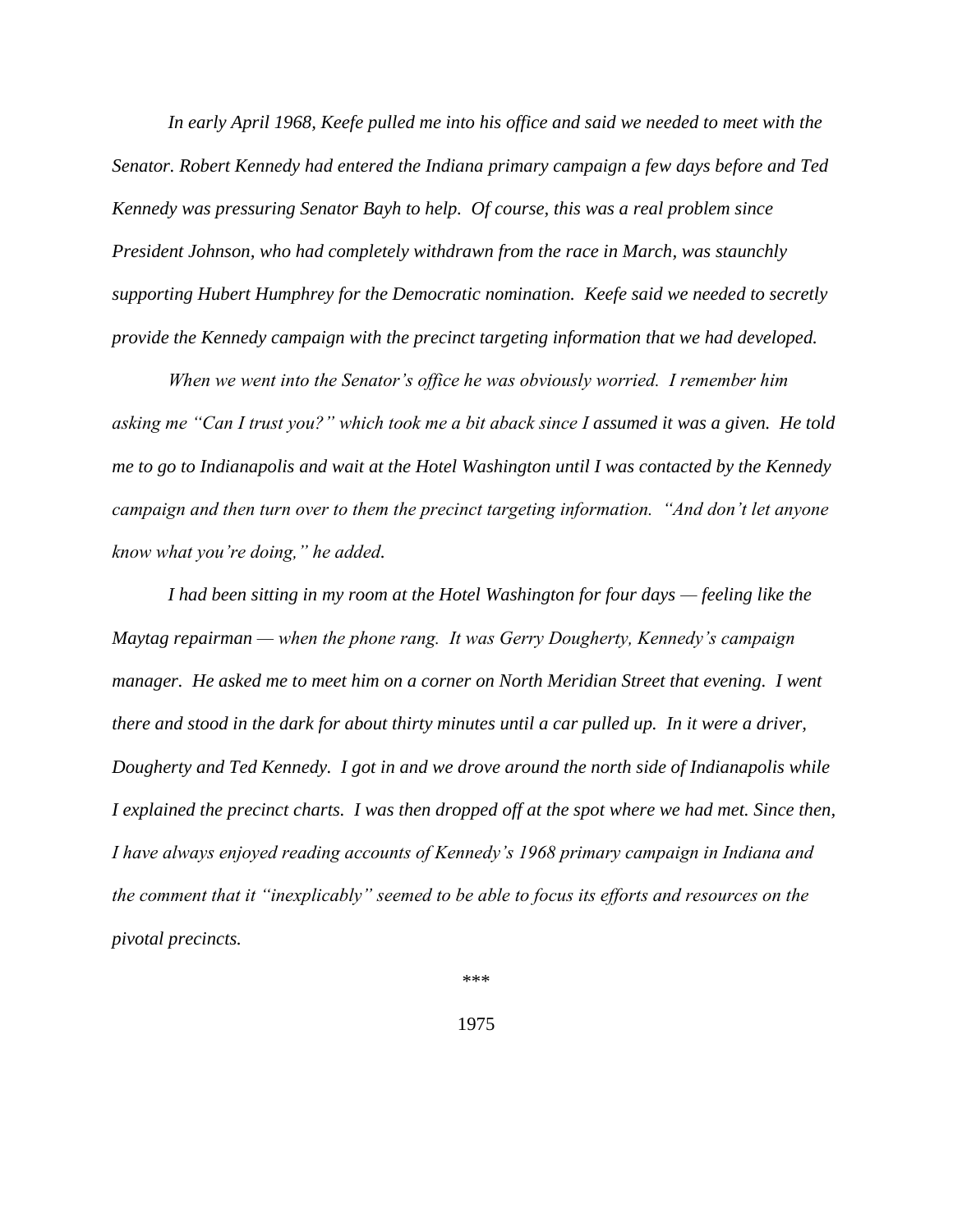Jay Berman would be fundraising once again. The reliance on money from the entertainment industry, which he and Birch assiduously courted over the years, was major. Berman recalled different roles that different people played during that time with a special shout out to Steve Ross. Berman had attended a fundraiser during the first presidential campaign, standing in the back of a room in a very large mansion, when an extremely tall, good looking man with white hair spoke to him, asking him why he was there. Berman told him he was with Birch and the man remarked that he didn't sound like he was from Indiana. "From Brooklyn," he responded, and the other man replied that he was as well and introduced himself as Steve Ross from Warner Communications. Telling Berman that he liked Birch, he suggested Jay call him and he would raise some money for the campaign.

When Berman called a few weeks later, Ross remembered the meeting and said he would help. When asked where he needed to have Birch travel to, he said it wasn't necessary. He didn't need the candidate to go anywhere; "just stay in touch with me." This was highly unusual and shortly thereafter, Berman was called by Ross and asked to come to the Warner headquarters in New York. When they met, Ross gave him \$100,000 in checks and took him to lunch in the Warner dining room. There he saw Arthur Krim dining with Woody Allen and wondered what he was doing there. Had he died and gone to heaven? The relationship with Steve Ross, as good as it was for Birch, would have long-term impact on Berman's future.

In August was held a dispersal draft as the part of the merger of the American Basketball Association (ABA) with the National Basketball Association (NBA). Birch had been involved in the passage of legislation enabling the merger to take place. During that lengthy process, the Bayh office was visited by a number of professional basketball players. At one point, walking into the reception room and standing there in their very tall glory were Dave Debusschere, Bill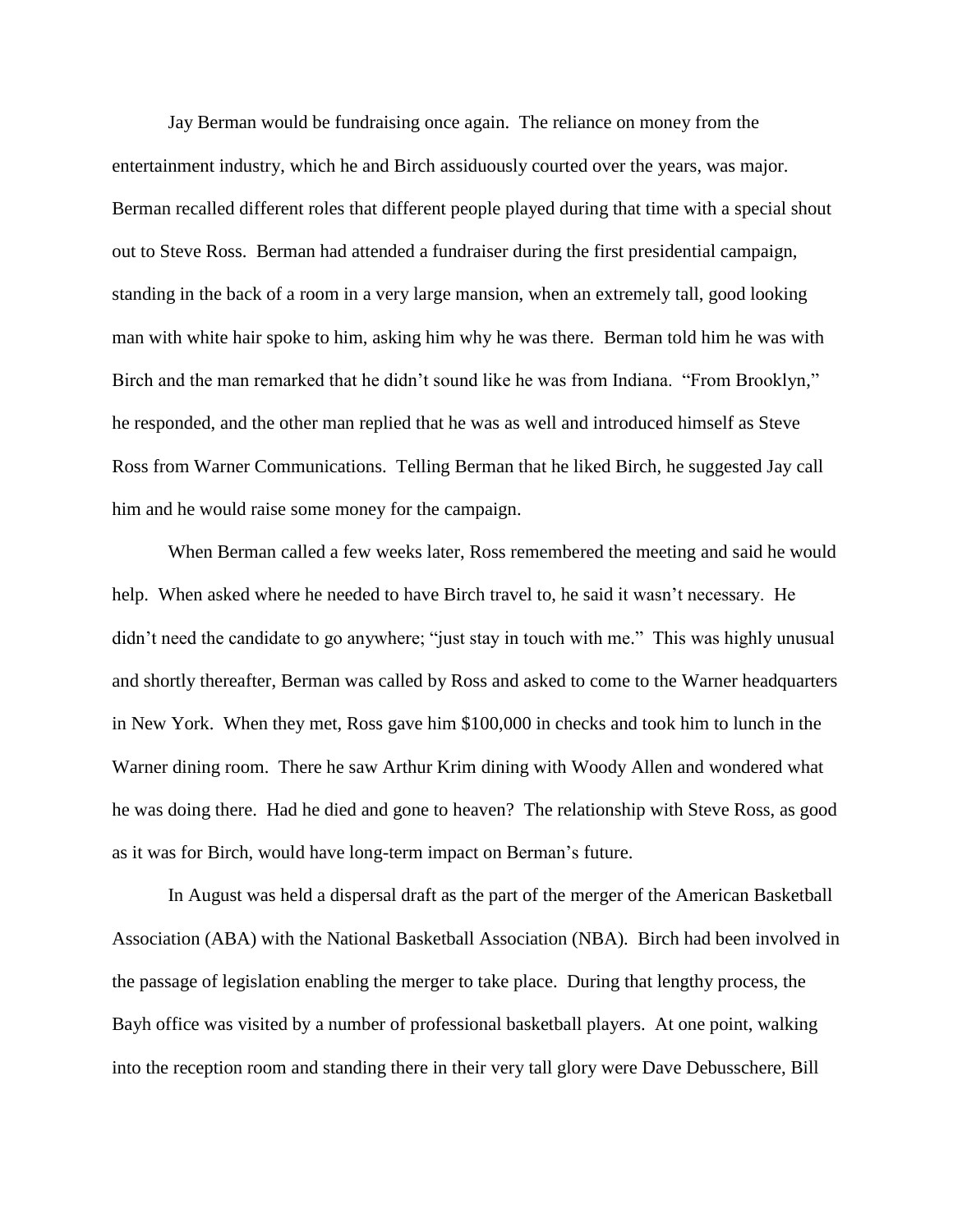Bradley and Oscar Robertson. Having Hollywood actors or professional athletes in the office was always exciting for the staff. Several staffers became friendly with Tommy John, for instance. He was a Major League pitcher from Terre Haute who became known for the elbow surgery he experienced with a pioneer procedure becoming popular in baseball and forever known as Tommy John surgery. John and Birch became friends and John often stopped by the office if his team was playing in the area.

\*\*\*

A number of those staff memories provide a more three-dimensional view of the person. There was a list of several from long-time staffer Lynne Mann which illustrate the kind of person he was: He "never passed a Dairy Queen he didn't like, he could write lovely poetry, drank enough Fresca to fill Lake Michigan, chewed Double Mint gum, didn't like "homework" (His briefcase would come back in the a.m. just like it left the night before), could change from a suit into a tuxedo in a car, and never had an opportunity to walk to a flight because he was always late. (Those were the days when you could call and they would hold a plane.) Ate a chopped steak and a quarter of a head of cabbage nearly every day for lunch for 18 years, loved homegrown tomatoes and grew plants at his house on Garfield Street, was a good baseball player and enjoyed the Senate Baseball Games as well as staff softball games, loved music, had a nice voice and liked singing along, had a good sense of humor."

John Rector remembered how Birch had a pull-up bar across the door of the bathroom in his Senate suite and would do one-armed pull-ups there, often while being briefed early in the morning. And Rector was home in Bakersfield, California when he saw a Valentine's Day ad in the newspaper, for Rufener's Country Club Drug Store. It included a quotation: *"…we should take the time to hold hands, to say a kind word now and then, to be polite and giving and*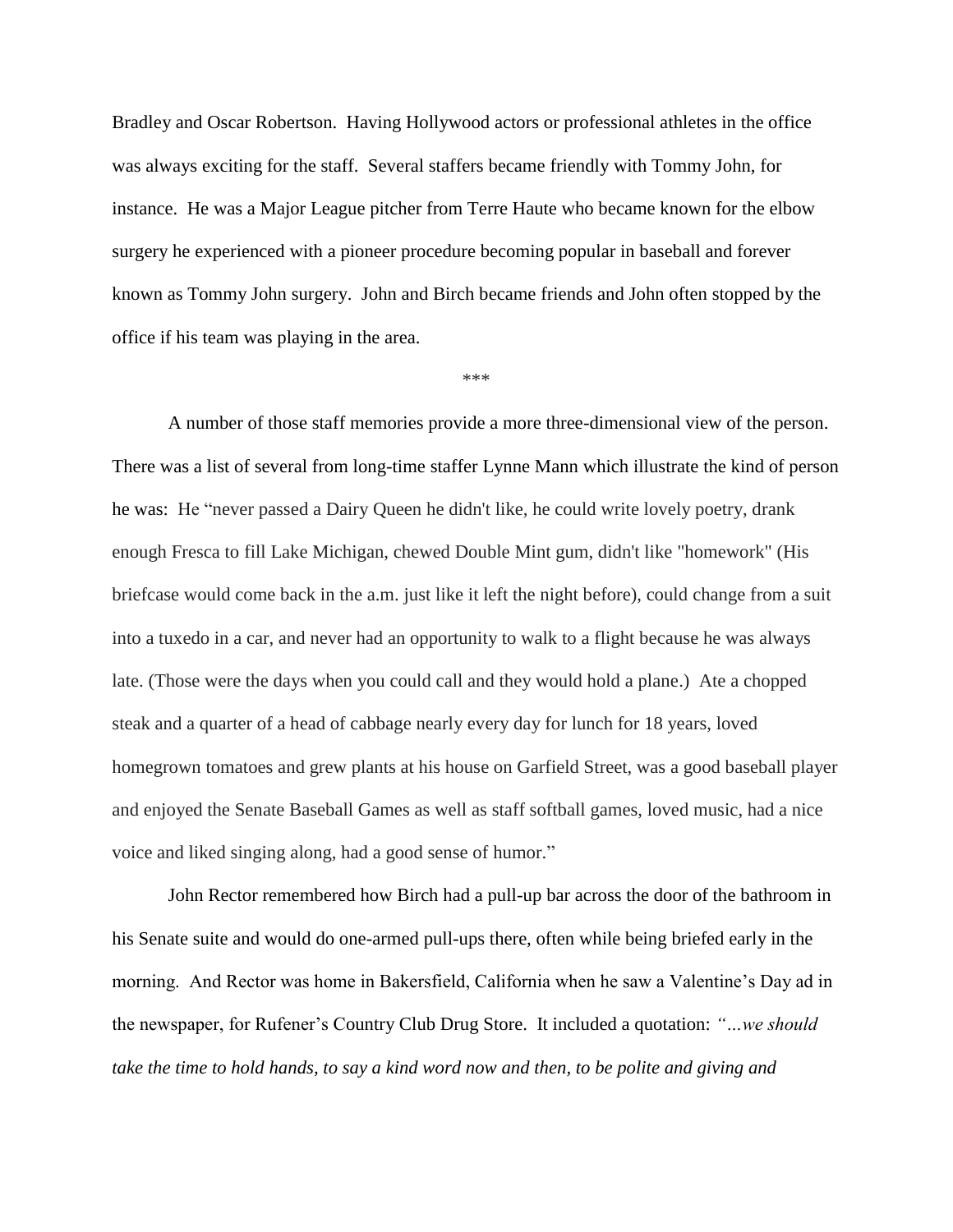*sharing. More importantly, we should take the time to get back to the basics of life – love." Birch Bayh*

Abby Saffold told a story about staffing Birch on the Appropriations Committee which, in her words, "says a lot about the senator's humor and lack of pretense."

*Senator Bayh was a member of the Interior Appropriations Subcommittee, chaired by Senator Robert C. Byrd. There was to be a Subcommittee mark-up of the bill. All Appropriations bill mark-ups are a complicated process, which, in this case, was made even more difficult because the staff of the Interior Appropriations Subcommittee would not let the staff for members of the subcommittee know which of their senator's amendments were already included in the draft version of the bill. This was absolutely vital information because if the amendments had not already been included, they needed to be offered at the mark-up. I was madly going through the mark-up document to see which of Senator Bayh's amendments had been accepted by Senator Byrd. Senator Bayh arrived early and asked if a particular amendment of his had been added and I frankly told him I did not have a clue and was trying to figure it out.* 

*At that point, it became clear that Senator Byrd's duties as Majority Leader were going to keep him on the Senate Floor and someone else would have to chair the mark-up. Protocol is that his staff had to ask the most senior Democratic Senator in the room -- and that was Senator Bayh. He moved across the table and settled down in the Chairman's seat -- with the subcommittee staff at his side to help him through the mark-up.* 

*I visibly relaxed and was almost giddy with happiness. If Senator Bayh wanted to know what happened to his proposed amendments, the staff would have to tell him. As I looked across the table, I noticed that Senator Bayh was trying to get my attention and indicating that he*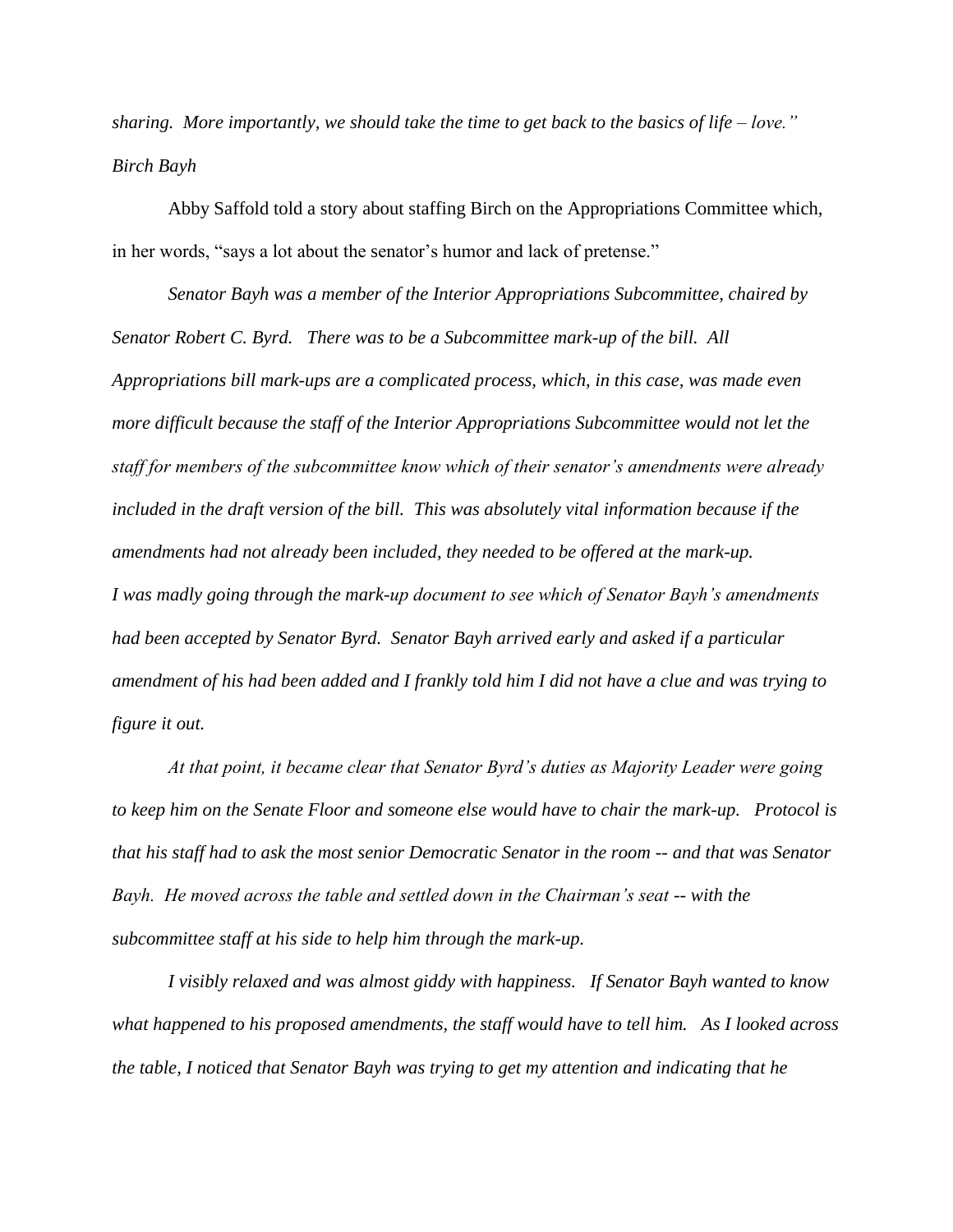*wanted me to come over to talk to him......I made my way around the crowded room and leaned over to see what he wanted.* 

*'Please sit down over here with me. Then there will be two of us who have no idea what is happening!' And he gave me a smile with a twinkle in his eyes*.

Louis Mahern once recalled an occasion when Carol Channing was supposed to highlight a Bayh fundraiser. He was with Birch when word came that she had to cancel. Expecting some anger or at least expressions of disappointment, he never forgot seeing Birch calmly scuff his shoe against a nearby cardboard box after hearing the bad news. Then he changed the subject. Louis fondly remembered him as someone who never lost his temper and never treated staff members with anything but respect. "It is said that no man is a hero to his valet," Louis commented, "but we were close to being his valets and Birch Bayh is my hero."

Bill Moreau said that "Everything I am and everything I have can be traced to that first meeting," referring to the 1974 interview with Birch while Bill was on the *Purdue Exponent* editorial board.

Jeff Smulyan recalled the softball games with other Senate staffs, one in particular with Sen. Bob Packwood and staff. Here was a Democratic office playing a Republican one with all the participants going to a pizza place afterwards for beer and pizza. That camaraderie seems like something from a bygone era.

David Rubenstein described Birch as a senator who, "had the ability to connect with people," and he would put aside his own ego when dealing with his older colleagues.

Allan Rachles expressed a hope that Birch be remembered for his collegiality with his Senate colleagues, how he worked hard on his relationships with them. When he felt strongly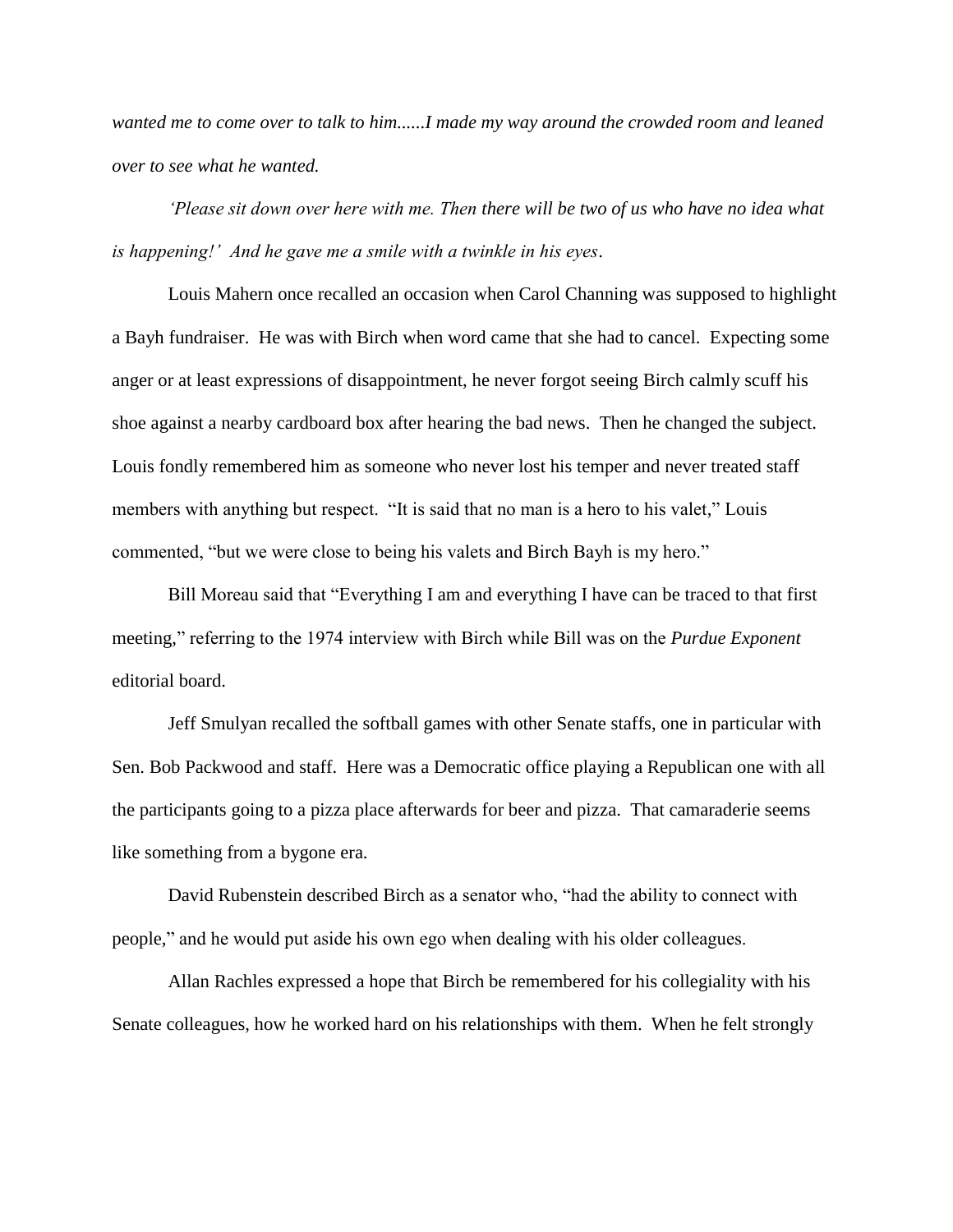about some matter before the Senate, he would have detailed and serious discussions with senators, regardless of how much or how little they may have agreed with his views.

Tom Connaughton, talking about the Senate in which Birch served said, "It was different then. We worked very closely with Republican staff and if there were big issues, we'd try to work out the things that were there. The FISA issue was one. We worked long and hard with the Republican staff on the Intelligence Committee to come up with something that everybody could endorse. And it worked. There was no animosity -- those were tough issues -- on how to deal with it. You had issues of concern to both parties about foreign intelligence and the ability to gather it and we were trying to find those balances. They weren't partisan. But now anything is partisan. In those days, the Senate had the reputation of truly being a club and you didn't insult other members of that club. The fights could be terribly emotional. When you got to civil rights and Vietnam, people really felt passionately. Yet still, it would not be personal and I don't think the issues are any more passionate today than they were then. But even on minor issues, it gets very personal now. And some Republicans don't even want Democratic votes; completely different from what it was thirty years ago. You worked with all members and tried to get as much of a consensus as you could. Now and then an issue would come down to a party vote. It would be there, but you walked away from it still friends."

Darry Sragow worked for several California campaigns after his Bayh service and remarked that it was only then that he truly understood what a great boss Birch had been. He described Birch as someone self-confident enough to trust other people, especially those who worked for him. Not only was Birch someone who consistently did what he thought was right, he showed a level of consideration to those who worked for him that was truly unique. Darry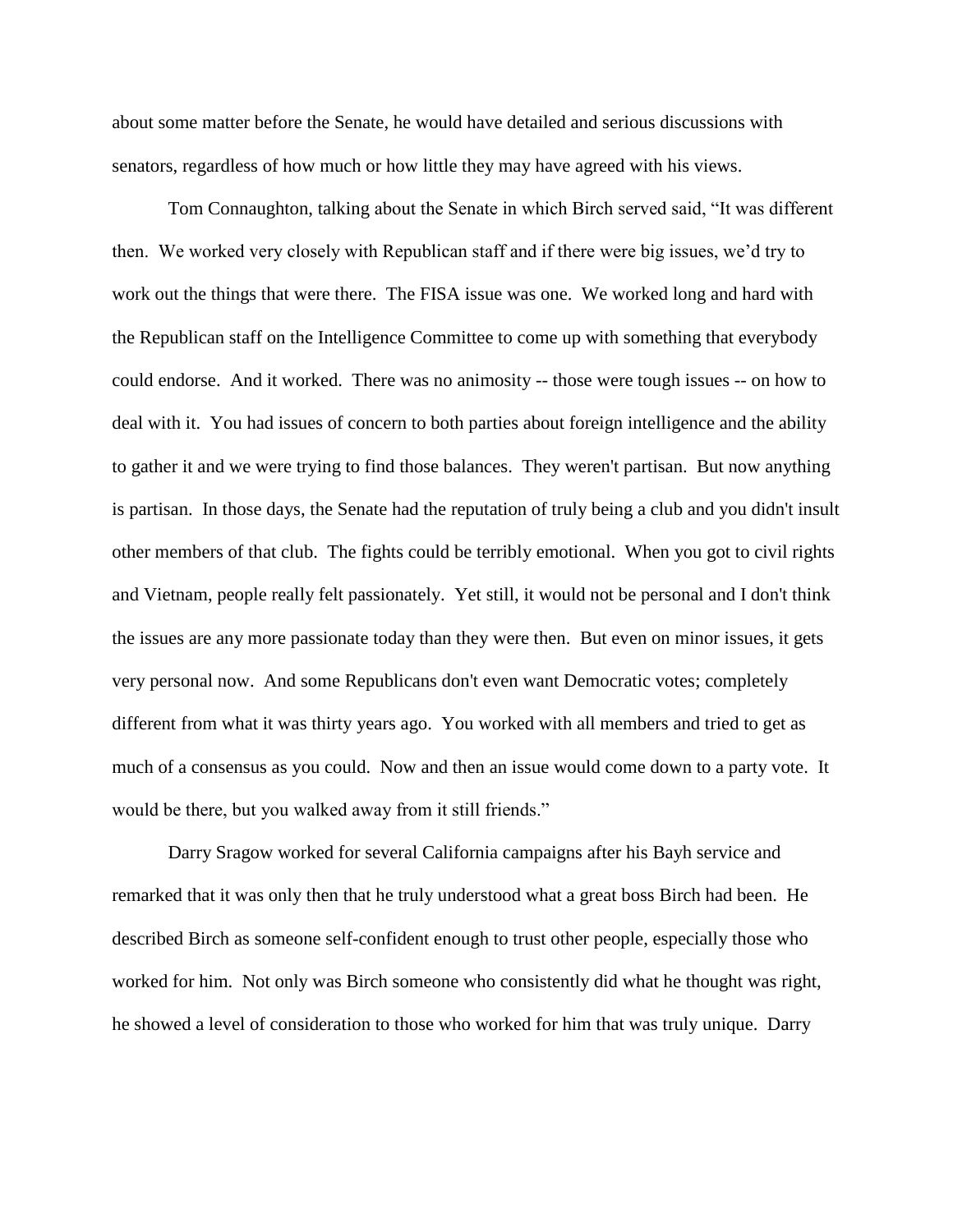fondly remembered phone calls on Christmas Eve from Birch, simply wishing him well and telling him how much he was appreciated.

The Indianapolis office staff had many memories they would cherish. Staffer Diane Meyer Simon recalled an occasion when a man came to the office and proceeded to disrobe right in front of her. He said he was the God of weather. Diane calmly told him that federal law prohibited her from talking with a naked man, after which he put his clothes back on.

Another person who joined the staff and remained there throughout the rest of Birch's Senate tenure was Chris Aldridge and, like the senator, he hailed from Shirkieville. Birch had been a friend of Chris' parents and tried to help him with admittance to a military academy but his eyesight proved inadequate. Alternatively, he offered him a patronage job in the Senate operating an elevator but Chris was rejected because he was not yet 18-years-old. He enrolled at George Washington University and worked part-time in an area of the office known as the robo room, basement offices where the continuous-run typing machines produced the mass responses to constituent letters. When Chris' father died that first year, Birch brought one of Chris' friends from home, Bill Long, to DC for that coveted elevator job. Chris recounted memories about ways the office made a difference in people's lives.

*We received a letter from the widow of Maurice DeBarge. She had been receiving black lung benefits for a few years since her husband's death. As part of an apparent review of beneficiaries, HEW determined that not only was Mrs. DeBarge not eligible for benefits, she would have pay about \$5000 back to the feds. Upon hearing this and after some direct intervention by Birch Bayh that decision was reviewed and reversed.*

*I was part of the Senator's efforts before the US International Trade Commission where General Housewares located in Terre Haute was being economically hurt by porcelain on steel*